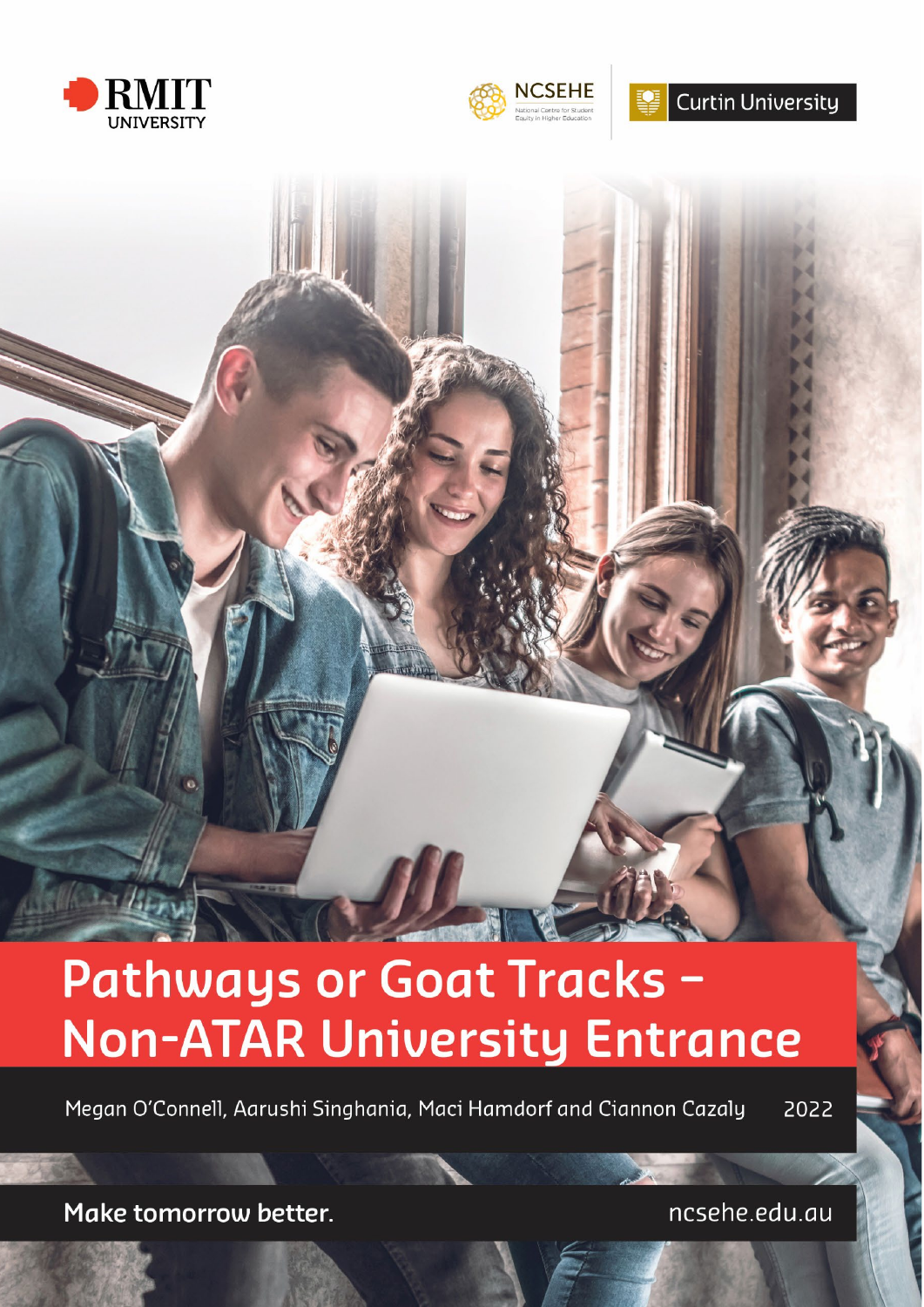# **Pathways or Goat Tracks – Non-ATAR University Entrance**

**2022**

Megan O'Connell, RMIT University Aarushi Singhania, RMIT University Maci Hamdorf, RMIT University Ciannon Cazaly, RMIT University

National Centre for Student Equity in Higher Education Tel: +61 8 9266 1743 Email: [ncsehe@curtin.edu.au](mailto:ncsehe@curtin.edu.au) ncsehe.edu.au Building 602 (Technology Park) Curtin University Kent St, Bentley WA 6102 GPO Box U1987, Perth WA 6845

#### **DISCLAIMER**

Information in this publication is correct at the time of release but may be subject to change. This material does not purport to constitute legal or professional advice.

Curtin accepts no responsibility for and makes no representations, whether express or implied, as to the accuracy or reliability in any respect of any material in this publication. Except to the extent mandated otherwise by legislation, Curtin University does not accept responsibility for the consequences of any reliance which may be placed on this material by any person. Curtin will not be liable to you or to any other person for any loss or damage (including direct, consequential or economic loss or damage) however caused and whether by negligence or otherwise which may result directly or indirectly from the use of this publication.

#### **COPYRIGHT**

© Curtin University 2022

Except as permitted by the Copyright Act 1968, and unless otherwise stated, this material may not be reproduced, stored or transmitted without the permission of the copyright owner. All enquiries must be directed to Curtin University.

CRICOS Provider Code 00301J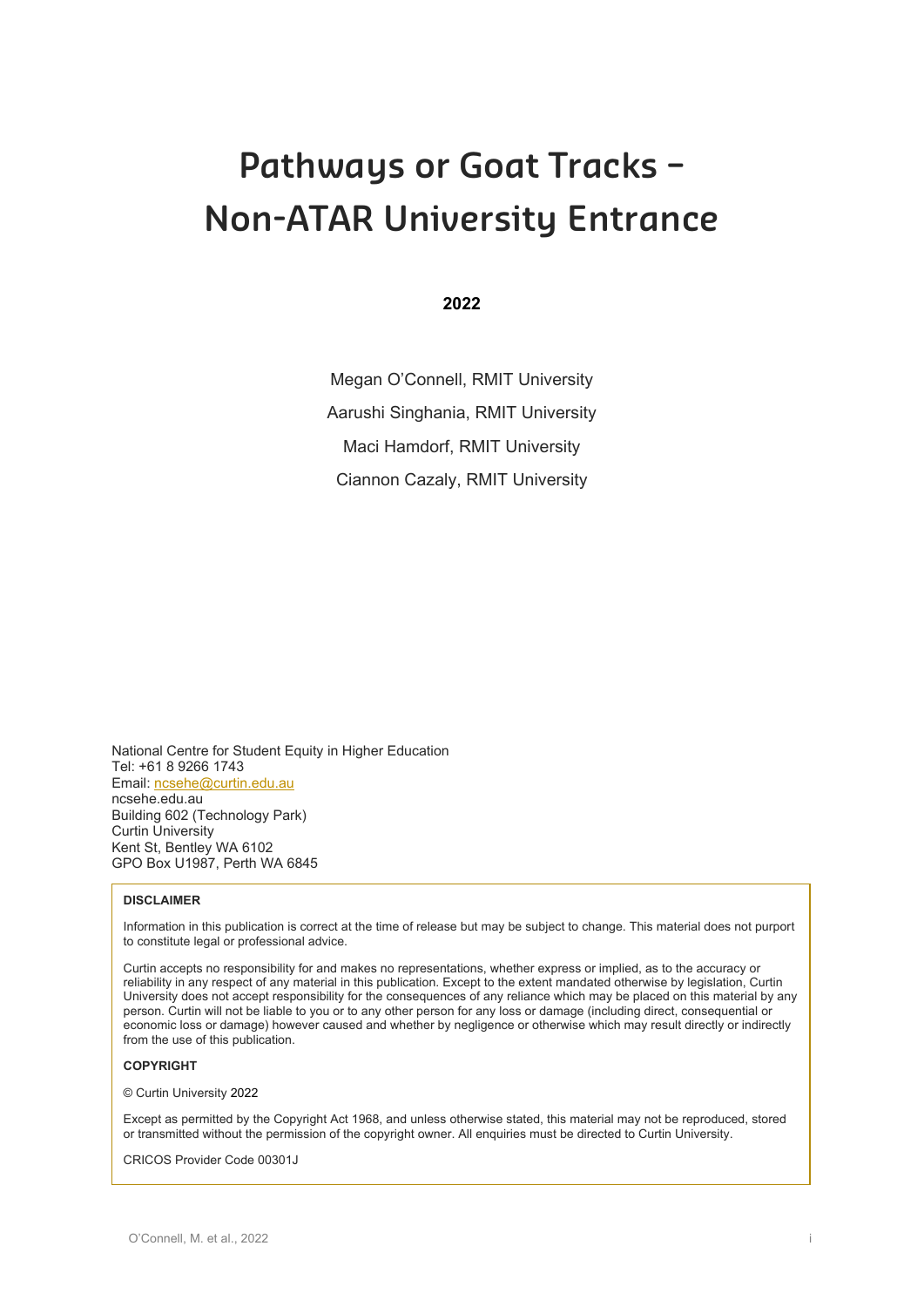# **Acknowledgements**

The authors would like to acknowledge the support of students and staff in RMIT, particularly Sophie Fenton, Luke Eberbach, Munir Muniruzzaman and Patricia Ellis, in assisting with the design, dissemination of the survey, and survey completion. The authors would also like to thank Learning Creates Australia for disseminating the survey and bringing together young people for focus groups. We are grateful for the assistance of schools and students in supporting the project despite the challenge of lockdowns across Australia.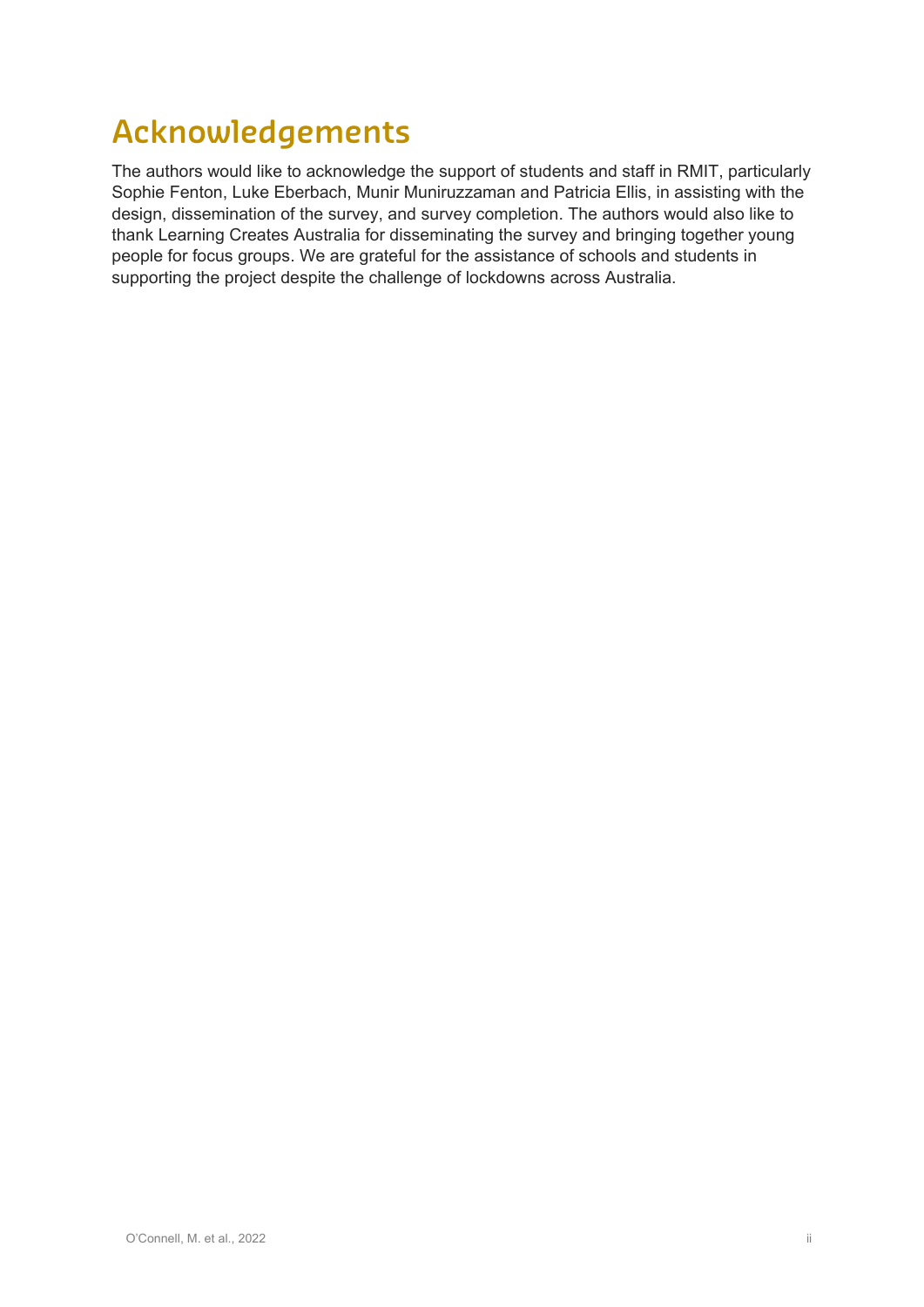# **Table of Contents**

| How do alternative entry programs to university support young people? 12<br>Involve parents in discussions - and showcase success through VET and alternative |  |
|---------------------------------------------------------------------------------------------------------------------------------------------------------------|--|
|                                                                                                                                                               |  |
|                                                                                                                                                               |  |
|                                                                                                                                                               |  |
|                                                                                                                                                               |  |
|                                                                                                                                                               |  |
|                                                                                                                                                               |  |
|                                                                                                                                                               |  |
|                                                                                                                                                               |  |
|                                                                                                                                                               |  |
|                                                                                                                                                               |  |
|                                                                                                                                                               |  |
|                                                                                                                                                               |  |
|                                                                                                                                                               |  |
|                                                                                                                                                               |  |
|                                                                                                                                                               |  |
|                                                                                                                                                               |  |
|                                                                                                                                                               |  |
|                                                                                                                                                               |  |
|                                                                                                                                                               |  |
|                                                                                                                                                               |  |
|                                                                                                                                                               |  |
|                                                                                                                                                               |  |
|                                                                                                                                                               |  |
|                                                                                                                                                               |  |
|                                                                                                                                                               |  |
|                                                                                                                                                               |  |
|                                                                                                                                                               |  |
|                                                                                                                                                               |  |
|                                                                                                                                                               |  |
|                                                                                                                                                               |  |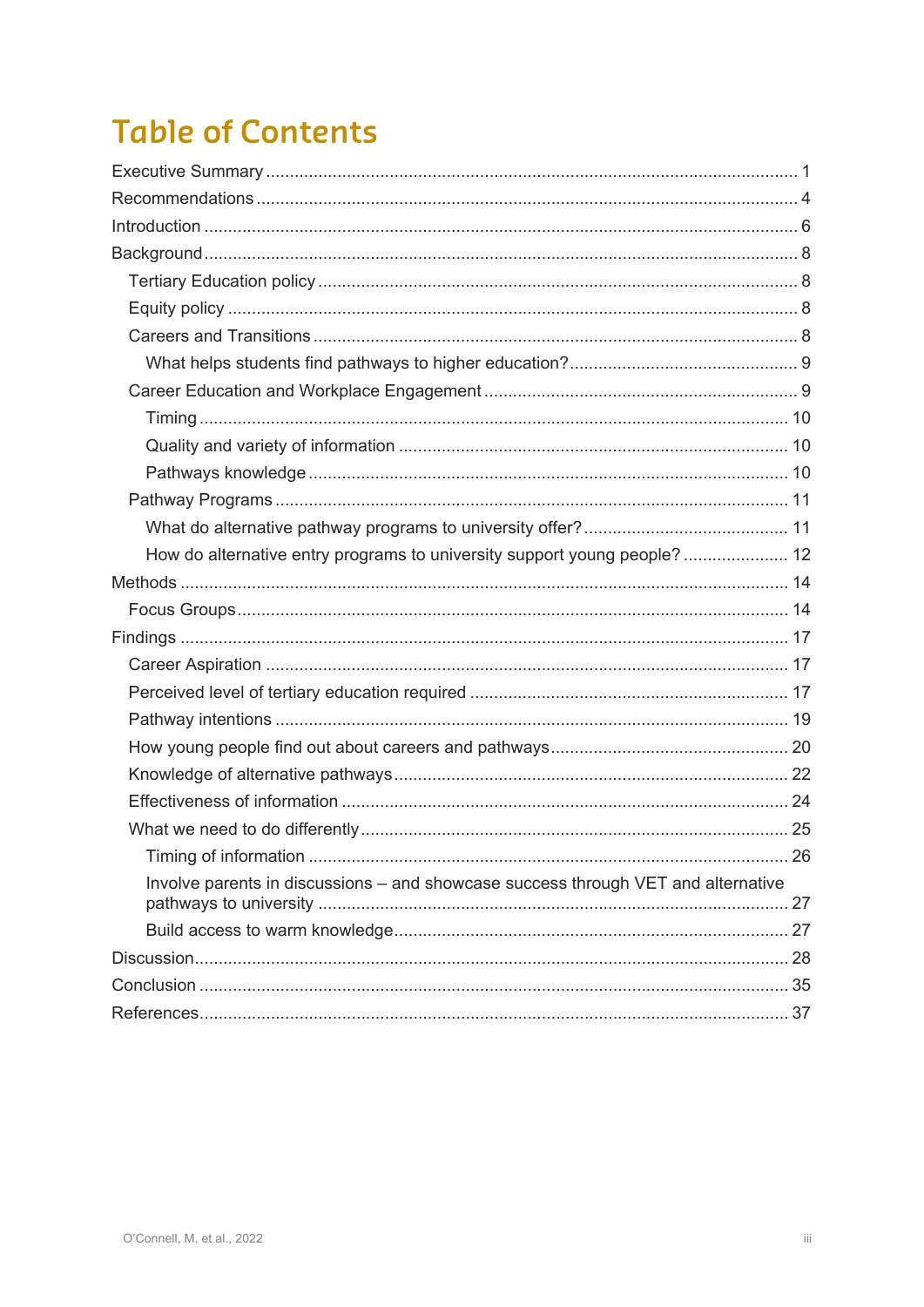### **List of Tables**

|--|--|

# **List of Figures**

| Figure 4. Young people's ranking of helpfulness of people and resources - |  |
|---------------------------------------------------------------------------|--|
| Figure 5. Young people's ranking of industry and education influencers -  |  |
|                                                                           |  |
|                                                                           |  |

# **Abbreviations**

| <b>ACARA</b> | Australian Curriculum, Assessment and Reporting Authority |
|--------------|-----------------------------------------------------------|
| <b>ATAR</b>  | <b>Australian Tertiary Admission Rank</b>                 |
| <b>DESE</b>  | Department of Education, Skills and Employment            |
| <b>HEPPP</b> | Higher Education Participation and Partnerships Program   |
| <b>RMIT</b>  | Royal Melbourne Institute of Technology                   |
| <b>SES</b>   | Socioeconomic Status                                      |
| <b>TAFE</b>  | <b>Technical and Further Education</b>                    |
| <b>VET</b>   | <b>Vocational Education and Training</b>                  |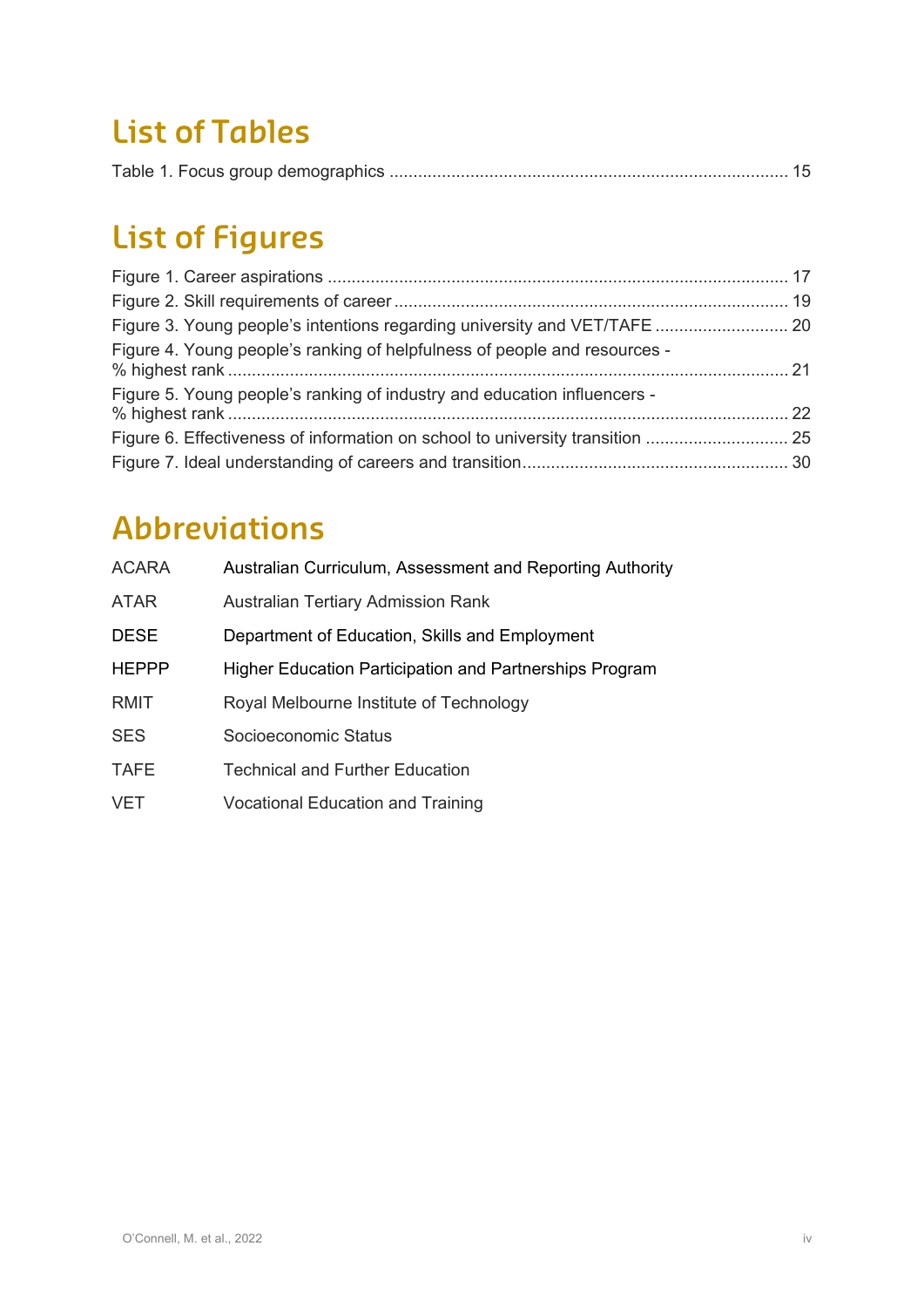### **Executive Summary**

This project contributes to filling the gap in how young people find out about pathways into further education and future careers, including alternative non-Australian Tertiary Admission Rank (ATAR) pathways into university and pathways to vocational education. It brings to the fore the critical role of significant others, including parents and carers. The report finds that young people and their significant others need exposure to a range of success stories to see the multitude of pathways possible as equal.

The report is situated in a changing landscape for young people. Young people are making multiple transitions between education and work, and mismatches between skill levels and chosen occupations are prevalent.

We hypothesised that young people from some equity groups – particularly those that are in a larger group of equity students such as those attending a school in a low socioeconomic status (SES) area – would be more likely to receive information about alternative pathways into university than young people who are isolated from their equity group peers. This includes ways to university through vocational education and enabling programs. The project defines non-ATAR pathways into university as alternative pathways, despite the growth in university entrance through means other than ATAR. ATAR-based entry remains the primary access path for students entering university from secondary education.

As we proceeded with the project, a second hypothesis arose – that young people need a combination of three types of information to make a smooth transition from school to university or vocational education. They need to understand their skills and aspirations, their intended career/s, and the range of pathways they can take. We learned that parents and carers also need this information – in particular, to hear first-hand pathway success stories.

The project was conceived before the advent of COVID-19, and the challenges of the pandemic impacted the primary data collection for this work. Nevertheless, the research provides critical insights and reveals gaps in young people's career awareness and how they find out about pathways. It also offers clear implementable changes to the current careers ecosystem and transition information and advice to support students in building awareness of how their interests link to careers and corresponding study pathways.

We surveyed 58 students and held focus groups with 14 students across various jurisdictions – in Western Australia, South Australia, Victoria, and New South Wales. Regardless of jurisdiction, we found similarities in what helped young people to gain knowledge of pathways and the roles played by families, schools, and universities.

Our research affirms and adds to the existing research base about pathways and transitions. Ideally, all young people would finish school with a sense of:

- what they like and are good at
- careers they might wish to pursue and
- course and pathways that lead to their chosen destination, and an ability to navigate between different options.

Of our respondents, young people who understood all three were most confident of their future and most likely to know about alternative pathways that would lead to their career goals. The young people most satisfied in their career ambitions and paths were those who successfully integrated information from their social or work network, parents, school, industry, and higher education providers to validate their choices. Some young people also benefited from workplace experiences.

Even within this group, understanding of different pathways was limited. Given how many alternative pathways are available, it is perhaps not surprising that the young people we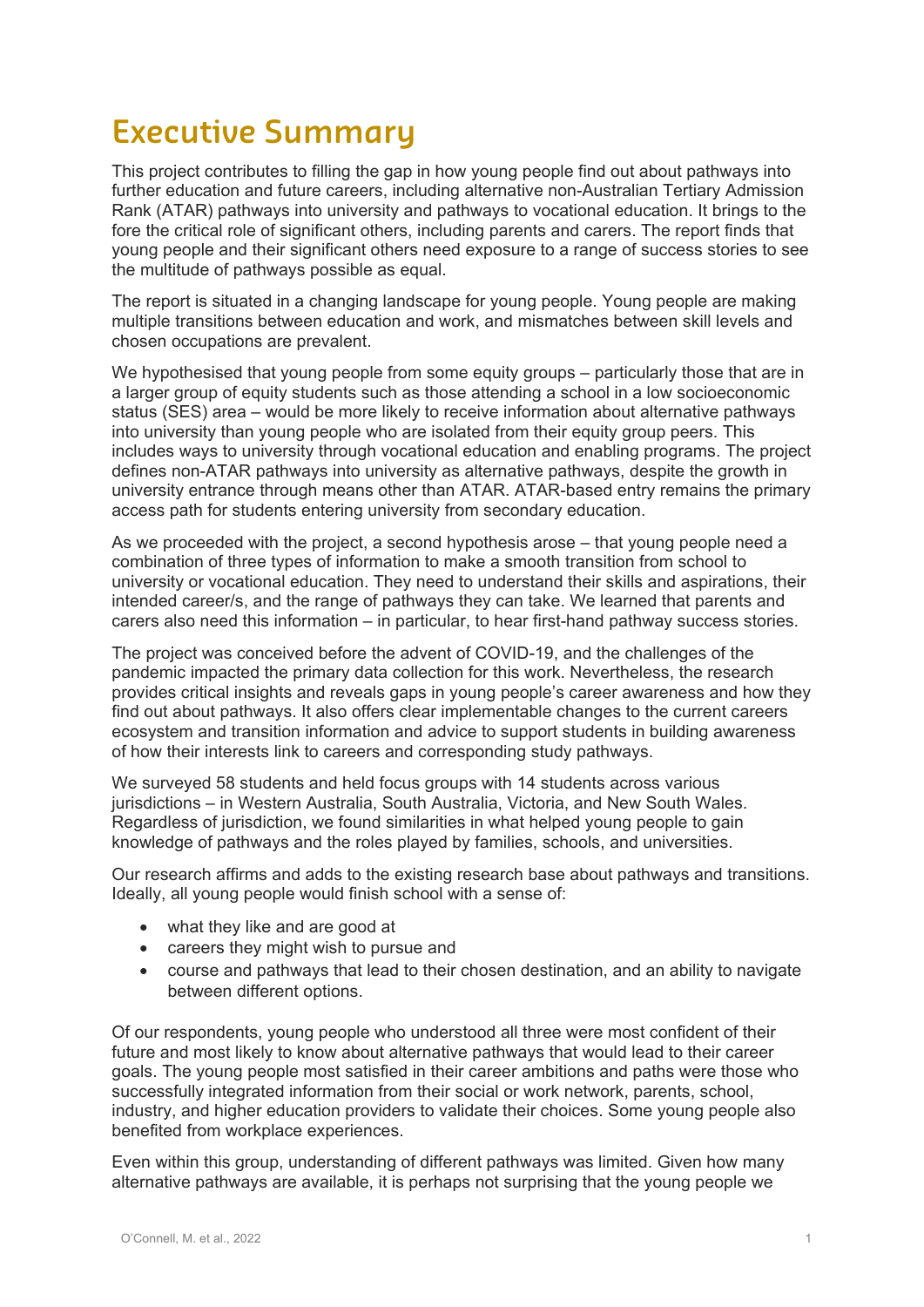surveyed express little knowledge of these, beyond the confidence from some that they could find another path if direct entry to their preferred course did not work out. When an alternative pathway was known, it was usually a vocational education and training (VET) to university pathway as a backup option rather than a primary path.

Our respondents valued personal information the most – talking to trusted peers, parents, or workmates or engaging in workplace activities. This was referred to as hot knowledge (Smith, 2011). By contrast, cold knowledge, for example, websites or more generic information sessions or open days with limited opportunities for personal engagement, were perceived as less helpful.

Focus groups confirmed the literature around the importance of hot knowledge. Young people with a trusted advisor – be it a sibling, a co-worker, or a parent, were more likely to have a clearer sense of their future pathway. Some young people validated this knowledge with others, including career advisors, and used it as a springboard to conduct their research, including reaching out to tertiary institutions they were familiar with.

While most young people surveyed were satisfied with the information they had to pursue their pathways, a small group were not. In unpacking this further through focus groups, we found that nearly all young people identified a need for more information on jobs and pathways and information earlier in their secondary education or during primary school. Young people spoke of how jobs were discussed in kindergarten when parents visited to talk about what they do, but this did not continue into primary school.

Respondents spoke of career advice, usually starting in the senior years and often focused on subject selection. They wanted to hear more about industries and experience workplaces earlier in their schooling. Very few had the opportunities to experience workplaces; the exception being students streamed to vocational pathways. With this came the expectation that these streamed students would pursue a narrower range of occupations.

The report adds to the existing but scant evidence around the potential role of warm knowledge to "level the playing field" for young people who lack access to trusted advisors on possible careers and pathways. Our participants suggested access to warm knowledge, for example, targeted information sessions with former students currently in university, and alumni returning to schools to talk about pathways with interested young people, would help bridge a gap in access to knowledge and support. Young people are comfortable in trusting people like them providing information even if they need to form new relationships to receive this information; for example, by connecting with a university student at an open day. They are far more receptive to this information than information received *en masse* or from a less relatable source.

Our research confirms the dominance of the ATAR as a measure of success and the means to enter university, with most participants intending to get an ATAR and go to university regardless of their career choice. Many expected and felt compelled by parents and their schools to complete school and transition to university through a linear pathway. They were often unaware that different paths exist and that many young people enter university through other means. Only a minority of participants were aware of alternative pathways to university or expressed a desire to complete a vocational path in its own right.

In our research, knowledge of alternative pathways to university was limited to some groups of young people. Some found out about alternative routes through a university visiting their school. This was likely where a university was reaching out to an equity group – for example, a school with many refugee young people. Alternatively, an Indigenous young person in a mainstream academic program, or a young person with a mental health condition, were less likely to know of alternative pathways to university even though they could equally benefit from this knowledge. They were also less likely to know about the ATAR and to have a strong sense of their future career.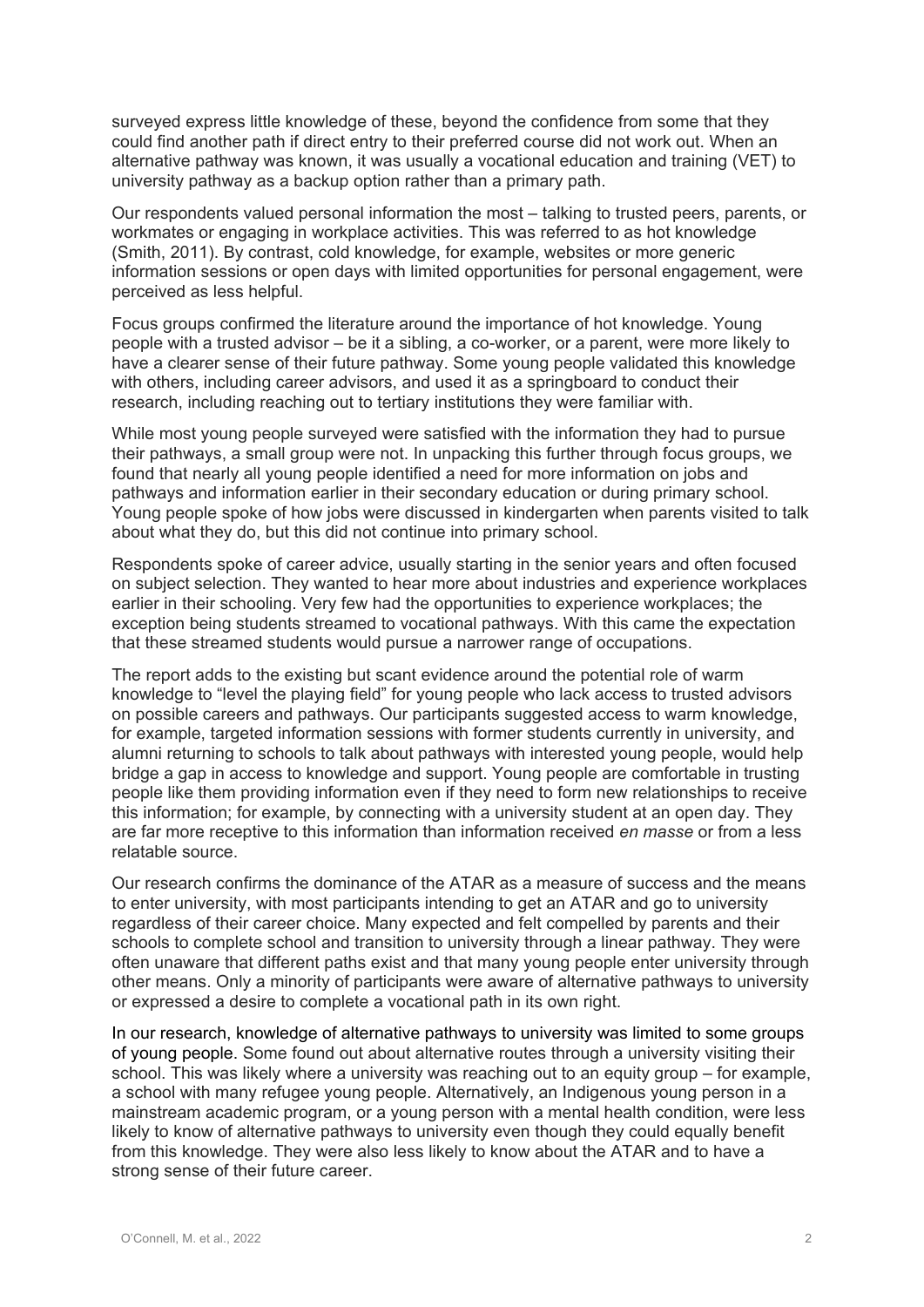Young people in our study who had a significant person (family or friend) with lived experience of pathways, a trusted career advisor, or who were targeted by universities due to their equity status were likely to know something about different pathways. However, many were unable to source up-to-date, relevant information from their parents or peers, nor to engage in workplace learning – pointing to a need and opportunity to support parents and young people to understand the range of pathways on offer that may lead to university or **VFT.** 

Parents continue to have a primary influence on young people's pathways. However, many young people in our study found that their parents did not understand how alternative pathways into university or careers work and could only provide a narrow range of advice. Parents' primary point of reference was their own school experience – their understanding of ATAR was limited, but it was still held as the primary goal students were urged to meet.

Study participants suggested that parents and students need to hear first-hand success stories from former students who have taken alternative pathways to normalise these as a "safe" option, rather than only as a second chance alternative.

Our report proposes simple changes that would make a tangible difference to young people's understanding of pathways, including utilising peers to convey pathways information. This should include prioritising the dissemination of success stories who achieved non-ATAR pathways into university and pathways available within and through vocational education and training, as these are currently less visible to young people and their parents.

While it is not possible to convey information on all the paths available, the availability of a range of different options for entering industry, TAFE and university can be conveyed at large. Young people and their families can learn that a range of pathways can be further explored, depending on a student's skills, motivations, and career interests.

Young people are challenged to find out about alternative pathways to university and careers if they do not have a firm understanding of what they like and are good at and potential careers. Career information needs to start early, be integrated across the curriculum, and draw on relatable peers to showcase a broader range of successful pathways to young people and their families.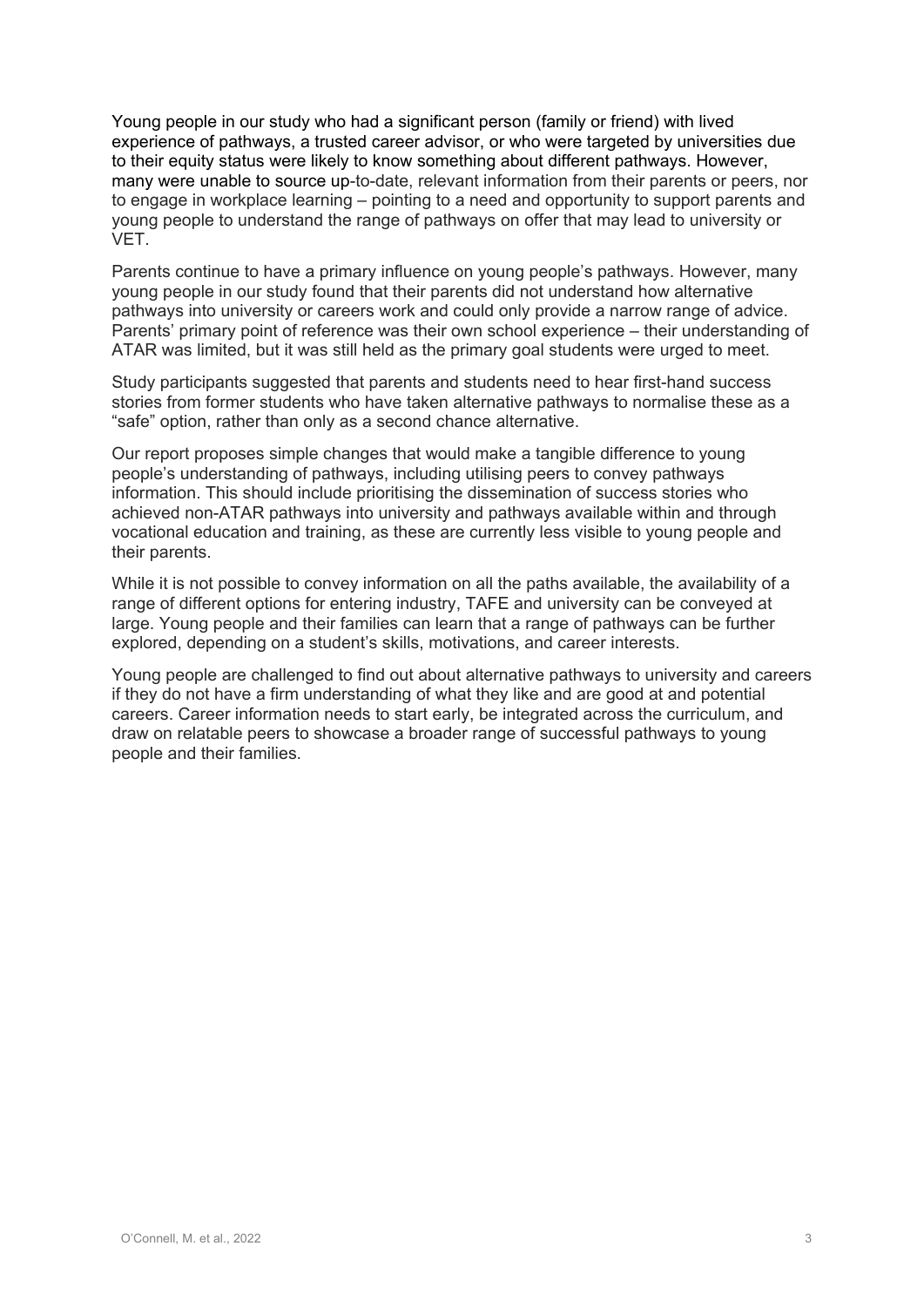### **Recommendations**

The findings of this project confirm that knowledge of careers and pathways, including alternative pathways, is limited to some groups of young people. Many young people cannot source up-to-date, relevant information from the most trusted sources. We need to start career exploration early and showcase success through a range of pathways to students, and importantly their parents and carers. Young people who understand their skills and interests, have engaged in workplace learning, and can find and navigate pathways will be well placed to transition from school to their next destination and ultimately to a career.

Young people in our study had very clear recommendations for schools, education providers, and governments about how to improve things:

*Recommendation 1) Career education should be prioritised in the curriculum, with resources allocated to mainstream career learning across subjects in addition to supporting dedicated career practitioners.*

All young people benefit from a range of workplace engagement, hearing from other young people in industry, trying different skills at school, and visiting workplaces. By starting workplace learning sooner, more young people would identify what they like and are good at and explore a range of pathways.

Greater linking of subjects to careers and support to engage in workplace learning would provide young people with insights into how their skills and interests link to jobs. They could then use this information to find pathways.

This approach requires prioritisation of career education in the curriculum and resourcing to support all teachers to include career-related learning in their subjects in addition to ensuring every young person can access a trained career practitioner.

#### *Recommendation 2) Schools should draw on alumni and industry peers to provide relatable information to young people.*

Linking to the importance of hot knowledge, our study suggests that warm knowledge, delivered by people like them but not immediate peers or family members, would support young people in making more informed decisions about their future pathways. The young people suggested having people like them, recent school leavers in industry, TAFE, or university, return to school and host talks to demystify these destinations and provide information relevant to future careers and pathways. They felt that recent school leavers, rather than university lecturers, would be more relatable and be able to share information on what the transition feels like and what to expect in tertiary education. This could have an added benefit in increasing preparedness for further studies.

#### *Recommendation 3) Schools have a pivotal role in building parents' and carers' knowledge and understanding of alternative pathways from school to further education by showcasing a range of student success stories.*

Warm knowledge may help to educate parents and demystify alternative pathways. Parents and carers continue to have a primary influence on young people's pathways. Many young people in our study aspire to careers held by parents and other family members and are strongly encouraged and led by their advice. However, many found that their parents or carers did not understand pathways into university and a range of careers or provided them with a narrow source of advice.

Parents and carers need to be part of the career information conversation to learn how school and careers are changing. They would benefit from exposure to greater knowledge and understanding of alternative pathways.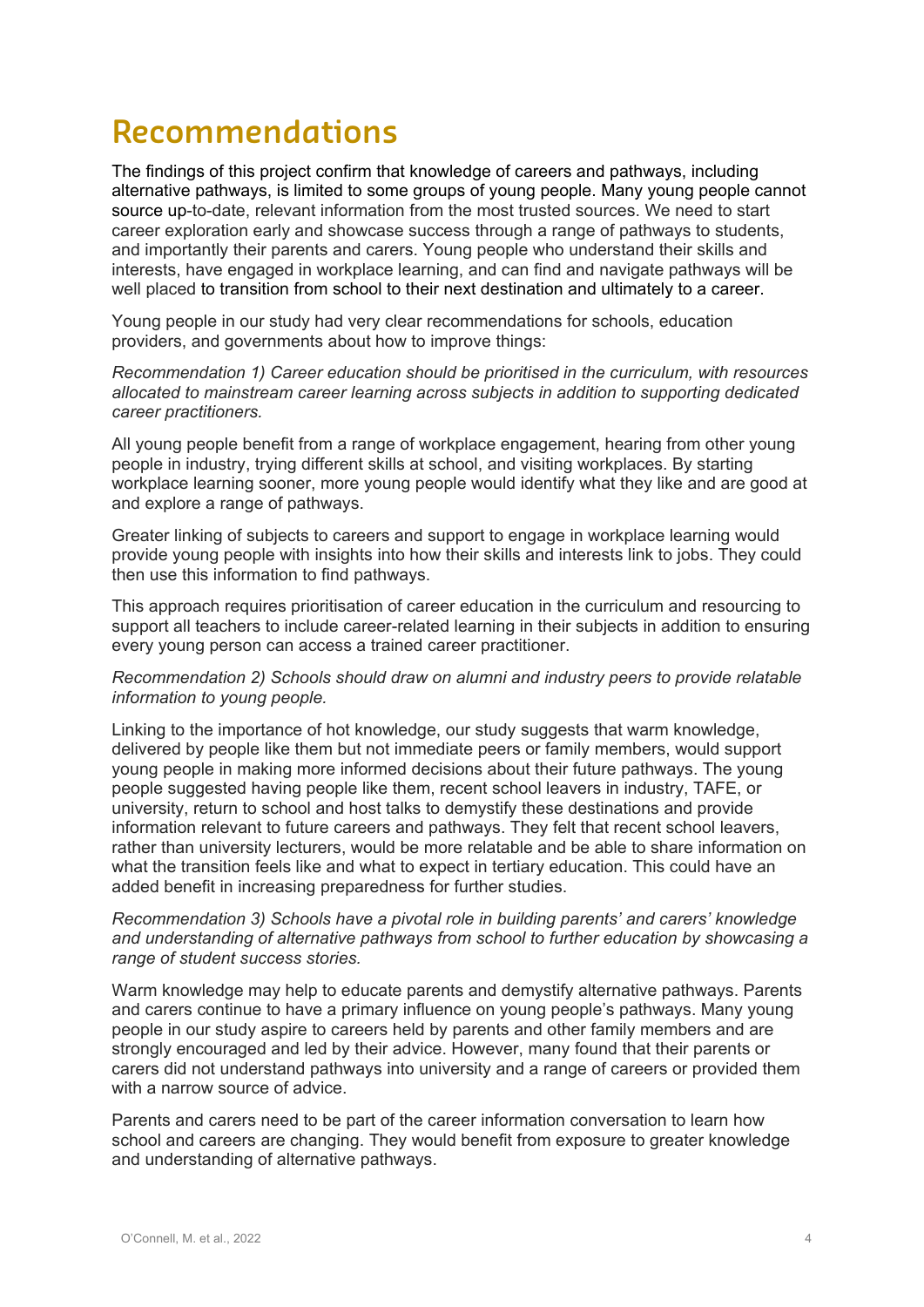Showcasing alternative pathways success stories was seen as crucial, as parents and carers need to see that all pathways are safe to support their children to pursue them. Young people in our study point to the need to "sell" the success of alternative pathways. They felt that if students who had achieved success in alternative pathways could return to their school and speak to students and parents, this would expand understanding and relieve parent fears about alternative pathways. This could help reframe pathways from being a second chance "alternative" to a different, equal manner for young people to achieve their career goals.

The young people we heard from suggested that COVID-19 related pivots to remote learning had shown that parents and carers could be more readily engaged remotely than at a school event. This could be part of the solution to engaging parents reluctant or too time-poor to step into a school. Providing online sessions could allow schools to engage parents and carers after hours in career conversations and hear from students who achieved success in different paths.

#### *Recommendation 4) Universities should personalise their information by utilising peers and technology to support personalisation and connection.*

The young people surveyed commented that technology could expand the reach of universities. Young people in focus groups had at most spoken to representatives from a single university, which was the closest university and most often in a partnership or outreach arrangement with the school. They suggested alternatives to enable more universities and more faculties to reach them effectively.

Universities and TAFEs should draw on existing students to provide warm knowledge to young people to help them understand pathways. All students in our study suggested having people like them, recent school leavers in TAFE or university, demystifying what these destinations are like and providing information relevant to future careers and pathways.

University students from various faculties would ideally host open forums where interested young people could drop in and hear about pathways from people like them rather than navigating university websites or hearing generic university information in open days. Based on our research, young people are seeking personalised information – to be able to reach out to people like them and to hear success stories from students. They find the current broad information sessions to be disempowering and overwhelming. Open days are preferred where students know and attend these and can talk to current students one-onone. Some universities provide mentors to outreach high schools, which provide a vital link and source of information.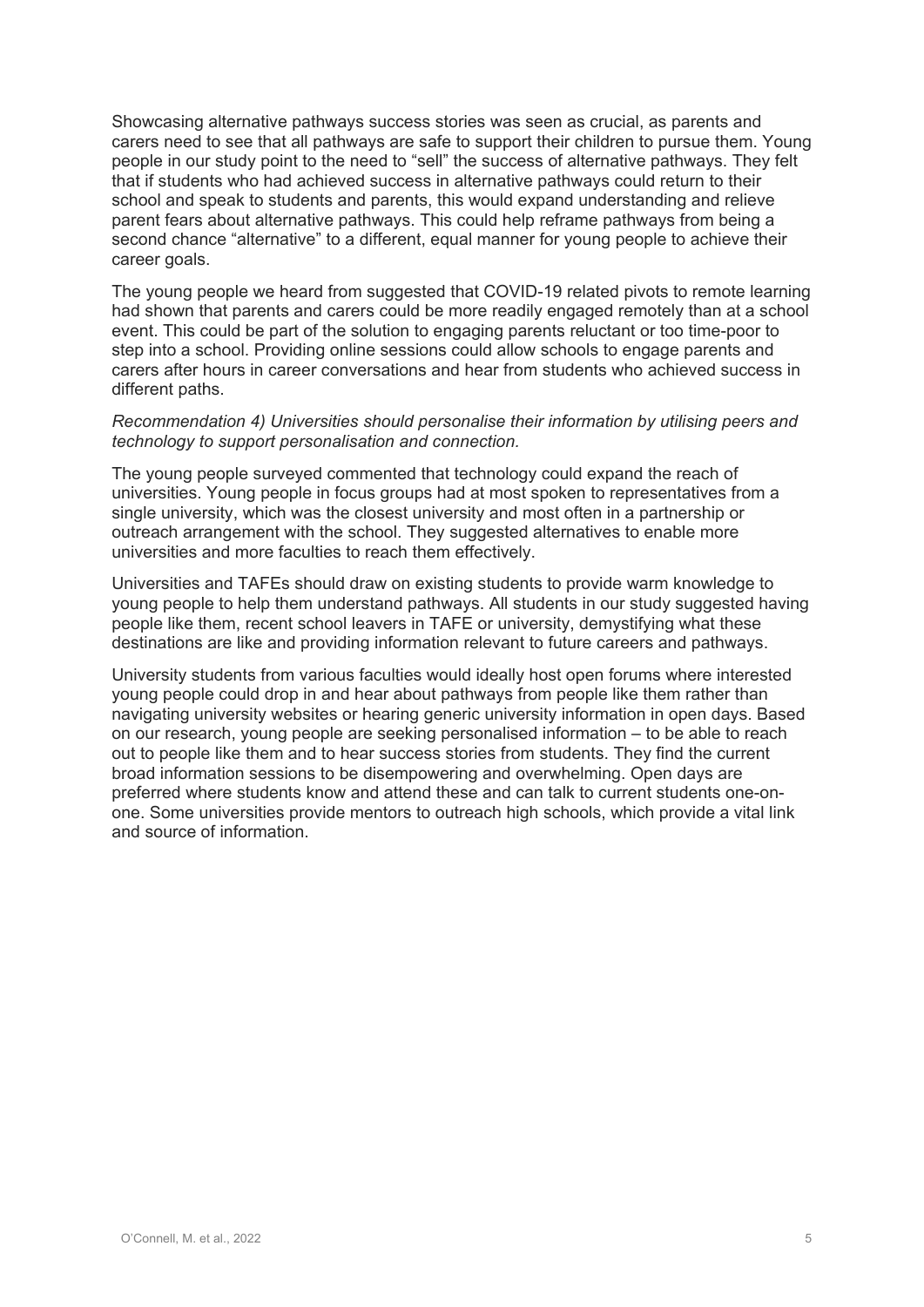### **Introduction**

This project is situated during a time of immense workplace change and upheaval. Despite the pandemic causing staffing shortages, most occupations continue to require a vocational qualification or a university degree (Australian Government, 2021). Secondary education is no longer the baseline young people need. This changing labour market means all young people need to navigate a broader range of information and influences available to them in deciding which pathways to choose upon finishing their secondary schooling.

Young people are no longer moving smoothly from school into their careers, with many moving between work, vocational education and higher education multiple times before the age of 24 (DESE, 2019). There is uneven access to the knowledge necessary to identify the range of pathways young people can choose to pursue their career ambitions. Earlier research highlighted a lack of knowledge about different pathways to university despite solid growth in non-Australian Tertiary Admission Rank (ATAR) pathways driven by non-school leaver entry (Harvey et al., 2016; O'Connell, Milligan & Bentley, 2019). This research looks at school student awareness of alternative pathways, particularly non-ATAR university pathways. It discusses changes to career education and university outreach to support greater understanding and take-up up a range of pathways.

Education is crucial to enabling young people to succeed in the labour market, combined with health and wellbeing outcomes (Lamb & Huo, 2017). There are lifelong consequences for young people who do not complete school and do not transition to work or further education. Around one in four young people in Australia are not fully engaged in education, employment, or training at the age of 24. Around 45,000 of these 24-year-olds, each year, are estimated to remain disengaged for most of their working lives (Lamb & Huo, 2017).

Over the last fifteen years, national reviews and subsequent strategies have recommended and resulted in targets for school completion among specific equity groups, including students from low socioeconomic status (SES) backgrounds, Indigenous students, and students from rural and remote locations. National partnerships were introduced as a federal-state reform vehicle to pursue school completion targets. They resulted in increases in completion rates from 64 per cent in 2009 to 79 per cent in 2018, before falling to 73 per cent in 2019 (Australian Curriculum, Assessment and Reporting Authority, 2019). The Bradley Review (Bradley et al. 2008) recommendations around equity targets in higher education were introduced. Despite this focus, inequity in school completion and tertiary education remains.

A range of research has been conducted into the barriers to higher education for young people from low SES backgrounds, first-in-family students, Indigenous students, and students with a disability (Pitman 2016, NCSEHE, 2016; Smith 2011, King et al. 2015). These barriers include economic and financial concerns, lack of educational preparedness, and low self-efficacy and knowledge (NCSEHE, 2016). Despite a range of targeted policies and programs, young people from equity backgrounds continue to be underrepresented in higher education.

This project contributes to filling the gap in the knowledge about how young people find out about careers and pathways, including alternative pathways to university, what might work to ensure more young people can understand what they like and are good at, and corresponding careers and pathways.

We hypothesised that young people from some equity groups, particularly those in a larger group of equity students, such as those attending schools in low SES areas, are more likely to receive information about alternative pathways than young people who are isolated from their equity group peers. This builds on research that indicates young people from some groups, for example, low SES groups, are more likely to be targeted by universities and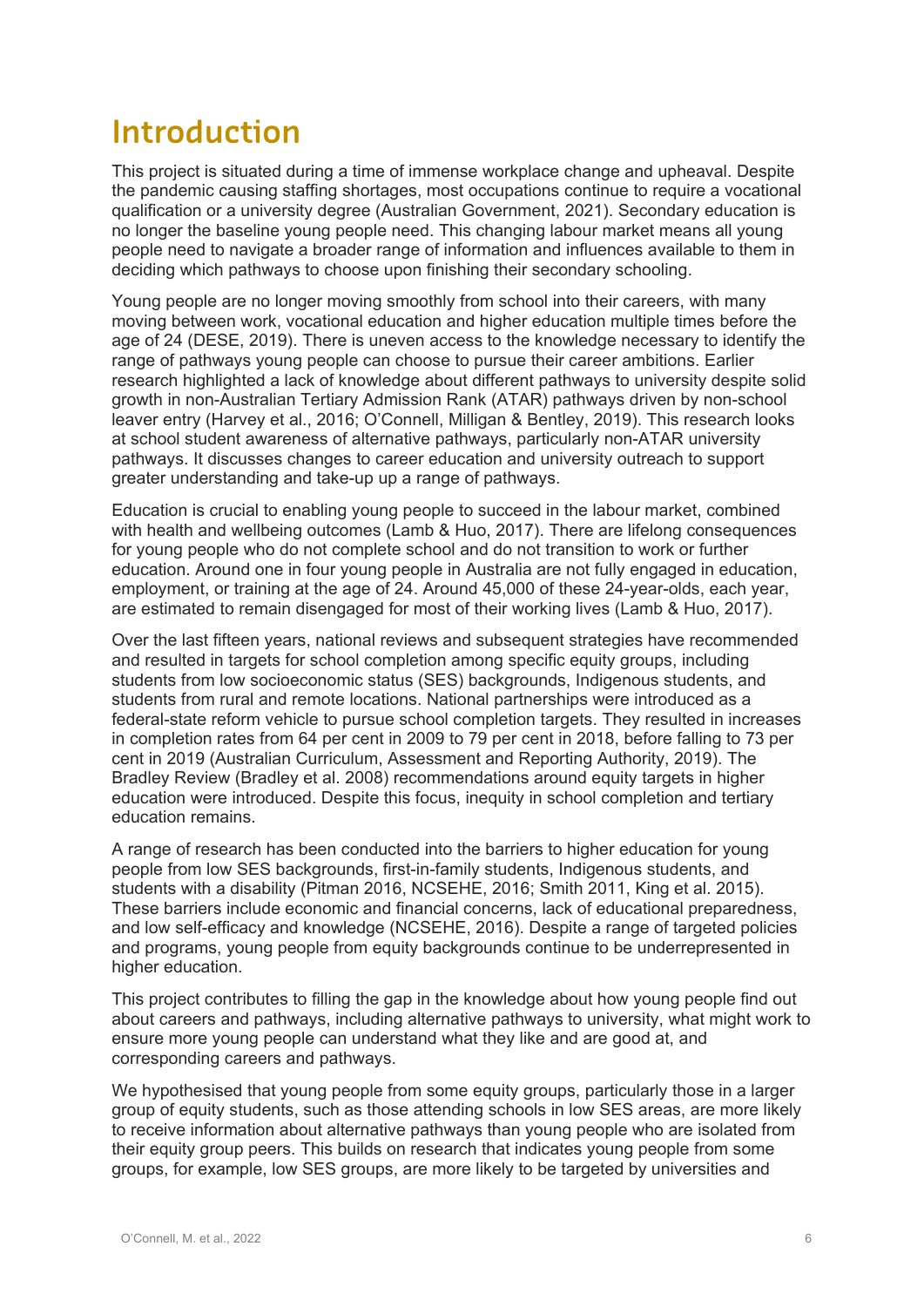enter universities through alternative means (Harvey et al., 2016; O'Connell, Milligan & Bentley, 2019).

As we proceeded with the project, a second hypothesis arose; that young people with a combination of three types of information are more likely to make a smooth transition from school. Young people would benefit from support to understand their skills and aspirations, their intended career/s, and the range of pathways they can take. This hypothesis dovetails with the first hypothesis.

This report commences with a summary of the policy landscape regarding initiatives to support young people to complete school and transition to tertiary education, including changes to the tertiary education landscape to promote equity.

Following this is a review of the literature on young people's transitions, including aspirations and career education, before focusing on the higher education landscape and literature around pathway programs. The review concludes that, despite a good understanding of how young people find out about post-school pathways, this has not been differentiated by equity groups to provide a nuanced understanding of how different equity groups find information or how some young people can find out about and utilise alternative pathways.

The report includes an outline of the mixed methods approach to our data collection: 1) surveying school students to develop an understanding of the challenges for young people learning about alternative pathways and the differences and similarities with equity cohorts, and; 2) focus groups which delved more deeply into how young people get insights into the world of work, and decide on careers and pathways.

The report includes voices, hopes, insights, and recommendations from the young people who participated in this study. These helped to shape the final report recommendations. The support of project collaborators, schools, and young people has enabled us to develop clear recommendations of differing complexities to implement.

These recommendations, in brief, are to:

- provide dedicated funding to support starting early with career learning, providing access to career education to every young person in secondary school and integrating career learning across the curriculum
- involve parents and significant others in career learning to expand the knowledge base of young people's chief confidantes
- draw on peer experiences to enable all young people to receive knowledge in a manner they can relate to and trust.

If implemented, such recommendations would significantly support young people to learn what they like and are good at, investigate future careers, and understand the range of pathways to achieve their goals. Combined, these recommendations would create a greater understanding of, and equity of access to, the multitude of pathways available for young people to achieve their ambitions.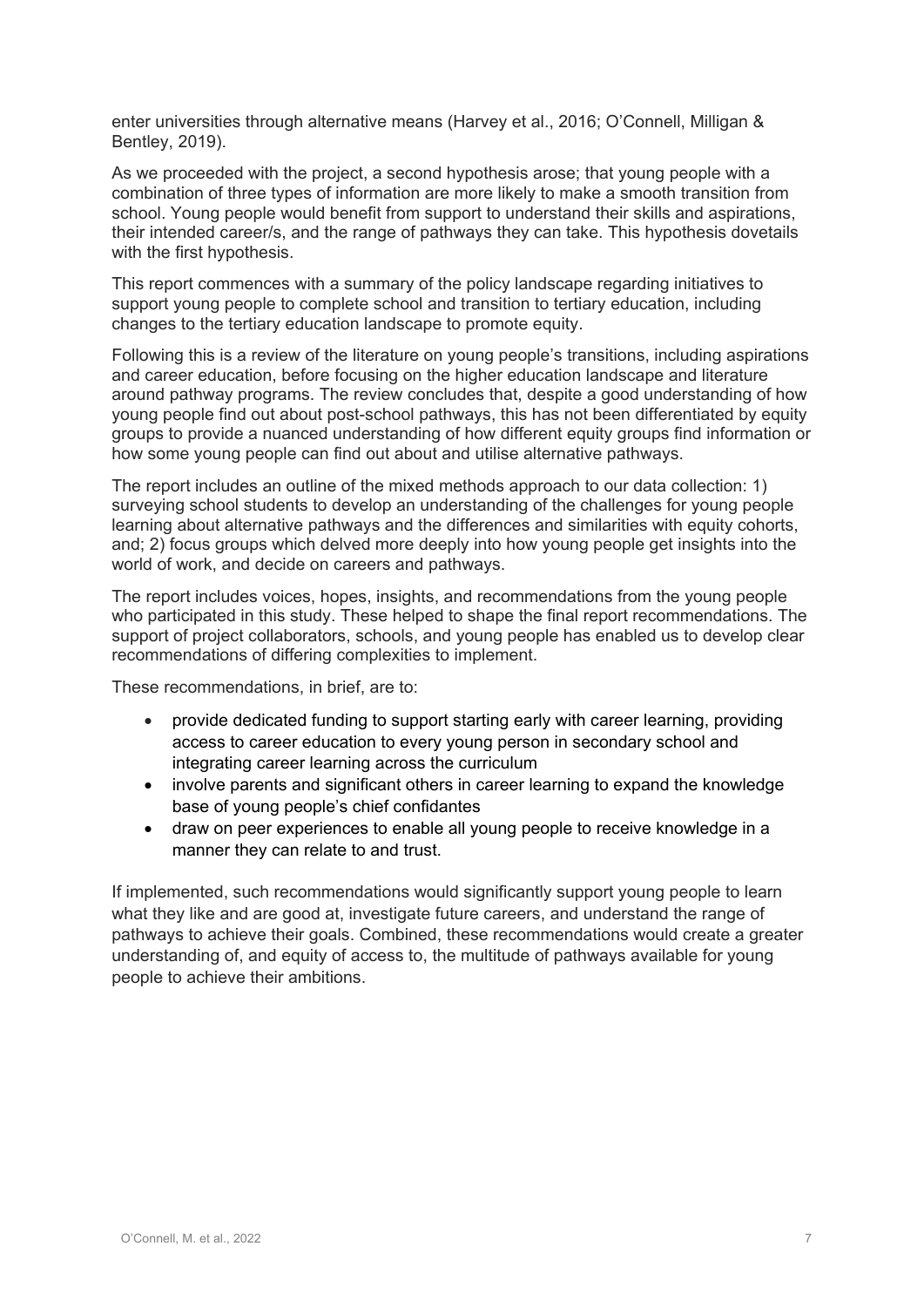# **Background**

### **Tertiary Education policy**

Supporting young people to complete school and transition successfully to tertiary education or employment has been a focus of Australian governments for several decades. In 2009, a range of initiatives was funded through the National Partnership on Youth Attainment and Transitions. Under this national partnership, jurisdictions successfully increased the school leaving age and implemented a range of initiatives focused on re-engaging young people in school, providing young people with work experience, and improving career advice, with the aim that more young people would finish school and go on to further education, employment, and training. During the period of the national partnership from 2009 to 2013, secondary school completion rates initially rose, then declined in 2014 and again recently (Australian Curriculum, Assessment and Reporting Authority, 2021). A decade later, the 2019 Mparntwe Declaration set the national vision and goals for education in Australia (DESE, 2019). It emphasises lifelong learning and includes partnerships with training providers, employers, and industry as a part of senior secondary education. The declaration signals the importance of work experience and career education for young people and highlights the need to embed pathways for learning throughout a person's life (DESE, 2019).

The 2020 Shergold Review of Senior Secondary Pathways into Work, Further Education and Training argued the need to support all young people to make a smooth transition from school to a post-school destination, with new initiatives such as the National Career Education Strategy and accompanying Future Ready career resources aimed at supporting schools to provide career education (Education Council Australia, 2020).

There is growing recognition of the need to integrate career education and workplace learning across the curriculum and have a more streamlined transition from school to postschool destinations. However, achieving this on scale remains a challenge – and is perhaps more difficult because of the myriad of potential pathways and transitions young people can make.

### **Equity policy**

The 2008 Bradley Review of equity in higher education (DESE, 2021) set new targets for higher education participation. It inspired the establishment of the Higher Education Participation and Partnerships Program (HEPPP) to support participation by equity cohorts over four phases:

Pre-Access: Outreach to Schools and Communities

Access: Pathways and Admissions (including Enabling Pathways)

Participation: Transition, Engagement and Progression

Attainment and Transition Out.

While the HEPPP encouraged greater participation in higher education of equity groups, particularly students from low SES backgrounds, there is concern that it has resulted in a devaluation of vocational education and training (VET), including alternative pathways to university through VET (Vernon & Drane, 2020).

Equity in tertiary education is on the agenda again in 2021, with an expert panel recently formed to devise a five-year strategy to drive aspiration, improve access and completion and improve the transition to employment (DESE, 2021). As the longer-term impacts of COVID-19 on young people begin to reveal themselves, the recommendations of this panel will be crucial to the future development of equity measures.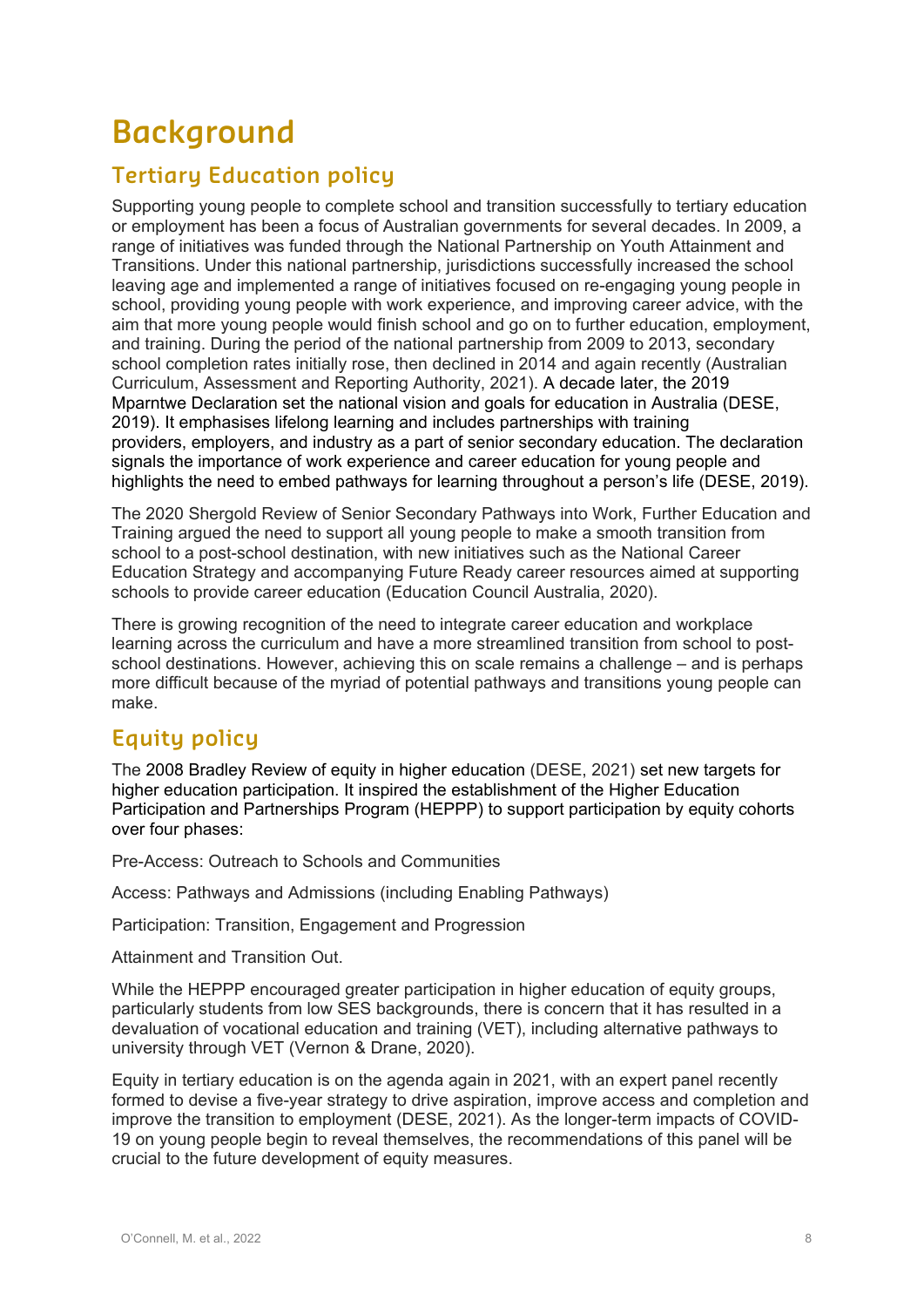### **Careers and Transitions**

Young people in Australia make many transitions between school, further education, and work. Over a third of young people change pathways between what they indicated at 17 and upon leaving school (Ranasinghe et al., 2019). The world of work is complex, and young people take various pathways to find their destination (FYA, 2018).

Most young people make many transitions in and out of education and work, with young people from low SES backgrounds making even more transitions than other young people (Ranasinghe et al., 2019). Many vulnerable young people are likely to transition between school, training, and work up to fifteen times (Ranasinghe et al., 2019).

One reason for this is the mismatch between what young people want to do and the pathway they plan to take. For example:

- nearly half of all students who are aspiring to a role requiring a certificate undertake a bachelor qualification (Joyce, 2019)
- a third of students aspiring to a role requiring a bachelor qualification undertake a vocational qualification (Joyce, 2019)
- over one-in-four disadvantaged students wanting to enter a high-skill occupation in Australia do not plan on completing tertiary education (OECD, 2019).

#### **What helps students find pathways to higher education?**

Students often enter senior secondary school with a limited, confused, or incomplete understanding of their careers and ambitions and the pathways available to them (OECD, 2021). While this is perhaps not surprising, it is essential that young people develop an understanding of the many pathways following school to help build and sustain their engagement and ambition throughout their time at school. In light of the multiple career changes likely to face young people, an increased capacity to understand and navigate different pathways throughout their lives and a greater career management capability is required.

A range of options support young people with their choices about pathways, including advice from parents and friends, access to online information, peer influences, and availability of career education in school (Polvere & Lim, 2015).

Research confirms that young people utilise "hot knowledge" to make career decisions (Smith 2011). "Cold knowledge" is classified as formal or official sources of information, such as government guides, university brochures, and websites. Hot knowledge, by contrast, can best be described as "word-of-mouth" knowledge gained from social contacts such as family, friends, teachers, and others (Smith, 2011). A more limited body of research references information gained personally from previously unknown contacts, such as advisors on open days, known as warm knowledge (Slack, Mangan, Hughes & Davies, 2014).

First-in-family students and students from low SES backgrounds are likely to rely on teachers for hot knowledge through formal classroom discussions and informal conversations; however, the influence of teachers is secondary to parents or peers (Gore et al., 2015). Parents and families remain influential and critical sources of advice in young people's career aspirations and decisions. Young people trust their family and parents over any other source of information (CICA, 2017). Dockery et al. (2021) found that nearly all Year 11 students have talked to parents and friends about careers, while around three quarters have spoken to career advisors.

While a young person's family is often the primary source of advice and influence on their career plans, they are not always aware of the diverse career options available or higher education pathways more generally (OECD, 2019). The information young people receive from parents and families is likely to be influenced by their cultural capital and the shared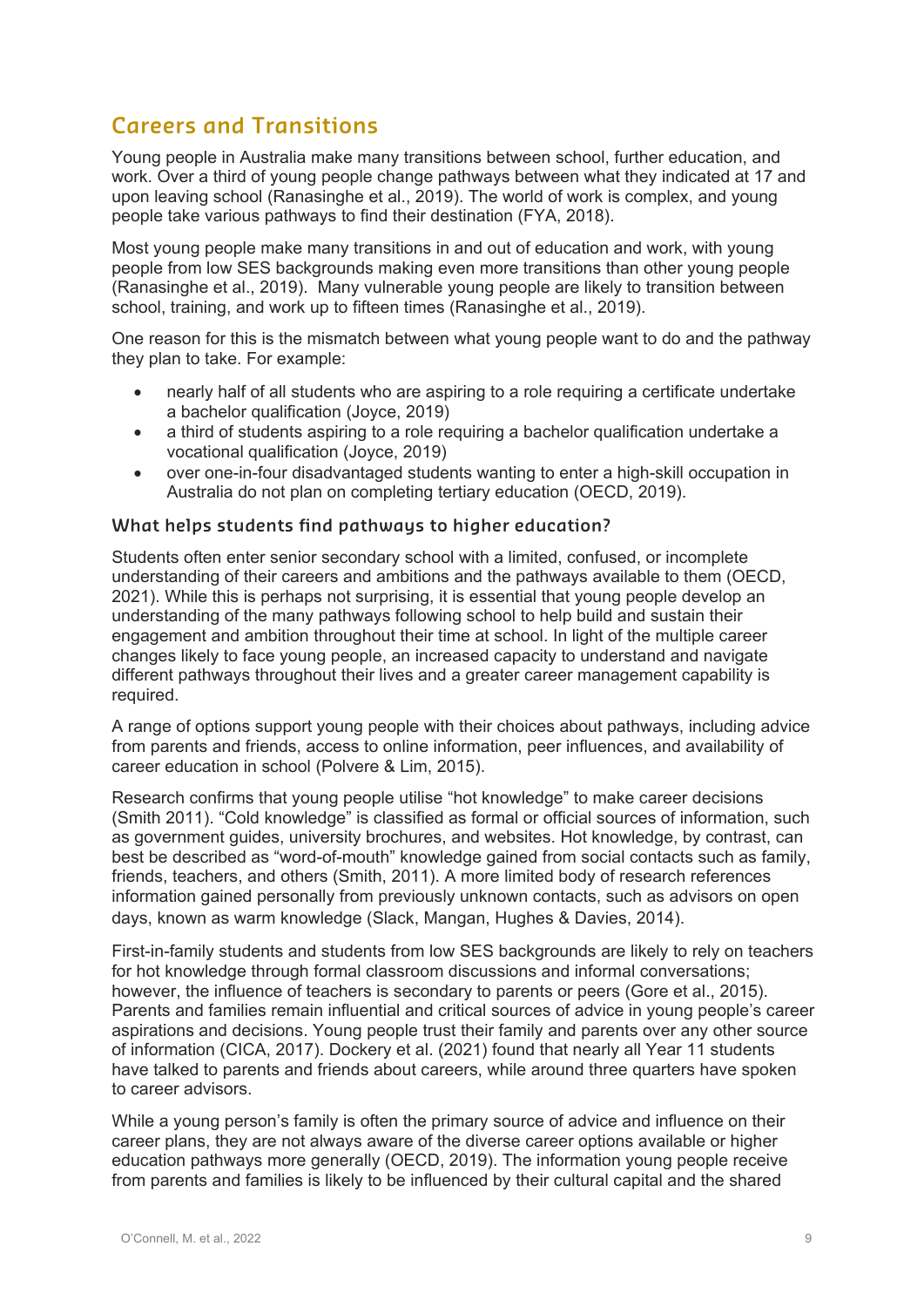knowledge of their community and more likely to be piecemeal rather than comprehensive (Polvere & Lim, 2015). Furthermore, parents are more inclined to understand and support university pathways over apprenticeships or vocational training in Australia. Wyman and colleagues (2017) found that a third of parents believed that university was the best career option for their child, while less than a tenth nominated vocational education or an apprenticeship or traineeship as being their child's best option (Wyman et al., 2017). However, this belief system varies by SES. Vernon and Drane (2020) found that more parents from low SES backgrounds discuss vocational education options with their children while parents from high SES backgrounds favour university pathways. These discussions influence students' destinations.

### **Career Education and Workplace Engagement**

School-based career education plays a significant role in supporting aspiration and providing information. Career education broadens young people's understanding of roles and industries, builds work readiness and capabilities, and opens varied pathway options. Recent OECD (2021) longitudinal analysis confirms that young people benefit from exposure to a range of different careers, experience in finding out about pathways and industries, and an understanding of their skills and motivations. Young people with skills in exploring and experiencing the world of work are more likely to have career certainty and transition into employment.

There are, unfortunately, a few challenges in the system of career education provision for young people in Australia, including the timing, amount, and scope of career education. These are discussed in turn below.

#### **Timing**

Timing of career advice is critical. The Skillsroad Youth Census (Buckley, 2018) highlights that around a quarter of young people start thinking about their career in Year 8 or earlier. Nearly 40 per cent of young people who wanted to take an apprenticeship decided this in Year 10 or before (Buckley, 2018). This points to the need for career development to begin early, ideally in primary school, and continue high school. However, Galliot and Graham (2015) found that over 60 per cent of the Australian students in Year 9 reported not having career advice when making subject selection.

Career exposure and workplace engagement can also support young people to engage or re-engage in school, with a recent project on workplace learning in New South Wales finding that close to a third of young people re-engaged in school following workplace learning experiences conducted in Year 10 or 11 (O'Connell & Southwell, 2021).

#### **Quality and variety of information**

Young people benefit from information on the labour market, future job projections, training pathways, and training providers to broaden their ambitions and develop an awareness of what it takes to achieve their aspirations and enable progression towards career goals. Further, skills in career navigation, such as recognising transferable skills and experience and applying for roles, are vital given the numerous career changes young people are likely to make.

However, while a great deal of information is available online from Australian government agencies, educational organisations, and third parties, it varies in quality and accuracy. Online information is plentiful but often incomplete, fragmented across different websites, and challenging to navigate. There are numerous federal, state and territory, and organisational/affiliated websites to help young people explore post-school options. Additionally, students may need to navigate between information provided by multiple service providers and organisations. The Productivity Commission (2016, p.116) described online careers information in Australia as carrying "the risk of a confusing maze of information."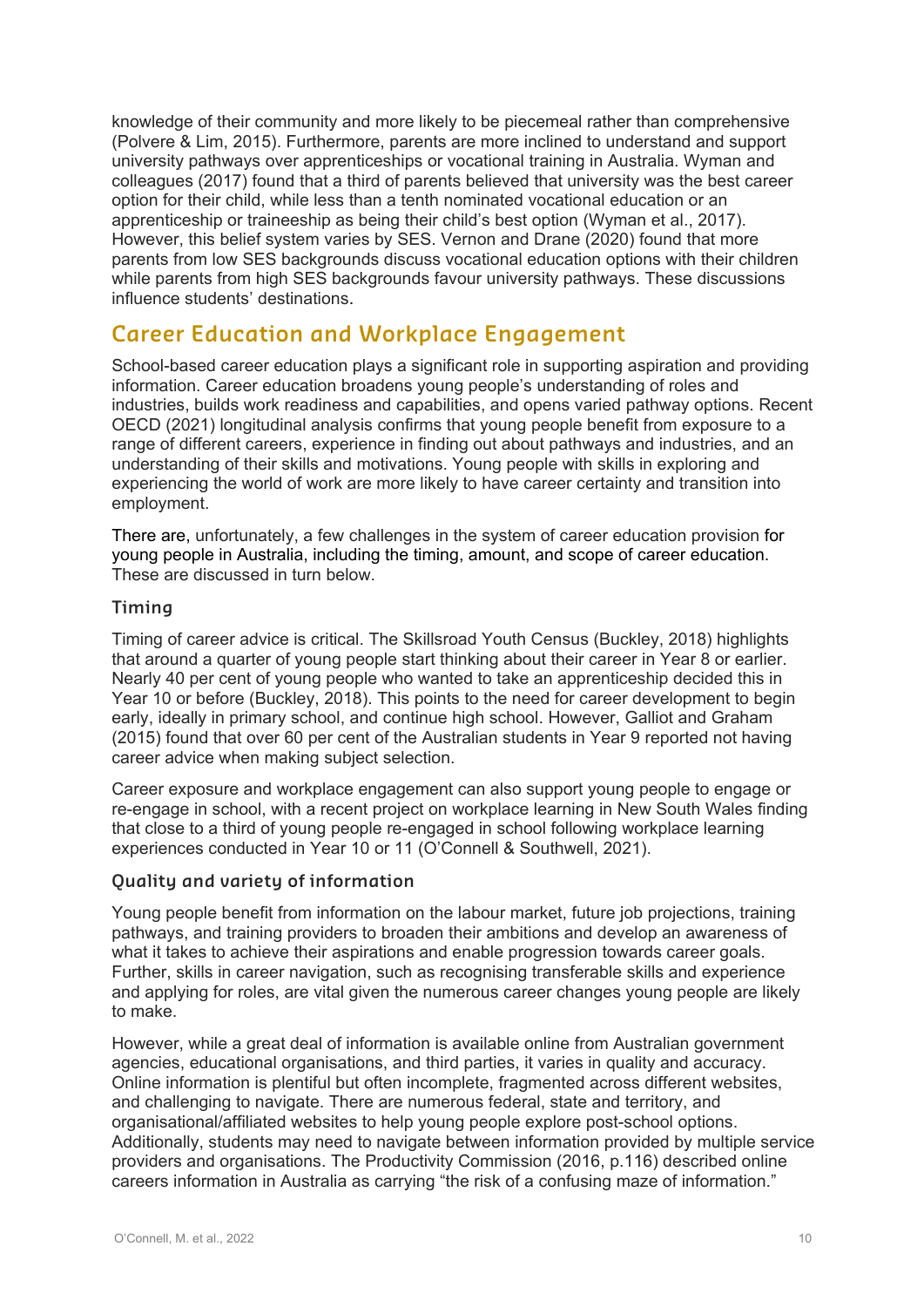Polvere and Lim (2015) found that it fails to meet the needs of young people, who prefer career-related information to be supplemented with face-to-face support, mentoring, and personal advice.

Career education in schools has a crucial role, but there are significant limitations on access to careers teachers and the quality of information provided. For example, a recent study showed that one in five students wanted more information about all available options. A similar number felt they had been pushed/ encouraged to pursue university. Only half of the surveyed young people thought they had received good quality career information from their schools (Buckley, 2018 in Austin et al., 2020).

Career practitioners are often appointed part-time and have limited time devoted to career guidance (CICA, 2017; Austin et al., 2020). A range of Victorian research reveals that schools spend a small amount of time per student, from 45 minutes or less to a median of two hours. In light of limited dedicated funding for career advisors, many schools focus career education efforts on senior secondary levels (Dandolo Partners, 2017; Economic, Education, Jobs and Skills Committee, 2018).

#### **Pathways knowledge**

Maintaining current career and pathways knowledge among career advisors is also an ongoing challenge. School-based career advisors can be stretched for time and limited to focusing on student subject selection rather than the future labour market or encouraging students to take a broader career outlook that prepares them for life beyond school (Dandolo, 2017)

School-based career advisors have also been found to prioritise university pathways over apprenticeships and vocational training (Education Council, 2020). Career advisors in schools often have more knowledge of university selection procedures than apprenticeship requirements, presenting university as the default option and not actively promoting VET pathways. Preconceptions and a lack of knowledge about the "types" of people who choose VET pathways can limit advisors' ability to inform students about a range of career options (Education Council, 2020). Informal advice is also likely to come from classroom teachers. However, many have limited or dated career education knowledge, especially on nonuniversity or blended pathways (CICA, 2017).

Over time there has been a decline in the proportion of students accessing information from various sources, including a significant decline in the number of young people attending TAFE information sessions (Dockery et al., 2021). There is a need to ensure that a breadth of career information is available to young people and that the advice is made available on a wide range of pathways. Career advice is needed earlier and in a more integrated approach linking lessons and the curriculum (Groves et al., 2021). Like literacy and numeracy, career education should be integrated across the curriculum.

Even though a wide range of pathways exists, not all young people have the capacity to access them. Young people, particularly those from low SES backgrounds, need a range of supports to identify and build aspirations and understand and navigate pathways and institutions.

### **Pathway Programs**

University pathway programs include a range of alternative (non-traditional or non-ATAR) paths. While there are many pathways, finding out about them, who they are open to, the cost, and how and when to access them can be confusing. There is no clear information on the typologies of alternative pathways or university pathway programs and no single resource showing the range of options to gain entry to different courses or education providers. This challenge highlights the barriers young people may face when seeking higher education through other entry mechanisms. It also poses a key barrier to schools seeking to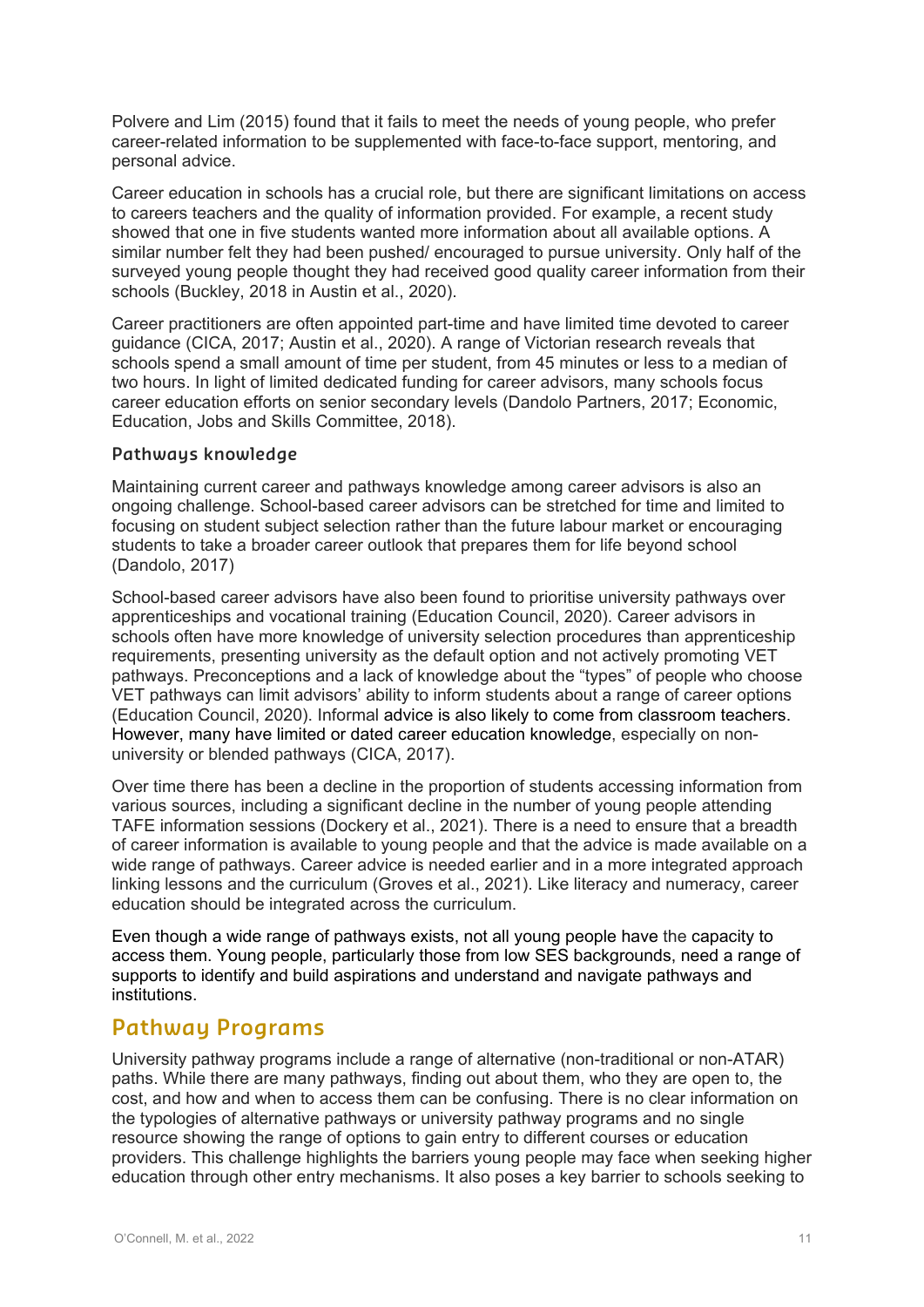advise young people, with entry requirements differing between courses, institutions and target cohorts, including the additional burden on schools, for example, via school recommendations for course entry.

Aside from the traditional pathways to university that include ATAR requirements or a VET pathway, university pathway programs create alternative channels for students to access higher education.

#### **What do alternative pathway programs to university offer?**

University pathway programs are designed to support student retention, success rates and diversity of skill development. They aim to increase student participation rates through five lenses:

- Awareness understanding of available opportunities and how to access them.
- Aspiration the desire to pursue higher education.
- Affordability financial accessibility to student life.
- Achievement the academic requirements to gain entry to university.
- Access admissions policies that open doors for students (Agosti & Bernat, 2016).

These programs are not designed explicitly to support students of equity groups; instead, these programs aim to make university accessible to all. However, programs often lack transparency and the information necessary to support student take-up and mobility (Pitman et al., 2016). This points to a key challenge. How can providers of alternative pathways make these accessible to young people who face challenges locating information and navigating entry systems?

#### **How do alternative entry programs to university support young people?**

Australian initiatives designed to address the underrepresentation of equity groups typically focus on two forms of action. Educational preparedness is a key action, with a strong focus on addressing the gap in academic achievement between students from low and high SES backgrounds as crucial to encouraging greater diversity in higher education participation (Gore et al., 2015).

Next, "enabling programs" are designed to provide alternative pathways to higher education, particularly for students who may not be eligible under the primary admission criteria (Pitman et al., 2016). Pathways programs became a focus for institutions when demand-driven funding increased the diversity of students entering the system and the number of students with lower levels of academic achievement (Pitman et al., 2016).

Findings from a 2011 analysis of the Australian Higher Education system showed that although alternative pathways or "enabling programs" do not target specific groups, 50 per cent of participating students identified as Indigenous, from regional and remote backgrounds and low SES backgrounds, an increase from the 30 per cent of the domestic undergraduate population (Lomax-Smith, Watson & Webster, 2011).

In a more localised study run by La Trobe in 2014, it was found that students participating in enabling programs were more likely than their undergraduate counterparts to be mature-age and first in their family to seek higher education. Additionally, participants were more likely to be from English as a second or additional language, refugee or Indigenous backgrounds, compared to the broader population (Andrewartha & Harvey, 2014). Another similar study of enabling programs at the University of Newcastle, the University of Southern Queensland and the University of South Australia found that between 20 and 30 per cent of participating students themselves and more than 25 per cent of their parents did not complete secondary education (Hodges et al., 2013).

When asked how they learned of enabling programs, participants reported finding information from targeted guides, both online and physical, and advice from trusted people.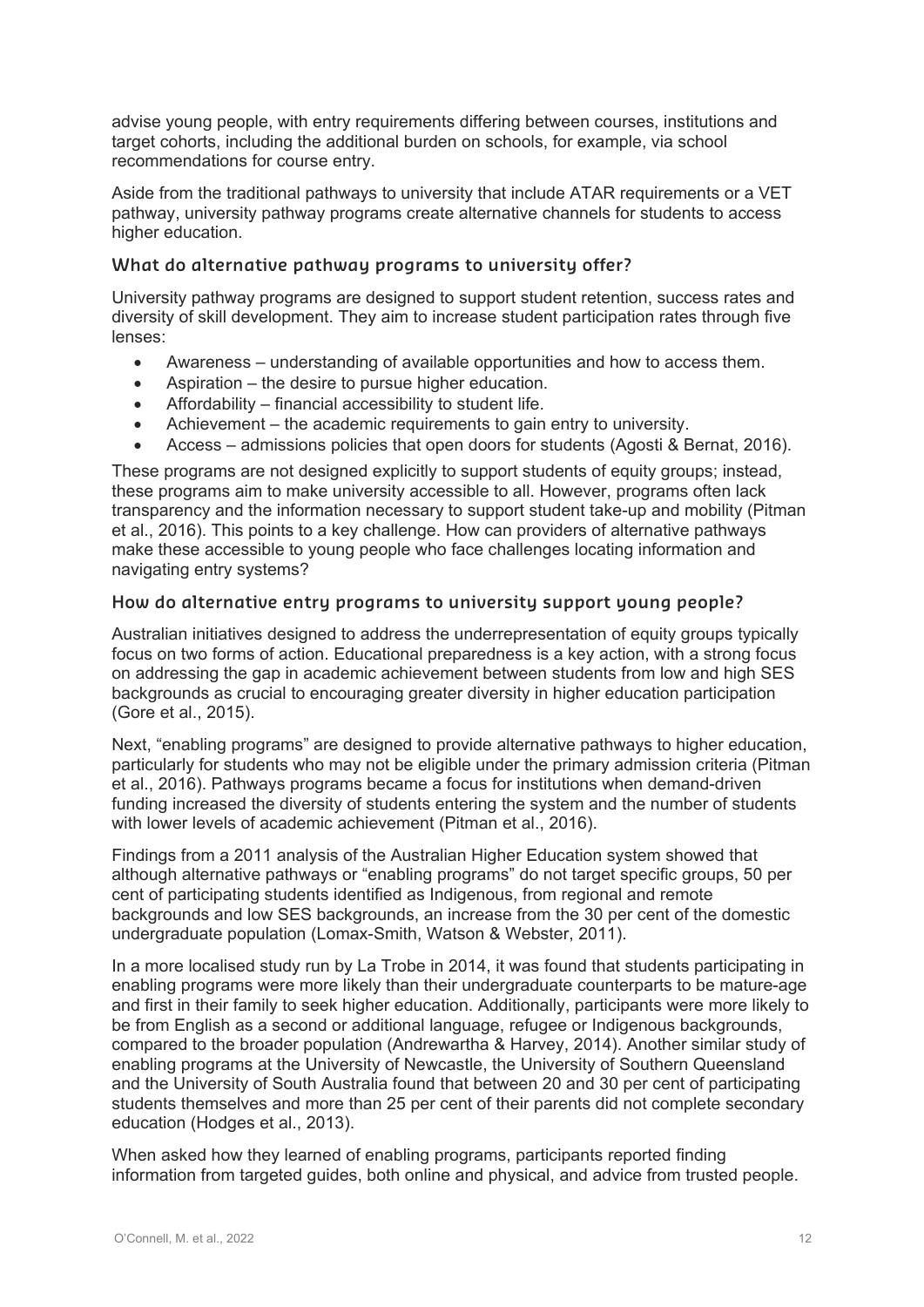Direct marketing and word-of-mouth promotion were reported as most effective, including targeted and social media rather than traditional media advertising (Agosti & Bernat, 2016). Students choose pathways to get into their desired course when they could not attain entry through the mainstream route.

There is a wide range of alternative pathways into higher education, including enabling programs and alternative entry schemes, but there is no clear source of information for these. Limited research exists on how young people find out about non-ATAR pathways to university, including through vocational education and training and enabling programs, and if this varies by equity group. This project seeks to provide further insight into how students know what they know about careers and pathways.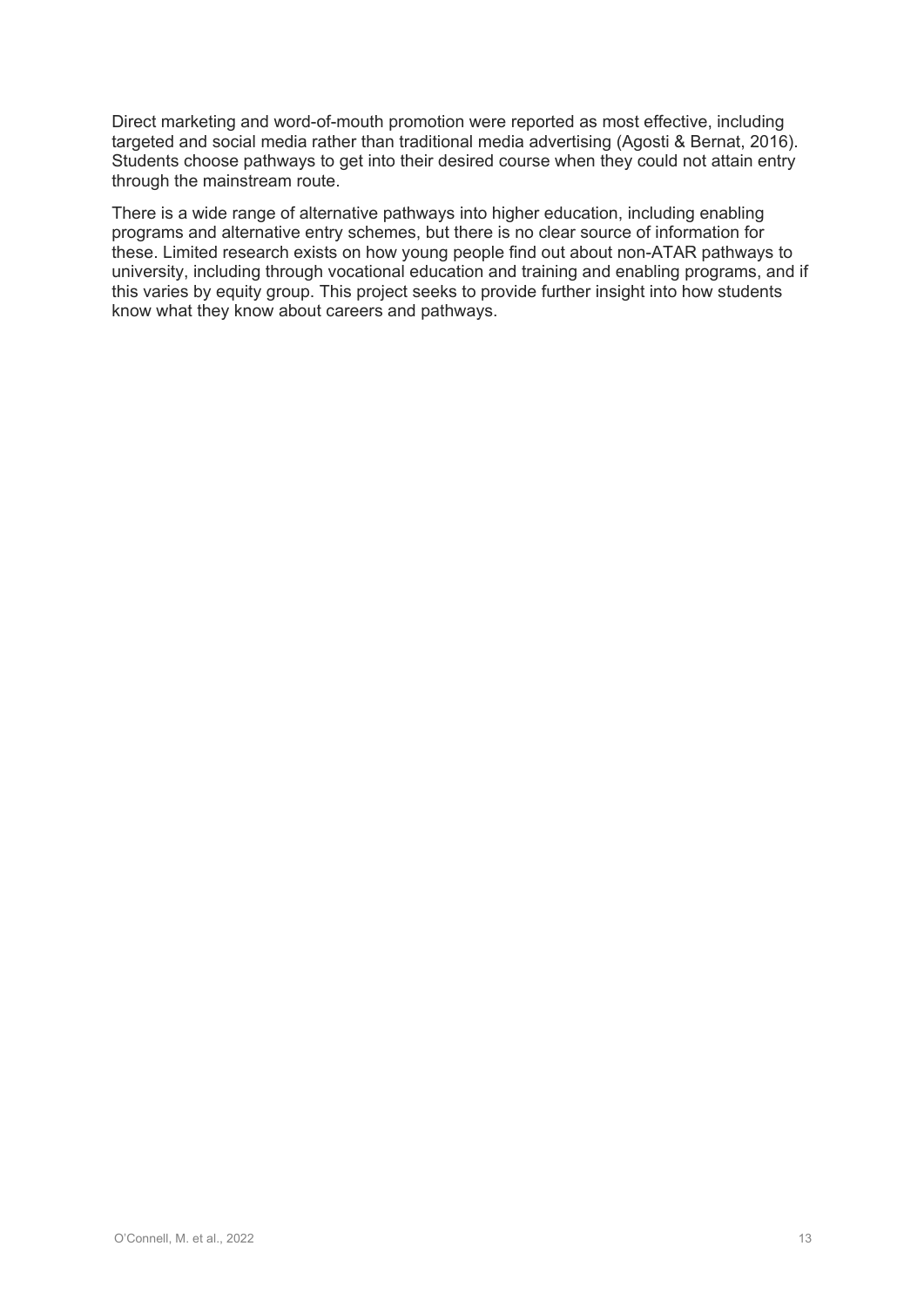### **Methods**

This project uses a mixed methods approach, incorporating quantitative and qualitative data. The main benefit of this approach is that it helps to report findings from quantitative data sources that may be explained by qualitative rationale. A mixed-methods approach allows for higher validity and reliability of data, as data from different sources can be triangulated for more holistic discussion (DeCuir-Gunby & Schutz, (2017).

A quantitative survey was conducted of senior-secondary students distributed through two networks – through the Urban School at RMIT (a senior secondary provider within a TAFE) and Learning Creates Australia (a social enterprise with significant youth leadership) network of young ambassadors. These networks were chosen to minimise the burden on schools that were continuing to be impacted by COVID-19 and limiting students' participation in research during class time.

The quantitative survey received 58 completed responses from senior-secondary students. The response rate was limited as schools cycled in and out of lockdown. This limited response rate restricted the capacity to analyse the data according to key equity groups.

The survey asked a range of questions about young people's aspirations, including whether they had identified a career, their post-school plans and how they found out about pathways, including alternative pathways such as undertaking an enabling program or vocational education and training to secure university entry. A range of demographic data was requested, including postcode, language background other than English, Aboriginal or Torres Strait Islander identification, disability identification, mental or physical health condition and mother's level of education to understand which equity group/s students belonged to. However, small survey results meant that it is not possible to make generalisable statements about students in different equity groups.

School student responses were mainly received from one school in South Australia and Urban School at RMIT (which completed a truncated survey).

Over half (58%) of the respondents studied in South Australia, 36 per cent in Victoria, three per cent in New South Wales, and another three per cent in Tasmania. Over two thirds (70%) of the respondents identified themselves as females, and 30 per cent as males. Most students are in Year 12 (43%) or Year 11 (21%), with the remainder (36%) in Year 10.

A significant minority (22%) of the students reported that they had a disability or health problem that has lasted for six months or more and limits the amount and type of work or study they can do. This is a greater proportion than represented in the population, potentially due to the timing during COVID impacting on young people's mental health.

Just over half the young people surveyed indicated their mother had completed a bachelor degree or above  $(51%)$ . A significant proportion  $(15%)$  of the students speak a language other than English at home. Most students identified themselves as above average academic performers, with nine per cent indicating they are in the top one per cent of their classroom and over three quarters in the top 30 per cent of their classroom.

A second survey was conducted with university students in their first or second year of courses, where many students entered via an alternative pathway. This survey aimed to see whether there were statistical differences between students who entered via an alternative pathway and other students in the same course. We received 92 responses. The results of this second survey did not reveal any such significant differences perhaps because students were drawn from only two faculties and greater variance may be found in a larger sample. It has not been included in this analysis.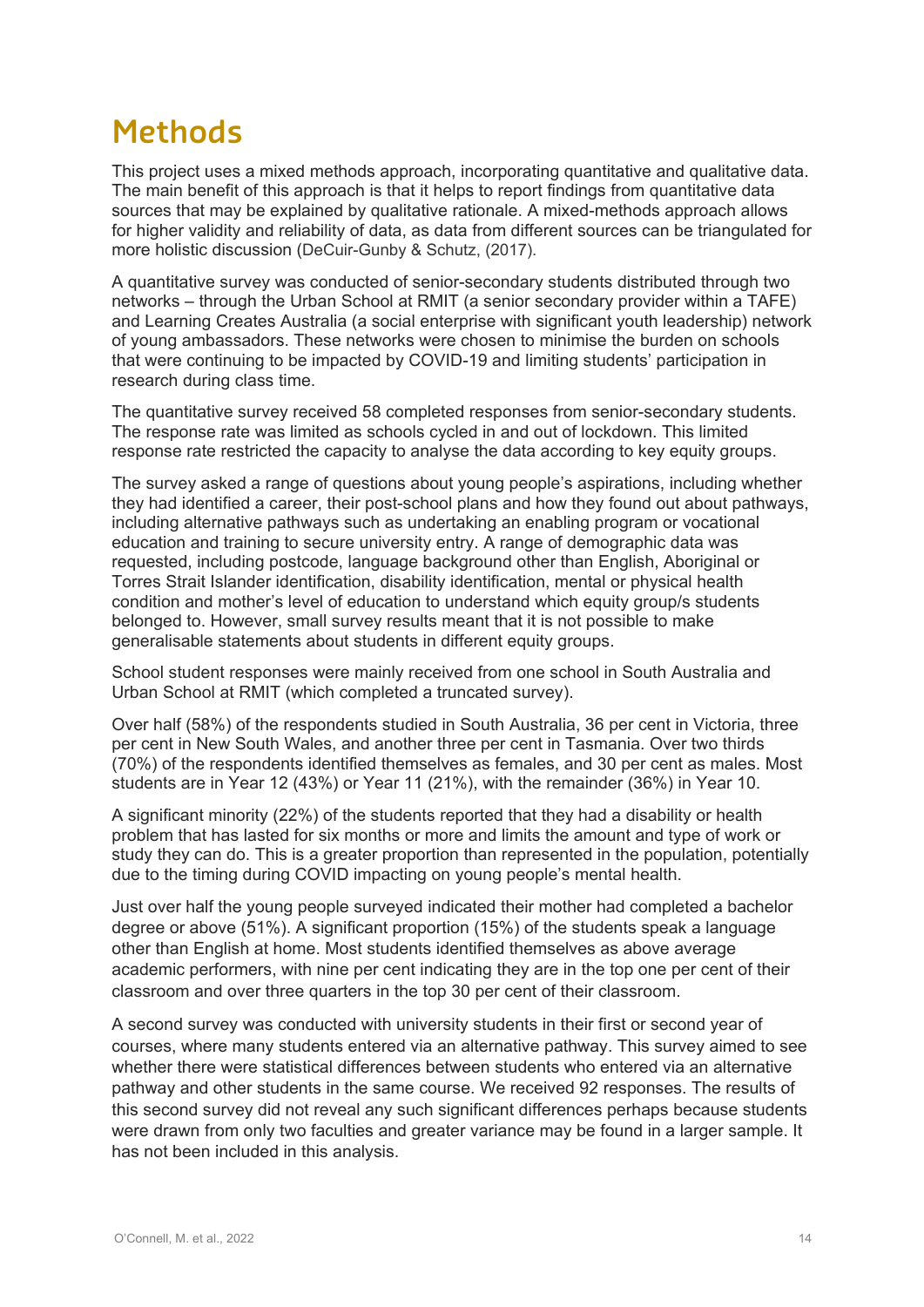### **Focus Groups**

Four focus groups were conducted in late September 2021 to explore the themes emerging from the survey results and how young people learn about pathways into education.

Learning Creates Australia reached out to schools in their network to bring together groups of young people from various equity backgrounds. Students in the focus groups came from three different schools: a low SES comprehensive boys' school with a gifted education program; a high SES comprehensive school; and a flexible learning school (a school that provides wrap-around support to re-engage young people in education).

Fourteen students in Years 11 or 12 participated in one of four discussion groups across three states, Western Australia, New South Wales and Victoria.

Demographics for the focus group participants were supplied by the teachers facilitating their participation but were not discussed as part of the focus group conversations. Given this, comments are not generally attributed to students from a particular equity group.

The demographics of the students in the focus groups were as follows, noting that many students fall in more than one equity category; hence the aggregate exceeds the number of students.

| <b>Characteristics</b>               | <b>Number of students</b> |
|--------------------------------------|---------------------------|
| Low SES background                   | 5                         |
| Disability (mental health)           | 4                         |
| <b>State Care</b>                    |                           |
| Refugee background                   | 4                         |
| Language other than English          | 3                         |
| Disability - other                   | っ                         |
| Aboriginal or Torres Strait Islander | っ                         |
| Female                               | 5                         |
| Male                                 | 9                         |

#### **Table 1. Focus group demographics**

Focus groups were held on Zoom and consisted of a small group discussion facilitated by the researchers. Discussions were recorded with the permission of the students to enable transcription. Transcripts were analysed to ascertain key themes discussed between researchers to validate findings.

In three out of four focus groups, students kept their cameras on – whilst in one, they were off by student choice. Three out of four sessions were attended by a teacher from the school, who primarily played the role of a supportive bystander and occasionally provided helpful clarification on school structures and programs.

Focus group discussions centred on asking the young people about their future career, if known, and how they had identified this. On some occasions, they were unable in the first instance to identify a career and instead were prompted to identify skills they thought they might use. In all bar, one example, young people were able to identify what they liked and were good at.

The young people in the focus groups were also asked what path they thought they would take and who they had talked to about this. This was followed by a discussion of other paths if their initial plan failed to be realised.

Finally, the young people were asked what would work better to help them think about careers and pathways and find their way to further education post-school.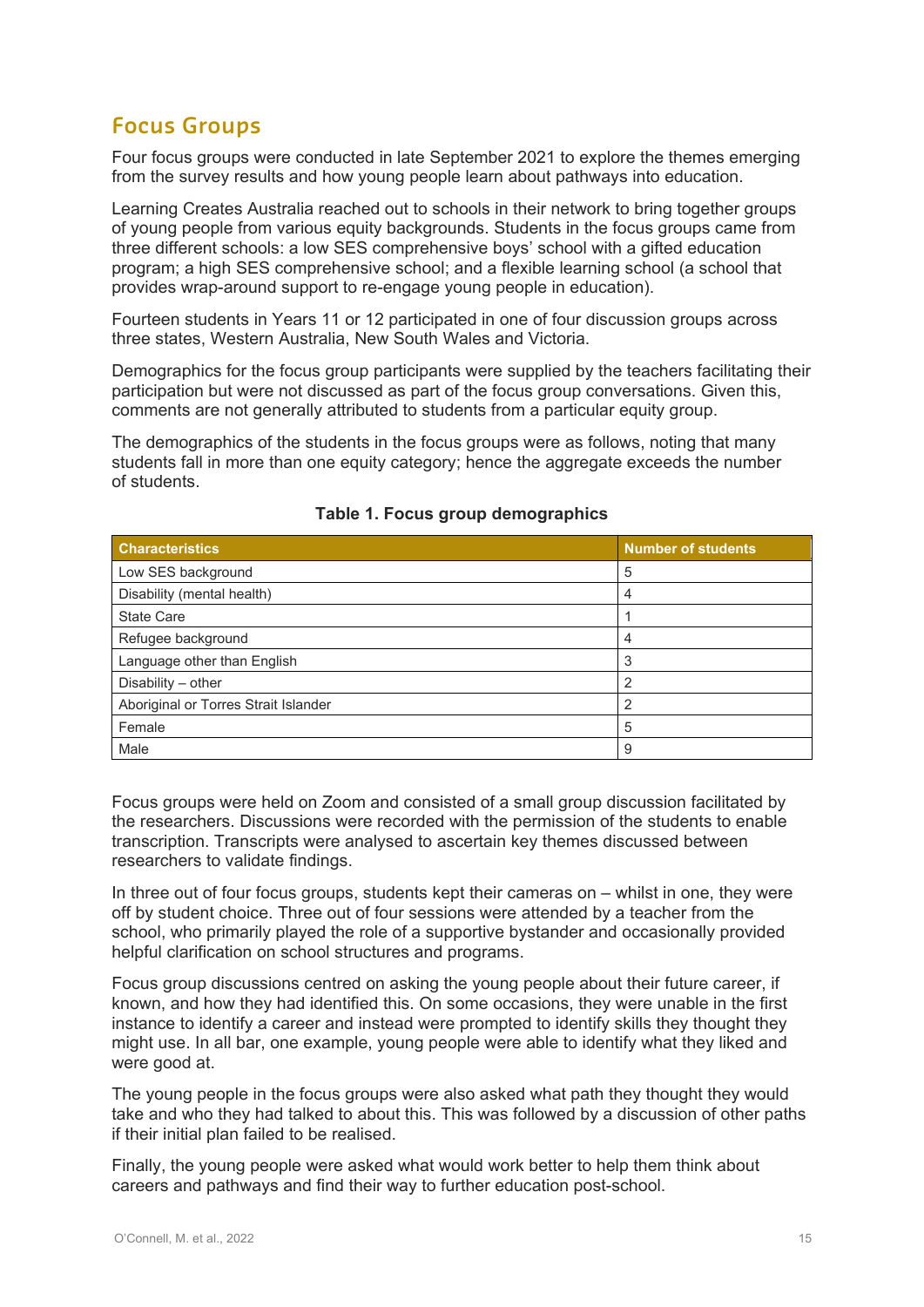Throughout the focus groups, the young people were engaged and willing to contribute. By the conclusion of each 40-minute discussion, they contributed many ideas that would support them in making more informed decisions and feeling more confident in their future transitions. There was considerable alignment in the issues, and suggestions, provided by these young people.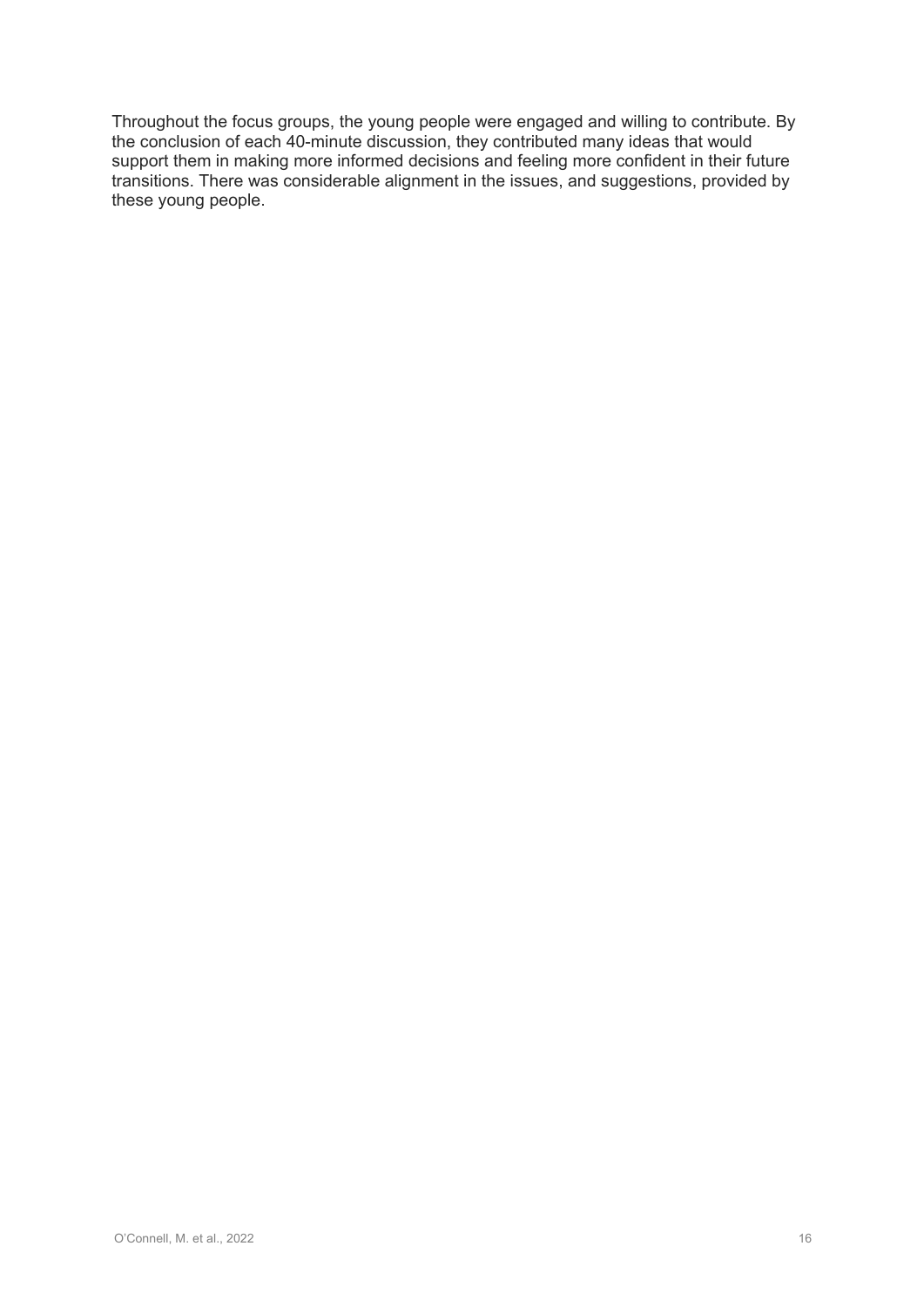# **Findings**

This section summarises the findings from the survey and focus groups. It draws on the survey results and includes comments and quotes from the focus groups to complement and provide insights to support understanding of the survey results.

#### **Career Aspiration**

The survey results show that over half of all young people surveyed (n=58) had an idea of the career they wished to pursue, one in four were unsure, and one in six did not have any idea about the career they wanted to pursue. Given the vital link between aspiration and successfully transitioning to a post-school pathway, all young people would benefit from support to discover what careers interest them.



#### **Figure 1. Career aspirations**

Focus group discussions revealed that most participants had an idea of what career they may like:

*"I'm interested in starting my own business, going into franchising and stuff."*

*"My main career is policing; my backup would be something like PE teaching or physiotherapy. With policing, it's something that has always been in the back of my mind; I fell in love with it as a kid."*

Some of these young people provided detailed explanations on what drew them to this career, including family influences and discussions with people in these careers. Others possessed a more limited understanding of their motivations and perhaps the jobs they were aspiring to.

Some of the young people needed prompting to think about what they liked and could pursue, but were then able to articulate their ambitions:

*"I'm not sure; I like cooking and baking. I've spoken to my nan, who is a chef and was an apprentice. I've done a work placement in a restaurant."*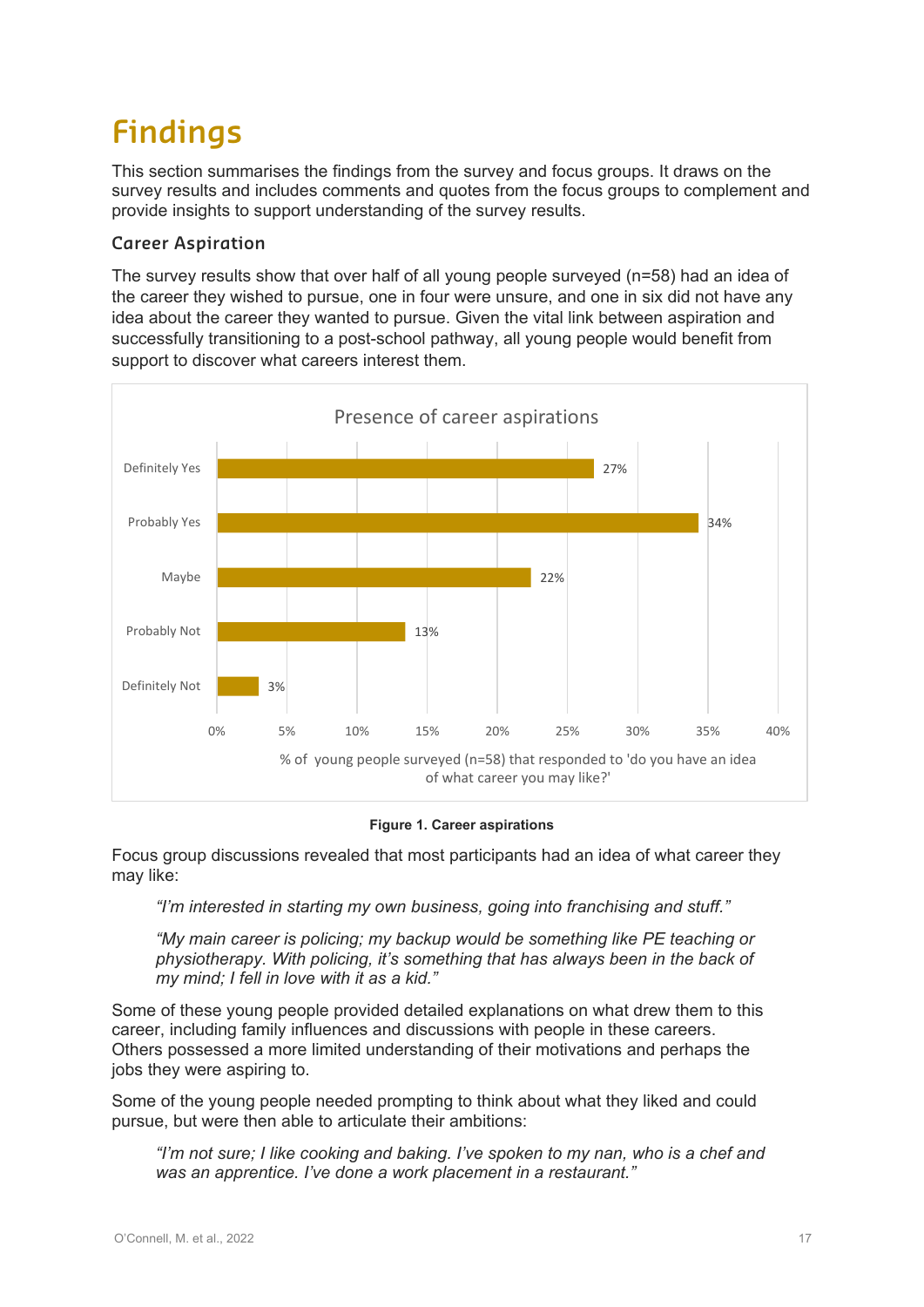Many of these young people lacked the confidence to express what they might want to pursue. Discussions with a career advisor suggested this might be due to a heightened fear of failure amongst students who had a disrupted upbringing. Some students were reluctant to name or commit to a pathway if it did not eventuate. This aligns with Programme for International Student Assessment (PISA) data around the heightened fear of failure, particularly for girls from low SES backgrounds (OECD, 2019).

Other young people nominated a career but did not articulate how this draws on their skills and interests:

*"I want to go to uni and study architecture – it is important to my parents who want their kids to become doctors or architects or something."*

*"What I enjoy is a PE teacher or something like that, or an engineer."*

While these young people have a destination in mind, they struggled to link it to their skills and interests and were less likely to have researched the career or discussed it with a wide range of influencers.

One young person from a low SES background could not identify a potential career:

*"I have no idea – there aren't many subjects I don't like. I think I'll do uni, but I have no idea how I narrow down options. I never see myself from the outside, so I don't think about what I'm good at. I enjoy writing. I think I'll go to uni."*

The young person expressed the expectation that he would attend university as he was streamed to an academic program. Despite, or perhaps because of, his high academic ability, the young person had not had the opportunity to explore different pathways or hear from a range of people in different careers. He reflected that career education seemed less critical for academic students in his school than focusing on an ATAR, which the school had repeatedly mentioned as the fundamental goal for the academically streamed young people.

This young person's experience as a highly capable student in an academic stream sharply contrasted that of his peer, a young person with a disability in a VET stream who had been able to try a variety of pathways. His peer had talked to family members, and key supports to decide on a career pathway and felt relaxed and assured about his future.

Overall, young people in our study could generally name what career they would like. Many provided insights into when they first thought of their preferred career and discussions with parents and people in the industry.

#### **Perceived level of tertiary education required**

Most survey respondents indicated that their career would require a university degree or higher, but 17 per cent were unsure. A few others (4%) reported they would need VET/TAFE or some form of on-the-job training/apprenticeship, and two said they needed no further training.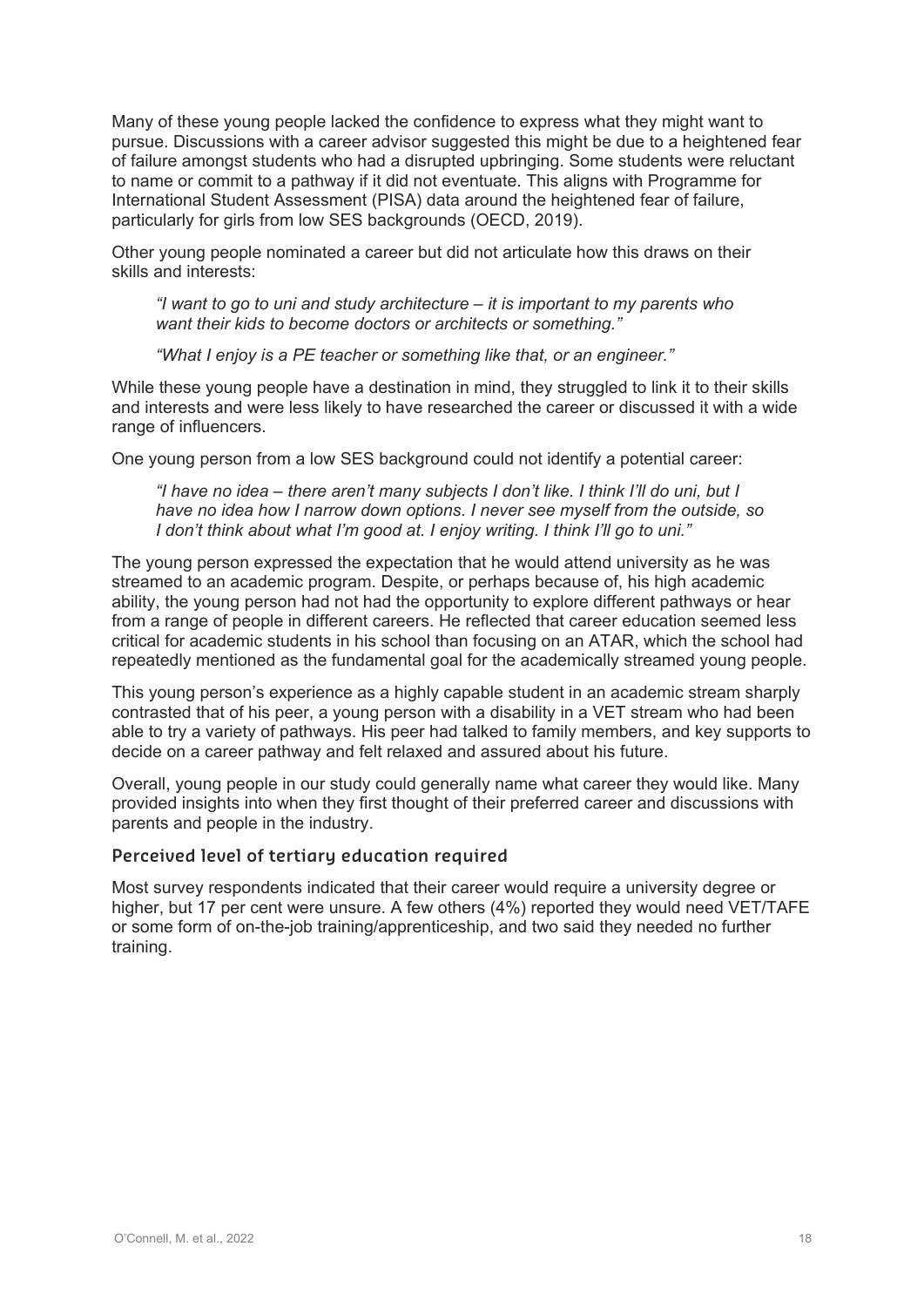

**Figure 2. Skill requirements of career**

#### **Pathway intentions**

More young people surveyed intended to go to university than those that thought their career would require it, with 83 per cent of those surveyed planning to go to university even though only 73 per cent of young people thought they needed university for their career.

A link between career aspiration and intention to go to university was not evident, nor was a link between likely career skill level and university intention, although sample sizes were small. While a clear majority were aspiring to university, survey respondents from a non-English speaking background were slightly less likely to aspire to university.

The survey results show that most respondents (90%) intended to get an ATAR, with only a small number not sure or not planning to get an ATAR. Young people's intention to get an ATAR exceeded the number of young people intending to go to university. This aligns with existing research that indicates that achieving an ATAR is seen as the success measure from the education system (O'Connell et al., 2019).

Very few young people (17%) reported their intention to pursue VET/TAFE pathways. Fortyfour per cent of young people strongly disagreed or disagreed that they intended to apply to VET/TAFE. In contrast, 39 per cent remained neutral, neither agreeing nor disagreeing that they intended to pursue VET pathways.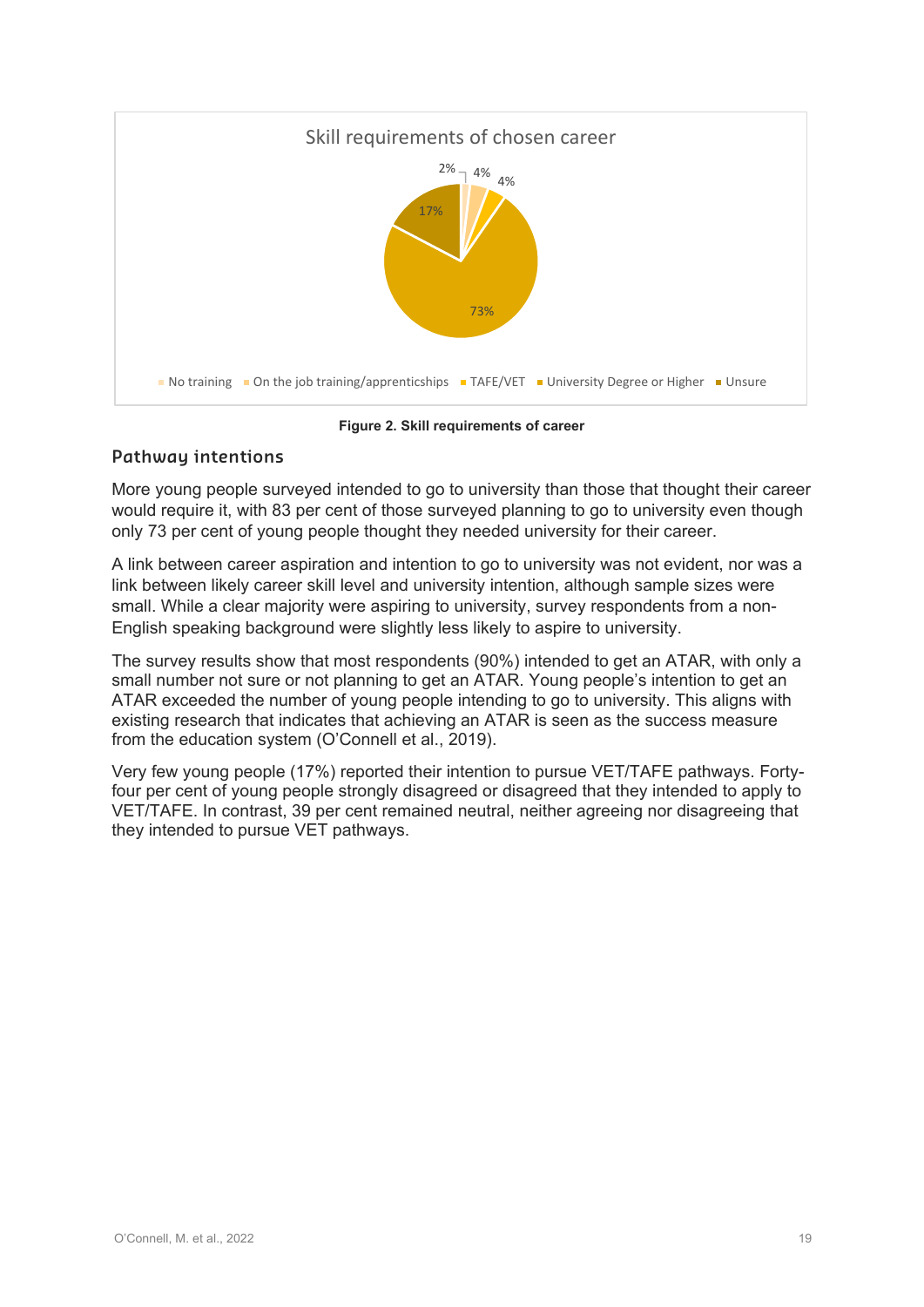

**Figure 3. Young people's intentions regarding university and VET/TAFE**

Focus group respondents were much more likely than survey respondents to indicate they would engage in vocational education and training. Six of the fourteen young people identified a vocational certificate and/or apprenticeship as necessary for their career.

This difference is in part due to differences in the cohorts. Focus groups included young people enrolled in the Victorian Certificate of Applied Learning as well as students in vocational streams at a school in Western Australia. These young people were in courses focused on transitioning to vocational education or employment. Many of these young people had aspects of training and work experience built into their learning.

Further, all focus group young people were from equity groups, with some engaged in "second chance" learning and receiving more dedicated pathways support. This may reflect why career intentions, skill levels and destinations are more closely linked for these young people and matched to labour market needs. It also reflects the general trend of lower university enrolments by young people from equity groups.

Forty per cent of the focus group participants identified a TAFE pathway, and this was closely linked to their career choice:

*"Next year, there is a certificate at TAFE; not sure how it works, but you can go work where you want to. I like mechanics and electrician, I prefer mechanics, but I don't think there's a course way to do mechanics."*

*"I want to be a sparky – I wasn't interested in maths, I wanted to do trades. There is this TAFE course that provides entry into the trade. I wanted to prove people wrong about having a disability. I am looking for an apprenticeship, looking forward to working in the mining industry, developing new friends."*

*"I want to be doing childcare; I like creative things…I don't know if I will stay in it. There's been talk of an apprenticeship at the school. Otherwise, I need to get my cert II or III."*

Interestingly all the young people intending to go to vocational education viewed it as a pathway to a nominated career. The courses and institutions post-school were not the focus. Instead, they focused on their career goals and saw vocational education as the means to achieve this.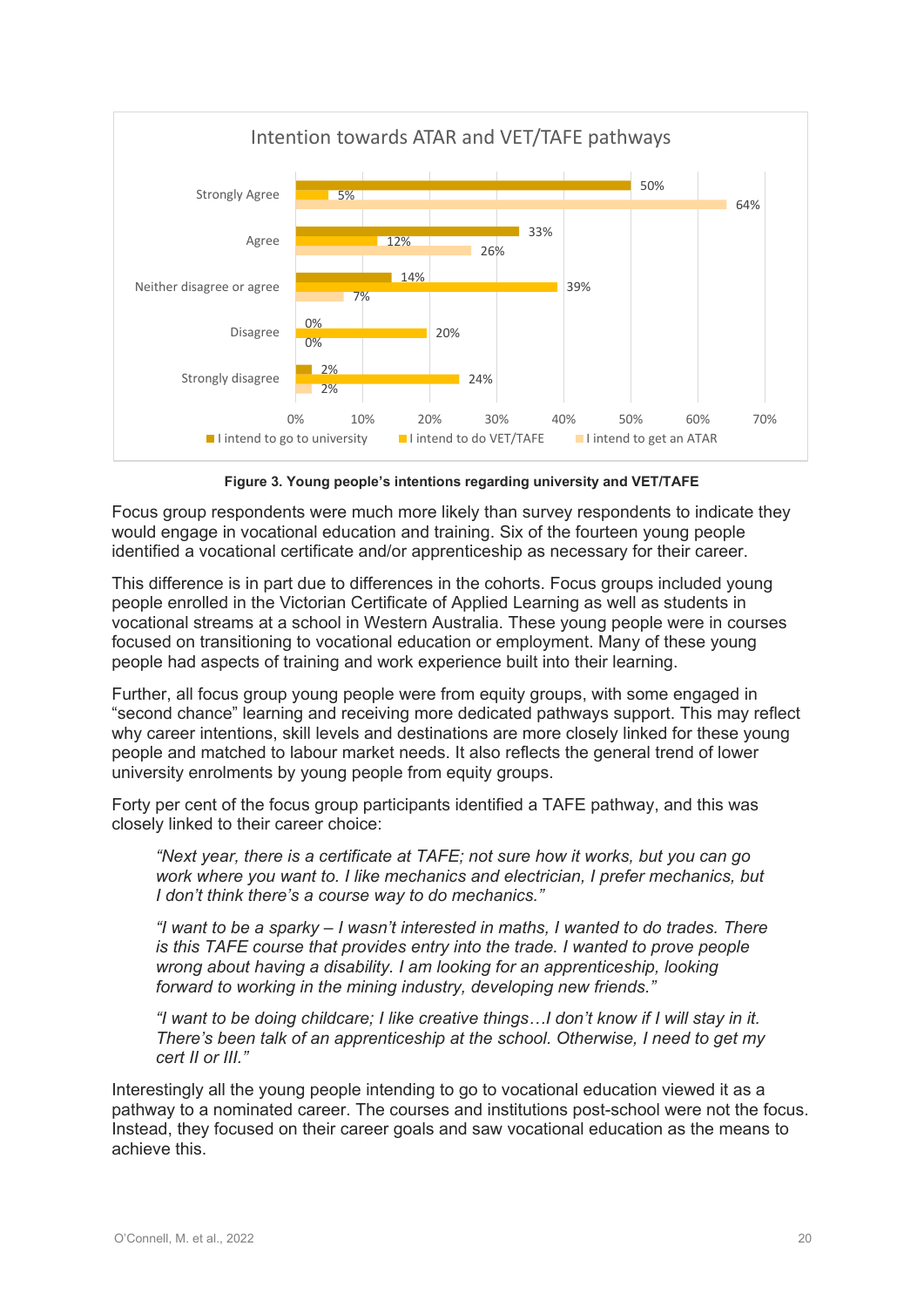This sharply contrasts with the young people aspiring to university, many of whom saw university as a goal in their own right. Sixty per cent of the participants indicated they would go to university. Their decision to go to university is usually linked to a career, but university was often recognised as a desirable destination as well as or rather than the pathway to achieving an end goal:

*"I want to do Aerospace engineering… high-tech stuff, so I aim for uni after I graduate from school. A good way to success is to go to university"'*

*"I want to be an entrepreneur but want to go to uni."*

*"Once you finish school, your number one priority is uni, you want to go there, so if I'm there, that's good, but otherwise, there are pathways."*

*"I want to go to uni; if not, then TAFE and then uni."*

For young people deciding on a university pathway, this is seen as the default to achieve a promising future. This sentiment was powerful with students from refugee backgrounds.

These responses confirm how stratification can create or verify cultures and place limits or set standards around careers and pathways. Many of the young people aspiring to VET did not mention university as they were challenged to remain engaged in school – completing school was seen as a goal, and university entry was seen as a bridge too far, with these young people not mentioning it as a possibility. Some made an informed choice to undertake VET aligned with their desire to work with their hands and to enter a trade or occupation. Others did not have VET on their radar as their school and family supported a view of success centred on university. This highlights the need for comprehensive career education from early on for all students to ensure that a wide range of pathways are understood.

#### **How young people find out about careers and pathways**

Survey respondents relied most on parents and family for information to guide their career choices. Over half of all young people responding to the survey indicated that parents, siblings or family members most helped guide their career choices (see Fig. 4). They were likely to rank family as second most helpful, followed by peers as third most helpful, reinforcing the vital role of a student's immediate network in helping them learn about careers.



**Figure 4. Young people's ranking of helpfulness of people and resources - % highest rank**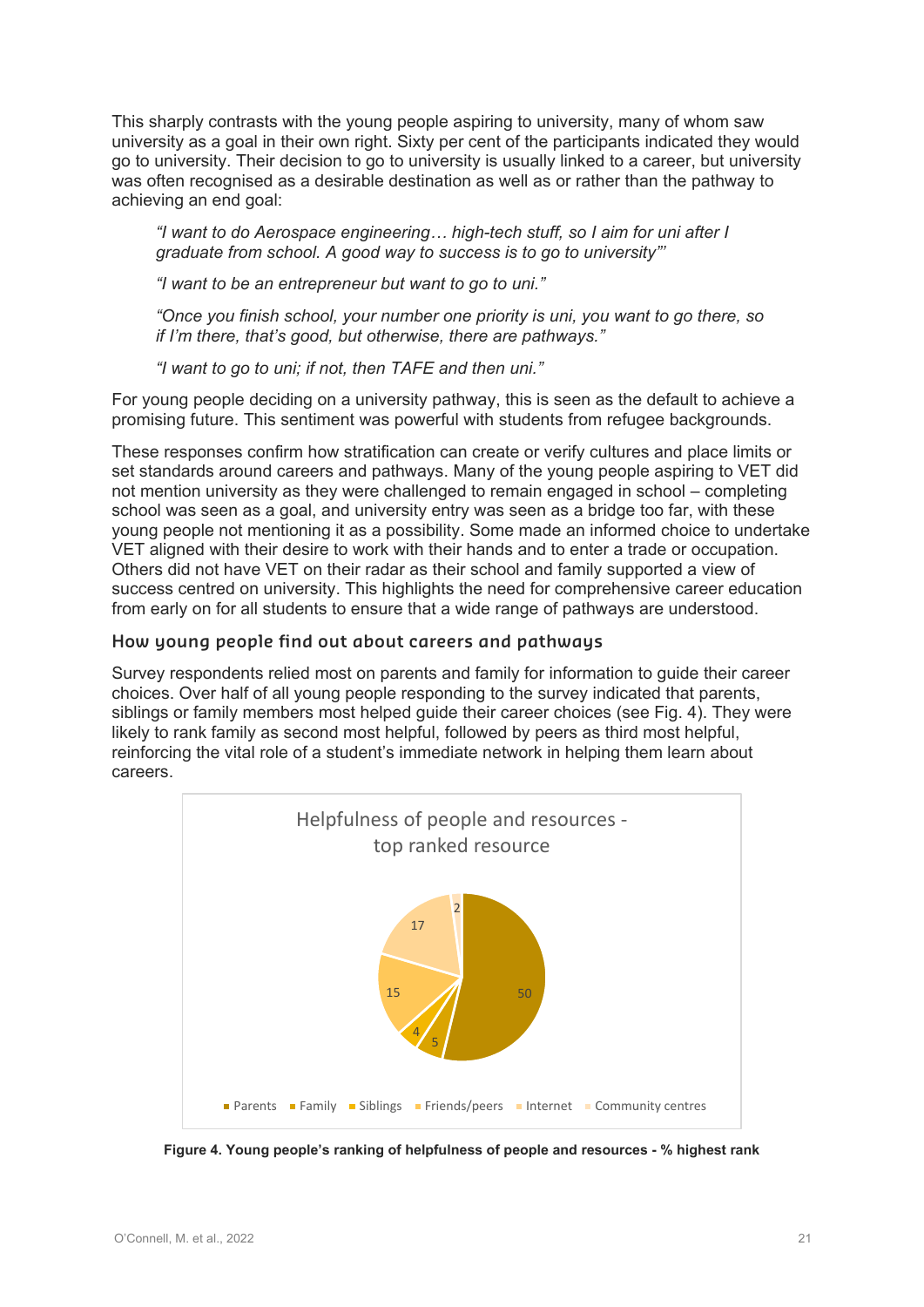Outside of these influencers, media, teachers, and career coordinators played a strong role. Open days were either highly effective or ineffective. The focus groups provided a greater understanding of this. They revealed that open days are highly effective if young people can personally access information from current students but are ineffective if they relay information en masse. The graph below shows the media and teachers as equal highestranking influencers. Interestingly, and not shown below, young people were most likely to select career coordinators and teachers as equal second most important influencers.



**Figure 5. Young people's ranking of industry and education influencers - % highest rank**

Young people in the focus groups reaffirmed the role of parents and family in guiding them and, in some cases, actively steering their direction. Most had spoken to someone in their family as their first source of advice.

*"My older sister has helped me; she's a qualified nurse; she thought I'd be good at youth work or counselling."*

*"The only thing I know about how ATAR works has come from different conversations with adults in my life and not from the school."*

Young people who mentioned in an offhand way they had spoken to their parents or indicated only brief discussions were less likely to be sure of their career intentions.

Parents played a powerful influence for young people from non-English speaking and refugee backgrounds who spoke of being expected to have a prestigious career:

*"My dad, I come from an Arab background, (they) like their children to be doctors, architects – do your best, go to uni, try new things. I got two mates that are architects; they told me you need to work hard. I haven't thought what I would do if I don't get it; I'd talk to my dad."*

*"Families are important; their advice is very important to you; they know what is good and bad for you."*

Young people from non-English speaking and refugee backgrounds generally responded positively about TAFE as a study option. Still, they indicated it is a destination for other people or a secondary or backup option.

Many young people in our focus groups chose a career that others in their family had undertaken and spoke proudly about wanting to be like others in their family:

*"So what happened is my dad wanted to be a pilot, and he didn't pass the requirements and didn't become a pilot, my grandpa was willing to be a pilot, but*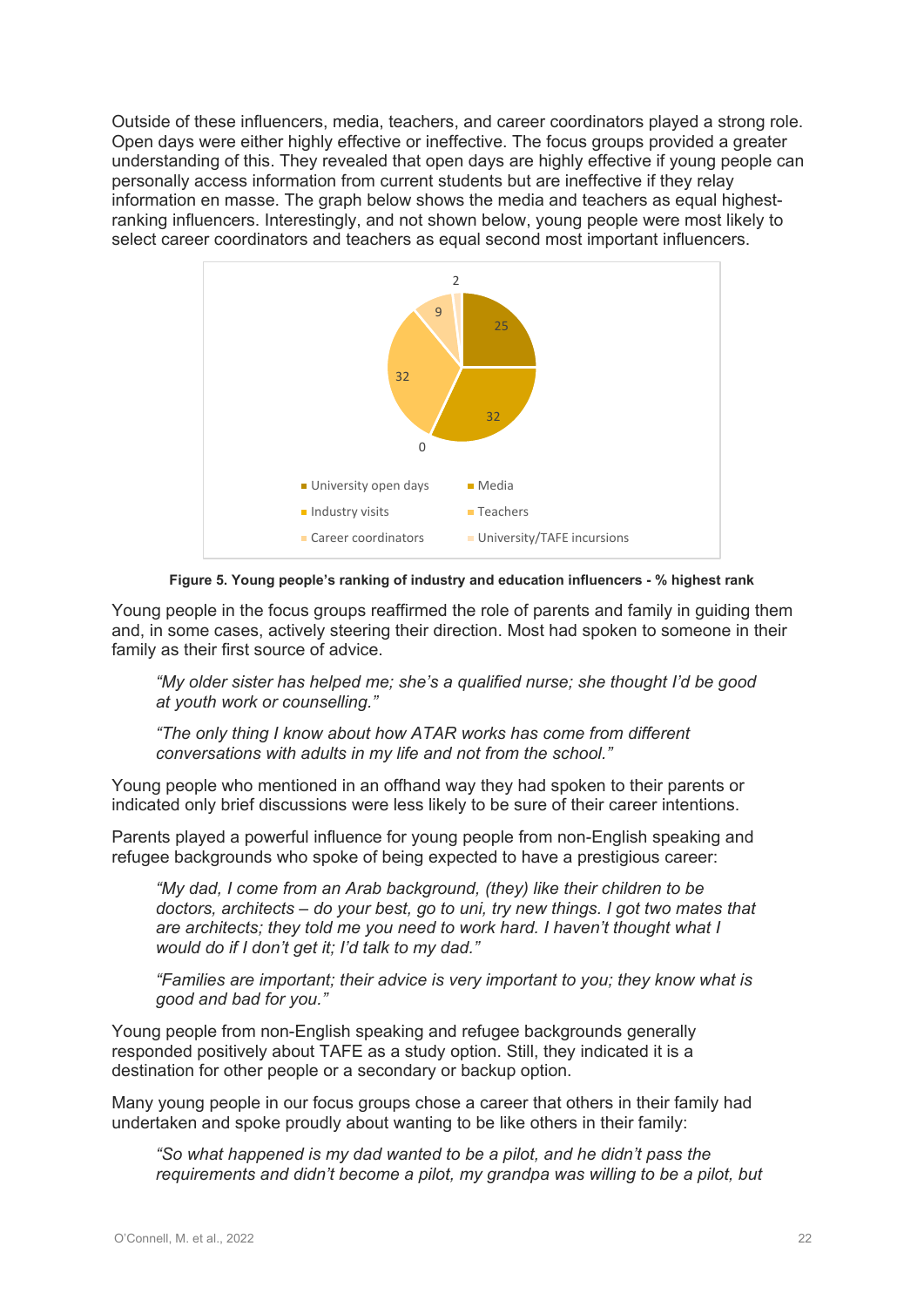*just before he got an eye check and found out there was something so he can't become a pilot, my family supports me to become an aerospace engineer."* 

*"I talked to my stepdad because he used to be a mechanic, and I want to grow up to be like him."*

*"I talked to my nan who is a chef …"*

Further research is needed to understand whether young people aspiring to family careers are limiting their choices and aspirations or whether it is reflective of shared interests with family members. Broader career exploration could potentially enable young people to understand other aligned or potentially divergent career choices.

The role of hot knowledge as featured in the literature was reaffirmed:

*"I'm interested in starting my own business, going into franchising and stuff. I thought a business degree would help with this. Then I thought corporate law could help; I've done some research about this. I've talked to 3 people with the same degree; a few workmates at KFC have talked to me about their degrees in corporate law – they provided really informative stuff."*

*"I've spoken to quite a few people about this, careers advisor, policeman and a former policeman; they've been helping me with uni and pushed my passion forward."*

The young people who could talk to others in their chosen profession were likely to understand their chosen career better and expressed a deal of passion in their identified pathway. They were more likely to speak about a range of pathways into their career.

Some young people were provided with tailored help to identify pathways – such as Try-a-Trade and work placements. These experiences were often limited to disengaged young people or young people in a dedicated vocational stream. Often these experiences were supported by a significant other:

*"My interpreter has experience doing trades, so I look up to him. He makes me do work; he pushes me in the right direction; he is a guidance counsellor for me basically."*

*"I tried a few trades; now I'm going to get a certificate II then get an apprenticeship. I'm excited about my future – I can't wait to earn money!"*

*"When I chose to work in aged care, and I got the opportunity, I found out it was the facility my grandfather was in, and I lost him to a stroke; I grew up with him. The fact I lost him, and he wanted me to become a nurse, drives me."*

Young people in an academic or mainstream class were less likely to engage in workplace experiences unless they actively sought work experience. This may reinforce why young people in vocational streams often spoke eagerly about a career, whilst other young people spoke about university as they had greater exposure to an institution than a workplace or career.

Career advisors played an important source of advice, streaming information to young people and encouraging students to apply for courses:

*"Our teacher is always telling us about pathways into teaching, law and business."*

*"The careers teacher makes sure we apply for courses, always emailing us and making sure we finish applications."*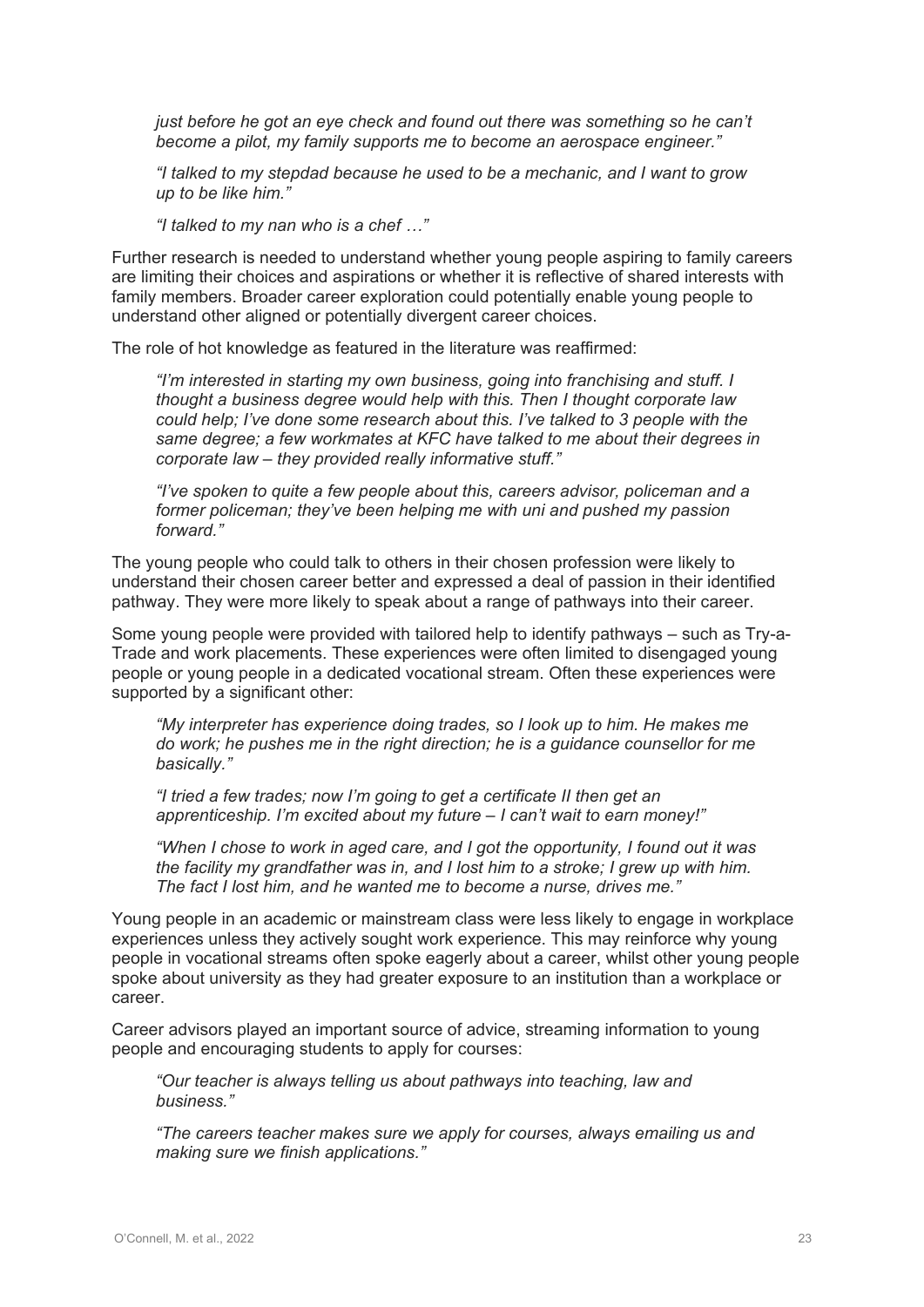*"Our careers person sends us emails on pathways to different courses… You have to do uni, but I want to work at the same time."*

*"When at school, she tried to put together workshops for students – for those who were sure, and for the ones who weren't sure."*

The focus groups confirmed how young people rely on others in their network to help them identify and pursue pathways and the potential narrowness of options for young people in more limited circles. Career educators convey information to young people but are a secondary source of guidance, enhancing knowledge and encouraging young people to follow through with applications.

Focus groups confirmed how some young people are actively supported to find vocational pathways to facilitate early school leaving or as part of a vocational school pathway. Young people on vocational pathways are often provided with primary advice from a VET coordinator. Further discussions in focus groups, to be reported later, elucidate what changes would better support young people to understand a breadth of options.

#### **Knowledge of alternative pathways**

The research sought to understand how young people find out about alternative pathways to university. In doing so, we also explored how young people find out about pathways broadly, including to vocational education and training in its own right.

Half of the survey respondents were aware of non-ATAR and VET/TAFE programs leading to university entry. In contrast, half were either unsure or didn't know about alternative pathways for university entry. Even fewer (around 1 in 4) knew preparatory courses and other special entry schemes to enter university. One in six knew about special entry schemes. Only 16 per cent of respondents agreed that information was available on possible VET/TAFE programs to university pathways.

Young people in focus groups were somewhat aware of pathways existing between TAFE and university, although this was generally a passing awareness and driven by their research or incidental discussions:

*"My second preference is a business degree which I'd love to do, or go to TAFE and then to uni. I tend to do my own research, but I also find out a lot from my school – I always want a safe plan, I have to have multiple backups."*

*"There's a lot of…they haven't told us specifically, but lots of people talk about the fact there are so many back doors, you can do something related… Various teachers, you end up in conversations about how they did teaching and talk about different ways."*

Although these young people could not always name the different pathways, they expressed confidence in finding alternative routes if their primary path did not work out, including referencing others who could help them find a way through. They said a variety of skills in career navigation that would assist them in finding a pathway and, more broadly, navigating through their careers. One young person spoke about her VET pathway:

*"Because I am not doing ATAR and doing Cert III in Assistant in nursing and I go to an aged care facility and get paid and will have that for two years. I will do Cert IV next year, and that will get me a 70 ATAR, and I can go to university, and I have experience and Cert III and IV, and it actually cuts university time to half."*

This young person explicitly sought information on what non-ATAR pathways were available, having seen her siblings complete their ATAR and fail to thrive in their post-school transition: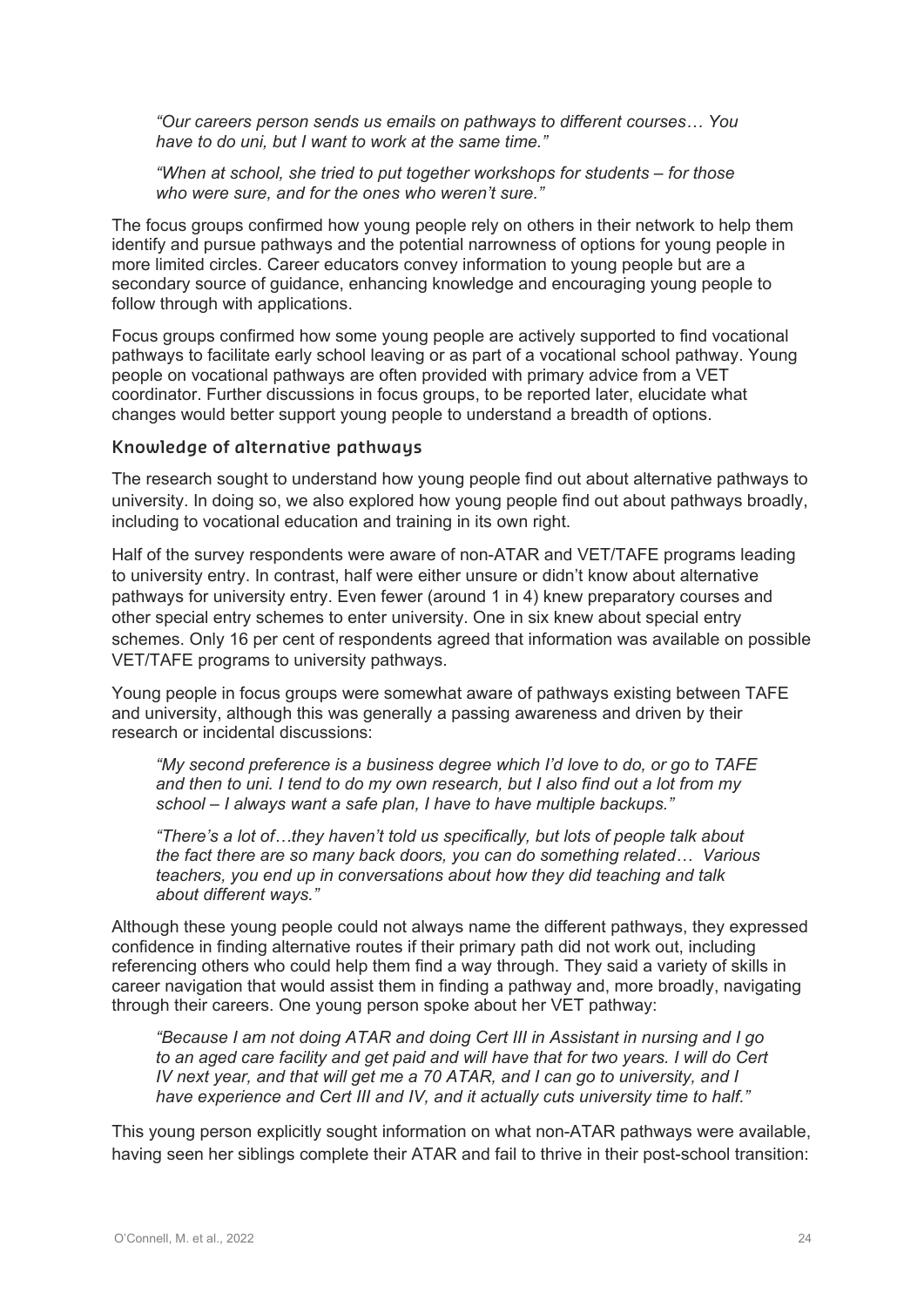*"I kind of just asked, and I don't really have time and effort to put time to put in effort into ATAR and both my brothers went through 98 ATAR scores and they are not doing much and I was looking for alternative ways and can work also. I just asked around what is possible and the course I am doing…."*

This young person had a developed sense of her career, which supported her quest to find a pathway that met her needs. She then acted as an enabler for her friend to pursue an alternative pathway. This illustrates how warm knowledge of different paths supports young people to learn about and have the confidence to embrace less mainstream options:

*"My best friend didn't know about the pathway, she's doing it next year and doing Cert IV in nursing, but parents force people to do 6 ATARS. Once you talk to the VET teachers, they can plan this."*

The young person also raised a critical consideration that arose from both the literature and in focus groups – the dominance of the ATAR system as *the* measure of success known by families. This is despite the growth in different models of Year 12 completion, such as unscored VCE in Victoria. Knowledge of alternative pathways may be held by only a select group of teachers, such as VET coordinators, and this is only shared with academic students by exception. Her friend shared the experience of this young person – different pathways to university were only made apparent if a student explicitly asked about them rather than raised as part of a suite of pathways options.

#### **Effectiveness of information**

The survey results showed that less than half of young people surveyed stated that the information on school to university transition was effective or extremely effective. An equal number (40%) reported, "neither effective nor ineffective" and 17 per cent reported that the information available was ineffective.



**Figure 6. Effectiveness of information on school to university transition**

Young people surveyed sought further information on admissions criteria, tuition and nontuition cost, job prospects, and length of study to help them decide about what they want to do after university. Specifically, 3 out of 4 respondents reported that knowing about the possible job prospects after further study will be helpful in decision making. This links with earlier findings around young people seeing university as a destination and needing support to locate a career post-study.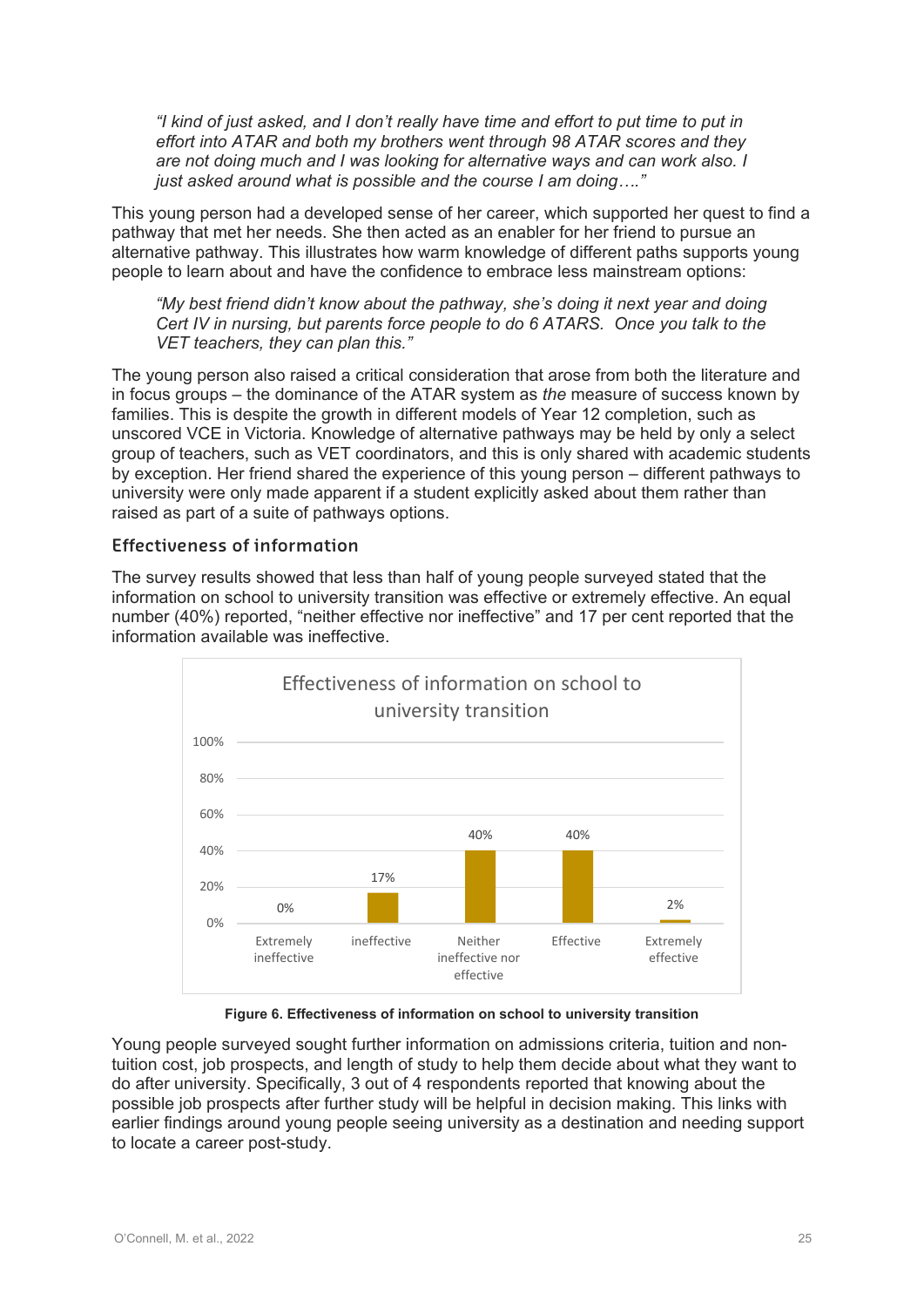Young people in the focus groups were not explicitly asked about the effectiveness of information as this could be derived from some young people's answers. Young people who had received information from various sources, such as parents, friends, universities and career advisors, were more assured of their primary pathway and often cited backup paths. Access to a range of advice appears to support young people to feel confident in their choices.

### **What we need to do differently**

#### **Timing of information**

Focus group participants raised a range of suggestions for what could improve their understanding of careers and transitions:

*"Start early – at a minimum by Year 9 but ideally talking about careers throughout secondary education."*

A consistent theme throughout this research is the need to start early with information about the range of pathways available:

*"We need exposure early on to a wide range of people working; it happens in pre-primary, a parent comes in talking about their job. It could involve career talks with one person from each sector."*

*"The induction from primary to high school works, it could be something similar, gradual exposure. Just looking at what a day at uni is like. And even simple information, knowing how the system works."*

These young people sought experiences to familiarise themselves with careers and with TAFE and university. This links to earlier comments about not knowing much about the ATAR. Some of the young people did not know about university entry, including the cost of studying, what universities look like and what studying at university entails. More information is needed, in a manner that 'cuts through' such as attending a day at university, to support students to become familiar and dispel myths. Some students discussed how being matched with university mentors created a sense of ease and familiarity with university.

Some young people sought to access a range of information about careers and pathways, including industry visits and experiential learning:

*"Experiential learning from early on – trade kids get to do this, like how they go to TAFE a day and see how it works. Pretty cool if they could customise each class to each kid, make kids lives easier."*

*"One of the main things that can be improved is more teachers, more personalised experience; I don't feel like I have a good grasp on what my options post-school are."* 

*"An elective system that doesn't mean choosing from options but creating them."*

Focus group participants wanted to see and experience workplaces and have a say in shaping their curriculum and career options. The lateness of career advice was highlighted as problematic by young people who may be interested in alternative pathways:

*"Give us all options earlier in Year 9 or earlier. In Year 11, it is too late."*

*"Be good to get help earlier; I didn't get help till Year 10."*

*"If we could start before Year 10 and make things less scary, less young people would drop out."*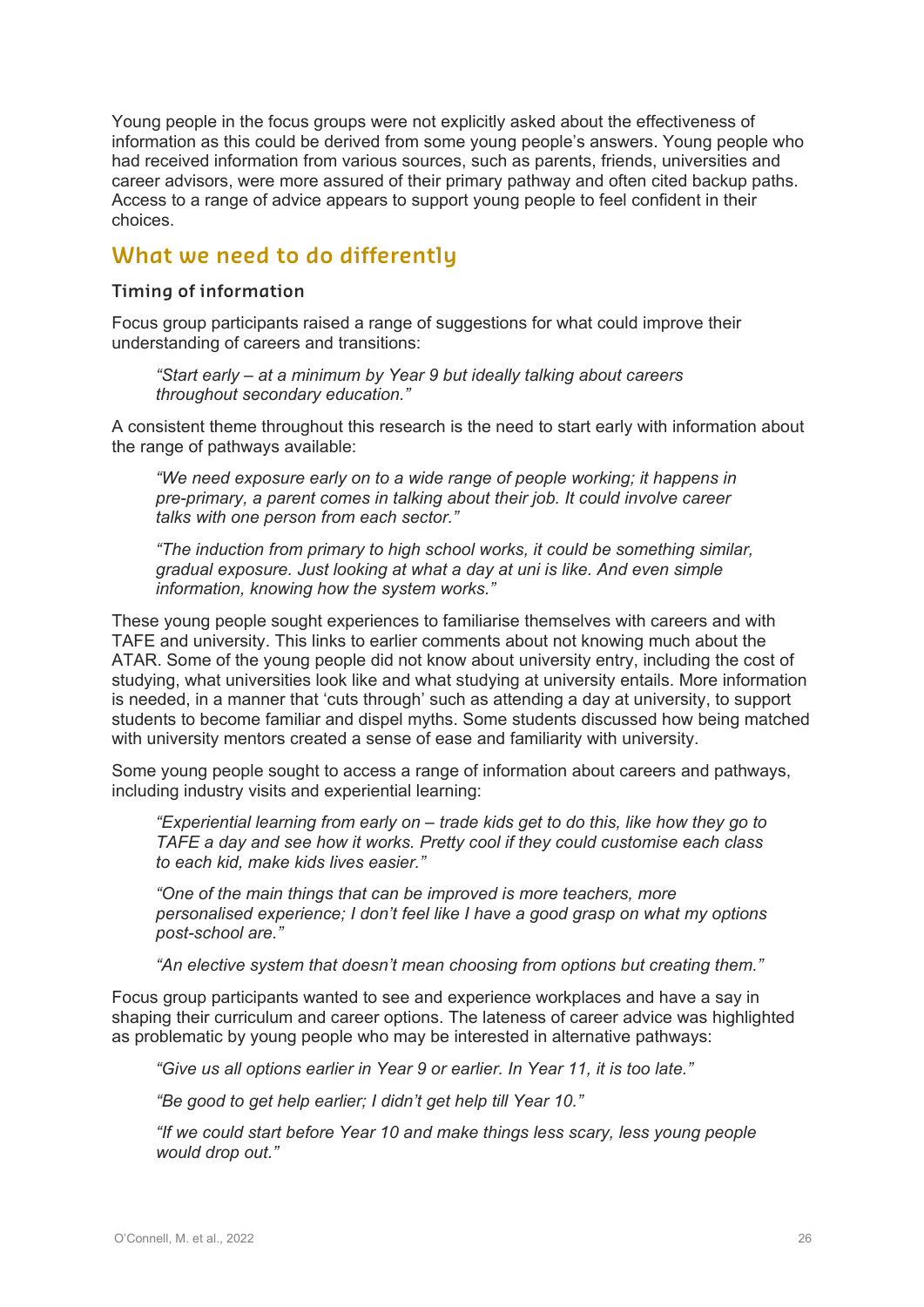*"Some people might be scared to look at uni as they don't have information, having it fed to us much earlier when we're starting to think about our lives in Year 10, having that information earlier would benefit students."*

*"I wished they showed you all the options earlier, so you don't have to wait three years."'*

*"It needs to start a lot earlier; we don't find out till late in Year 11 that we can go to school and TAFE; I feel like it needs to come into play when we are in Year 9 as we figure out what we need to do so we have three years to figure out if we will do ATARs, they don't talk about it enough."*

Focus group discussions confirmed career education literature findings that starting earlier with workplace learning would support greater engagement, as learning at school would have a real world application. Further, young people could work towards a pathway and have fulsome information to consider the merits of university and TAFE.

Young people striving to attend university also found the timing of information problematic:

*"Year 12 is too late, and especially now that entry requirements are now in Year 11 if you are an ATAR student. I wonder if it would be better to know about options earlier and continuing that relationship over Year 10, 11 and 12, this would be super helpful rather than a one-off relationship."*

*"I think talk to students earlier - all the information I have received is in Year 12 and some after applications have started."*

Overall there was a consensus that, at minimum, students should receive information on careers and pathways by Year 9 and ideally earlier in schooling to enable greater exploration and engagement.

#### **Involve parents in discussions – and showcase success through VET and alternative pathways to university**

Young people in the focus groups raised the need for parents to understand the range of pathways and dispel the notion of VET and alternative pathways to university as second or inferior choices.

*"Make non-ATAR alternatives visible from early on – first-in-family students don't know about this."*

*"Not having non ATAR pathway as something that you settle for."*

*"It's only by talking to psychologists I have learned about alternatives to ATAR. I wish school was more about learning, opening your mind, not just memorising for ATAR. It creates a lot of pressure"*

*"Parents should be advised by teachers to provide information, parents know what is the best way for success…your parents' advice to you is important."*

*"Lots of parents don't know about it – my dad said, "when I was in school, you either attended school or got a job". Not many parents know about TAFE – we had an assembly, but not many parents went…maybe it should have been a Zoom."*

*"My parents don't know ATAR; I've tried to explain."*

This highlights a key challenge. Parents are a vital source of advice and support for young people, but most do not know about other pathways. Any efforts targeted at young people,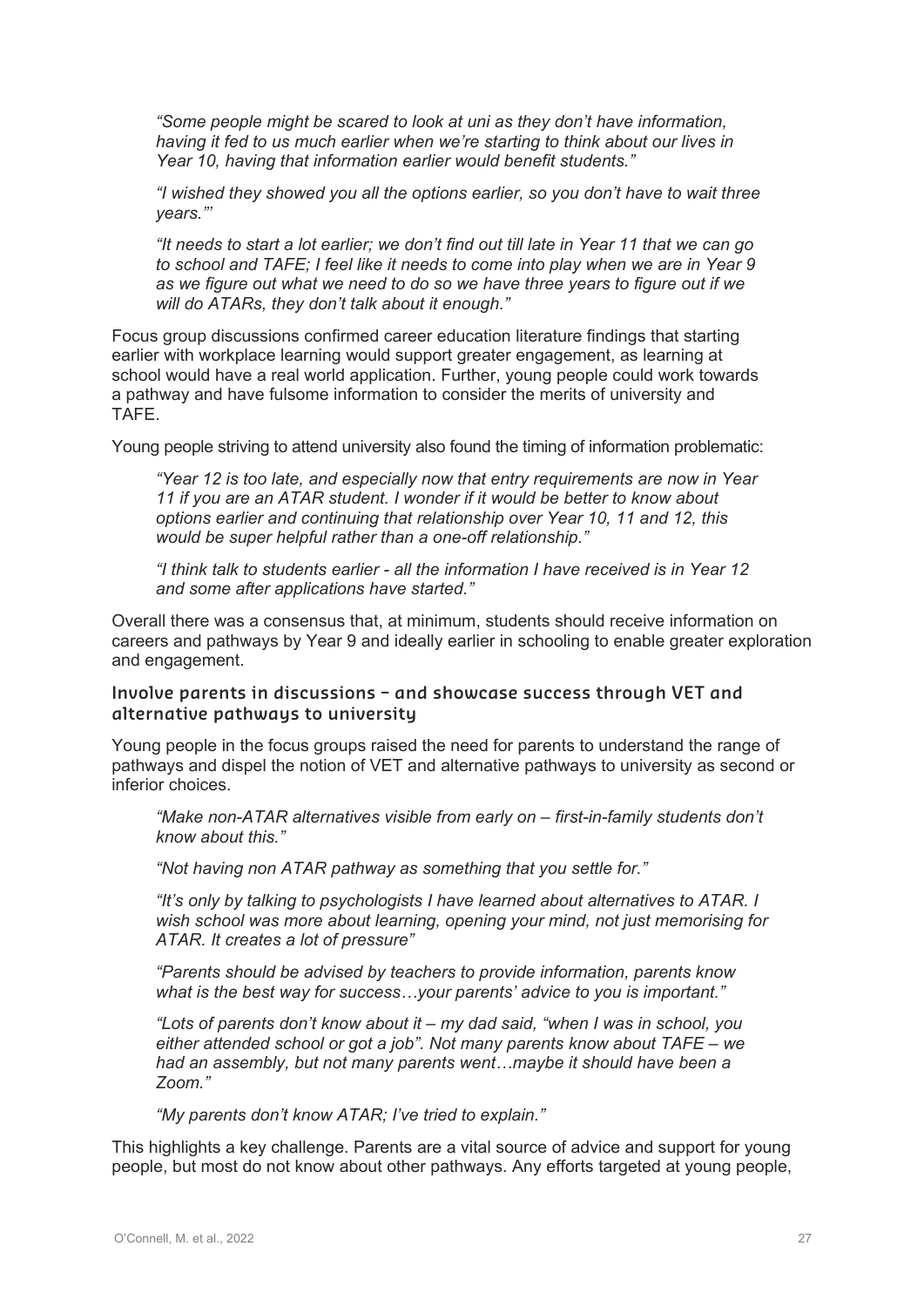for example, through schools, will likely have diminished success unless young people's chief advisors are informed and empowered to support a range of decision making.

A meaningful way to build parents' and young people's knowledge is to showcase success stories from alumni in the school community who have undertaken different pathways and hear from teachers who are viewed with authority and can confirm how students can embrace a range of pathways.

*"Have assemblies for parents on careers conversations. Parents should be advised by teachers and they talk from their experience. When teachers advise them then my parents' advice can be different. They can get the big concept from teachers. A lot of parents don't know about it. Not many parents know about TAFE and other alternative paths. I think we had an assembly and there are many parents who missed it."*

*"It would be actually very powerful for students to come back as alumni and to talk about their journey for parents to hear about. That would be powerful for parents that 'my kid will be ok'. Often parents had fears and they project that to children. I would love to hear from someone who has experienced and done it."*

*"Young people as alumni, students who completed a different pathway, would be valuable. Parents have their own fears and have their own background."*

*"Kids should come back – it was because I heard from a student from X school that motivated me to come to this high school. Stories from previous students are so much more powerful."* 

These concrete suggestions from young people could be implemented in schools at low cost and would enhance parents' and young people's understanding of the wide range of pathways that can support young people to achieve success. COVID-19 has transformed how schools interact with parents, with remote learning supporting parents' engagement at work or home. Career educators have engaged families in career discussions remotely, including those who may be reluctant or unable to attend school in person. Virtual mechanisms can support greater engagement from parents in career learning, enabling them to attend remotely and reducing barriers some families face in attending a physical schoolground. It also allows young people and parents to hear from a broader range of influencers.

School teachers' insights to support the focus groups confirmed the need for parental engagement to understand different pathways.

*"We don't have TAFE come in; in Year 9 message is ATAR, parents and kids are stressing about ATAR in Year 9. They find it hard to believe there are alternative pathways."*

This reflection confirms the need for pathways discussions to be held much earlier than in Years 10 or 11. The range of possible pathways needs to be discussed at the time discussion of ATAR commences, at Year 9 or earlier in some schools, to present a range of options and talk about how schools and parents will support young people to explore the right path for them. If alternative pathways, be it non-ATAR university entry or vocational education, are only introduced when students select Year 11 subjects, this reinforces the perception of different pathways as second-rate options for young people less likely to succeed on the "main" path.

#### **Build access to warm knowledge**

Young people consistently requested more personalised information. They talked about universities attending their schools for long, generic information sessions: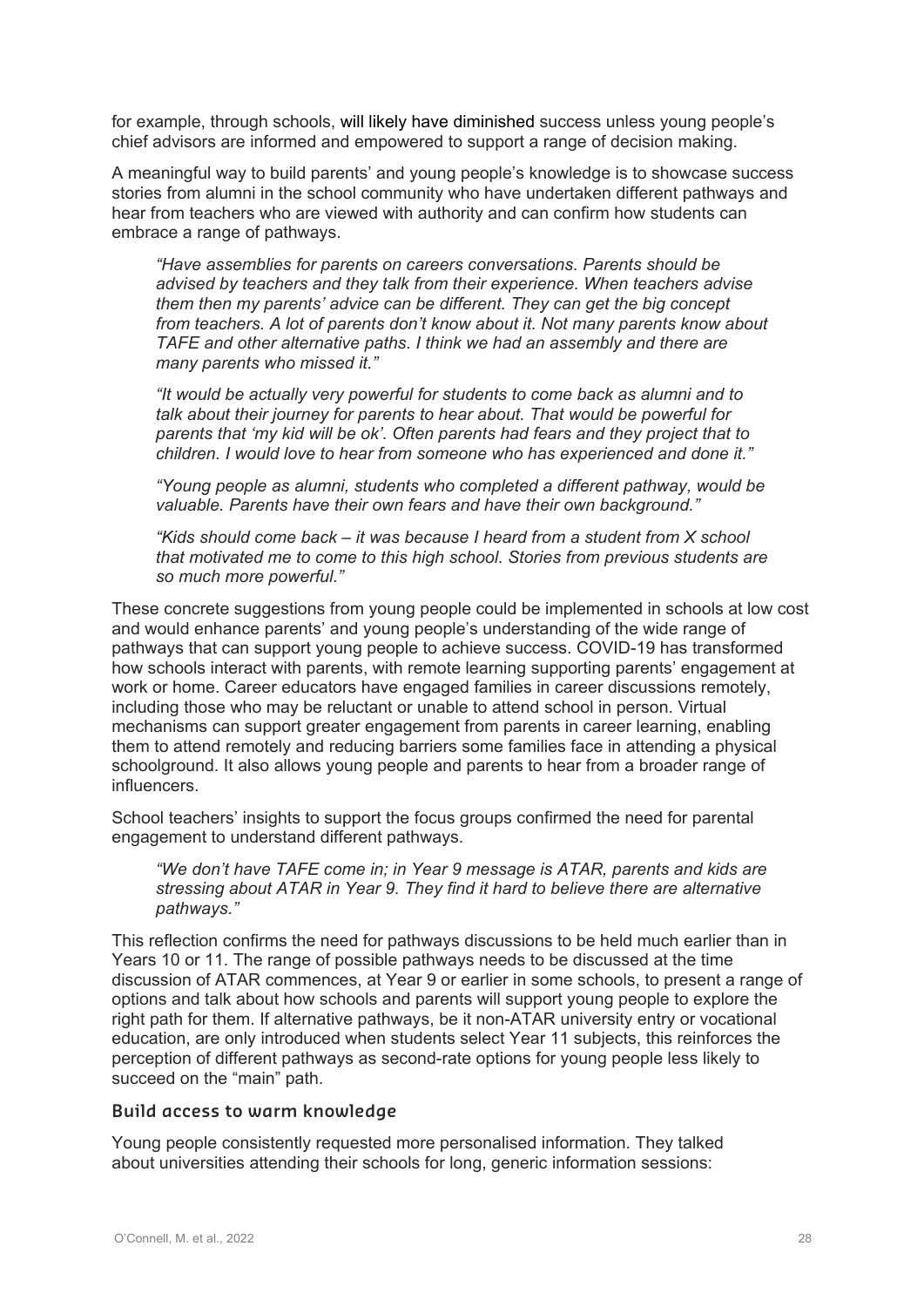*"Universities come out and do assemblies, and it is too much information. Some have already made up their minds, and it is just too much information, and they have their own open days."*

*"An assembly for one ½ hour, you don't focus and get disengaged."*

Despite universities investing time in speaking to school students, the volume of information and its presentation did not inform the young people in the focus groups. Better ways to present are suggested below and include the value of warm knowledge and peers delivering information.

Ideas for more practical information provision include universities reaching out to young people that are interested in careers in an industry:

*"Maybe a couple of people reaching out to high school for kids who are interested in engineering or nursing and inviting a few kids to go to the university and have a tour."*

This responds to key insights raised during consultations that some young people did not have an awareness of universities. When they were aware of university, the understanding was usually limited to the local university that had reached out to the school.

Young people spoke of the desire for current university students to talk to them and the benefit of university mentors:

*"Try to get to students as early as possible, create a personal connection. Having second or third years coming and speaking to Years 9,10,11,12 is far more effective than having a lecturer – having someone fresh out of uni can connect more."*

*"A uni mentor, a personal email would be really useful. "*

*"I have a mentor and can ask questions and get in contact; it is really helpful. Being able to contact a lecturer or a teacher is much easier than using the broader system."*

*"Mentor classes instead of a massive assembly where no one pays attention. That would be ideal. When you get closer, unis should reach out for direct entry – that would be ideal."*

*"Providing information more oriented to each person and their passion, for example, a person with a medical degree speaking just with students interested in medicine."*

*"Students who have very specific questions, could join chat groups or meet other students who could be in their cohort. A bit more personalised rather than handing over a handbook. "*

Students conveyed that they were more likely to trust existing university students than lecturers or other university staff. A connection with "real" students would help them learn about university. They wanted to have the option to receive information about different courses but not to have to sit through long sessions.

### **Discussion**

Our research affirms and adds to the existing research base about pathways and transitions. Ideally, based on what our participants said, all young people would finish school with a sense of: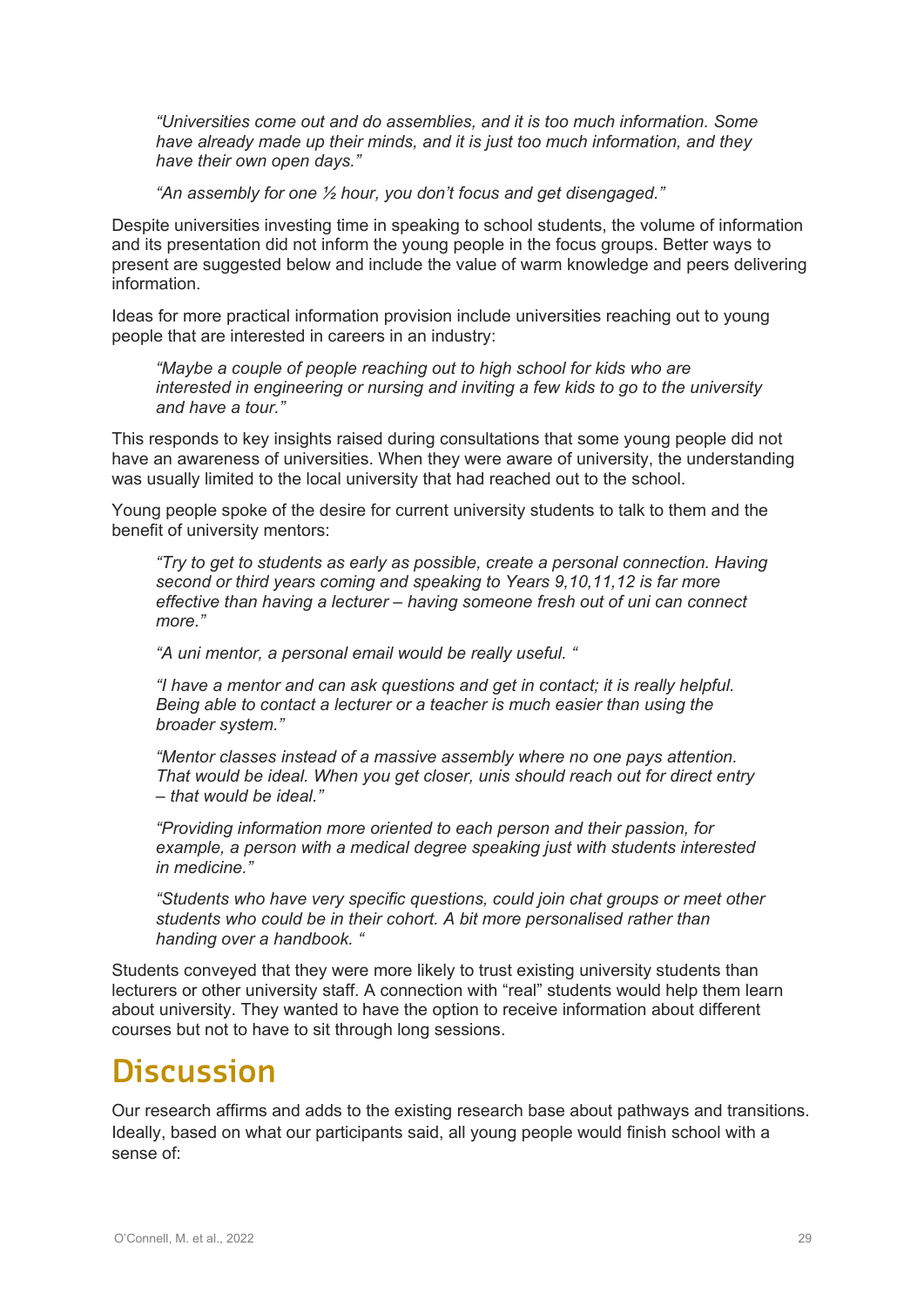- What they like and are good at
- Careers they might wish to pursue
- Courses and pathways that lead to their chosen destination.



**Figure 7. Ideal understanding of careers and transition** 

Focus group data showed young people with confidence in all three areas are more assured about their future, including understanding alternative pathways to university and vocational education and training, and were equipped with backup plans to lead to their chosen career. Young people with a strong sense of their skills and interests were likely to link these to their chosen profession – often, this career was shared by others in their networks, such as parents or other family members.

This sharing of a chosen career with family members perpetuates a narrowness of occupations and aspirations, with young people from equity groups remaining likely to aspire to a set range of jobs based on their frame of reference (OECD, 2019). Hot knowledge is heavily relied upon, and young people with limited or narrow networks are less likely to have access to a range of career advice from trusted advisors. Further exposure to the world of work, to build up a bank of warm knowledge about different workplaces and industries, may support young people to aspire to a broader range of careers.

In our research, young people with a trusted advisor – be it a sibling, a co-worker, or a parent – were more likely to have a sense of their future pathway. Some young people validated knowledge they held with others, including career advisors, and used it as a springboard to conduct their own research, including reaching out to tertiary institutions. The survey data confirmed how careers advisors played an important secondary role in validating young people's careers and aspirations and providing information on pursuing this. Young people in the focus groups spoke of careers advisors feeding them information and following them up to ensure they were applying for things. Notably, school staff referred to the prevalence of information on university entry, including through information sessions.

Some young people knew what they were good at and their ultimate career but had a limited understanding of pathways. Despite identifying an aspiration, some young people were challenged about the next steps they would take. For example, having well-developed cooking skills and wanting to be a chef or baker but not clearly understanding what would be involved. Some of these young people lacked the confidence to find further information, despite identifying individuals that could help them. This contrasts with young people who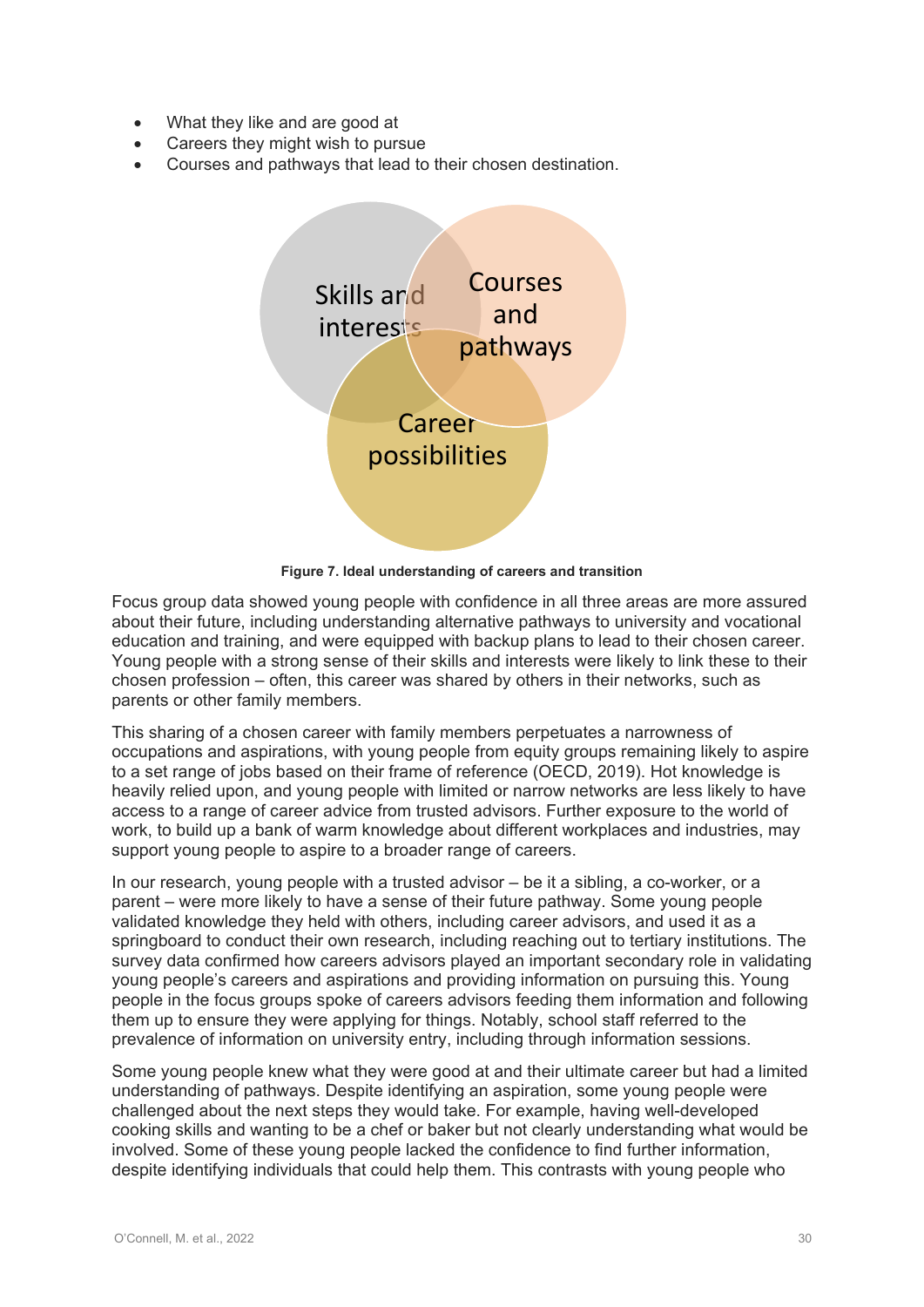had engaged in a range of vocational experiences through their school to help them to determine a TAFE pathway and who expressed confidence in their pathway choice. This reaffirms the vital role of workplace learning in schools and the challenge to broaden and scale career development and workplace engagement.

Young people from some equity groups were more likely to receive targeted career support than others. Young people with a disability, and young people disengaged from school, were more likely to receive support to trial a range of vocational pathways to support their future transition, including to help them to leave school early. These young people were often streamed into vocational classes. They had the opportunity to engage in workplace learning to try different careers, although this downside is a narrowing of the pathways for these young people. They gained confidence in their ability to gain work, driven by their workplace experiences, and appeared more comfortable and assured about their futures than young people who lacked a clear sense of their future pathway or career.

Young people in the focus groups were more likely to have identified a career aspiration than those surveyed, and for their career and pathway to align. This is potentially because they are part of an equity group that is supported by a strong career program and university outreach or are in a vocational education stream.

Many young people identified the importance of university – and in some cases, this overshadowed or seemed to drive their chosen career due to a family desire for a student to engage in a prestigious occupation. This was significant in students from a refugee background. These young people were also most likely to talk about a myriad of flexible and alternative pathways and have spoken with others in their network about their desired occupation. They expressed assurance at their capacity to manage any hurdles or roadblocks, perhaps driven by both their preparedness due to additional research and their developed resilience given their personal circumstances.

Our research shows that some young people lack an understanding of what they are good at and see their destination as a university course. They feel the expectation of going to university and see it as a safe path, even if their career destination is unclear. Our research confirms the dominance of the ATAR, with nearly all young people surveyed intending to get an ATAR and most planning to go to university regardless of their career choice. Focus group data confirmed that many young people, particularly those who are higher performing academically, expected to attend university. Their school reinforced this, and at times their parents. These high performing students were unlikely to have received information about vocational education. They also had not received information about alternative pathways into university unless they were in a larger, identified equity group in a school that had a partnership with a university.

At the same time, some young people questioned the ATAR, the pressure and stress they feel and perceptions that it limited their ability to engage in broader learning. They expressed a desire to learn about different pathways so they could focus on building their skills and capabilities in a manner that was less stressful and more engaging.

As we hypothesised, in our study, young people in equity groups in a mainstream setting, such as a first-in-family Indigenous young person in an academic school, do not appear to receive tailored support and at the same time may lack a broad network of advisors to support their transition. This is a context in which young people struggle to identify a future pathway and feel pressure to succeed.

Our hypothesis regarding alternative pathways was partially proven. From our sample, young people who have a significant person (family or friend) with lived experience of pathways, a trusted career advisor or who are targeted by universities due to their status as a low SES school are likely to possess knowledge of different pathways. Young people actively pursuing alternative pathways were most likely to have found out about these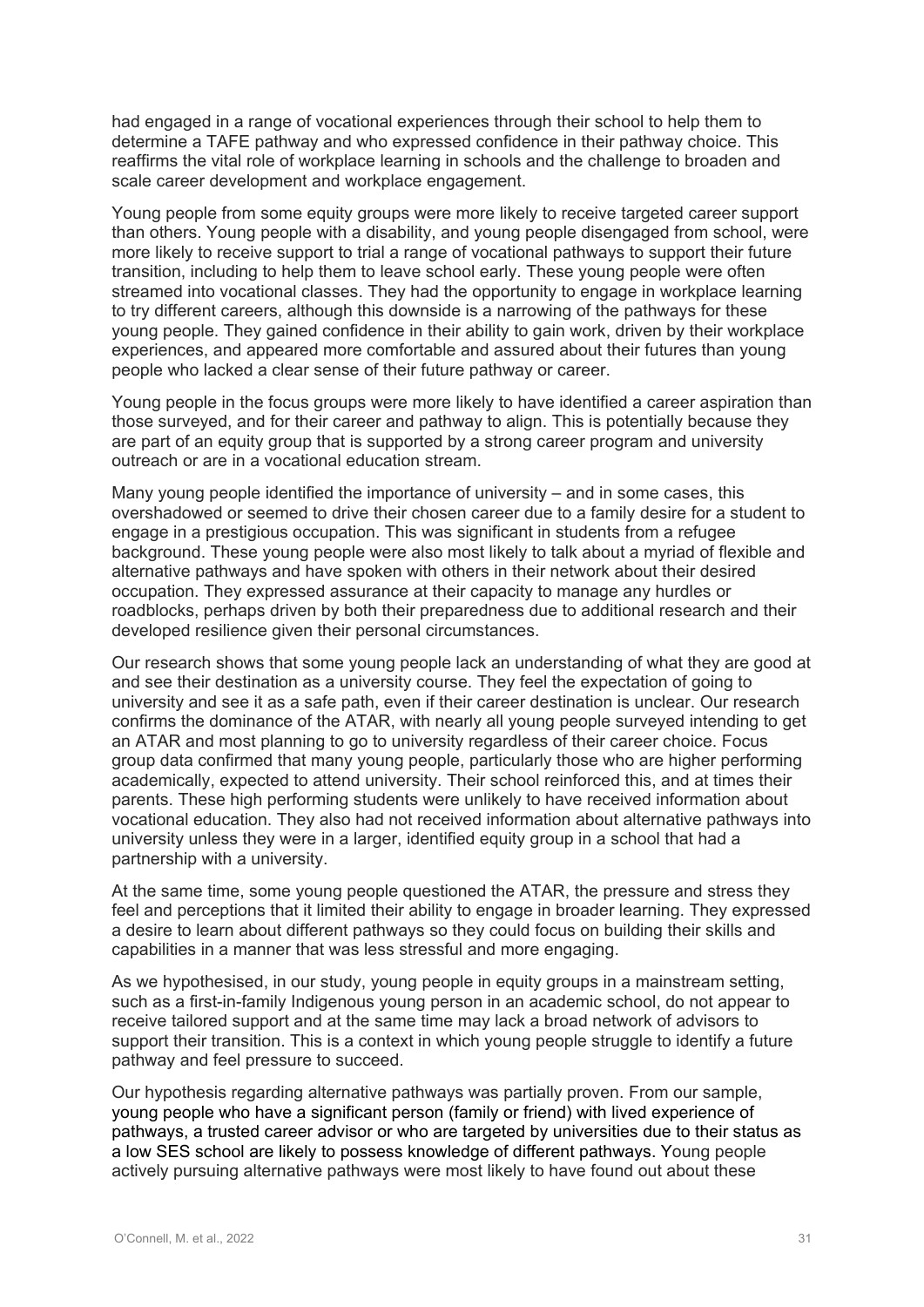pathways from somebody they knew – for example, a sibling or co-worker- or to have sought knowledge out explicitly based on previous poor experiences with the mainstream system.

Young people felt alternative pathways were seen by schools and parents, if they had knowledge, as an alternative second chance option if needed, rather than a pathway a student would elect to undertake as a preference. One student pursuing an alternative pathway actively sought out the pathway herself, having seen others in her family fail to succeed through the ATAR path. She then spoke to her peer network, and a friend also changed to an alternative pathway.

Whilst alternative pathways existed at one school; they were not publicised. Overall, it appeared that the ATAR stream was the default stream unless a young person disengaged or chose a vocational path.

One reason for this is the lateness of career and pathways advice – the ATAR is spoken about early in secondary education with students working towards this. By contrast, different pathways are not referenced until senior years if they are talked about. They are then seen as second-chance or inferior options to support students who are unlikely to succeed in the mainstream success measure, the ATAR path.

While most young people surveyed were satisfied with the pathways information they received, a small group were not. Young people in focus groups were asked to comment on what could be improved – this elicited a more in-depth response that showed tremendous room for improvement. Nearly all young people identified a need for more information and information earlier in their secondary education. In both surveys and focus groups, only a minority of students were aware of alternative pathways to university. Students were craving information about pathways – both ATAR and non-ATAR, to inform their decision making. They also sought broader information about course costs, how universities and TAFEs work and career pathways.

Part of the reason for this lack of information may be the myriad of alternative pathways – including some requiring lengthy endorsements from schools. With such a range of alternatives, it is far more difficult for schools to advise on alternative pathways than the efficient ATAR entry mechanism. However, schools can speak about the existence of a range of pathways from earlier on, and young people who know what they like, their potential career and with developed skills in career navigation can locate specific pathways to meet their needs.

The research confirms what is readily discussed in career education literature (including by Galliot & Graham 2015; Buckley 2018), the need to start early to ensure all young people can explore workplace experiences, understand the existence of a variety of pathways and make informed choices. If young people better understand their skills and aspirations and know that a range of pathways exist, they would be better placed to explore the paths that lead to their potential careers.

All young people in our study discussed the desire for career information to feature much earlier in the curriculum. They want to learn about different jobs during their early secondary years. They spoke that career exposure occurs in kindergarten - parents are encouraged to speak to enter services and speak to children about their jobs. However, this disappears in school – and talk of careers resurfaces with discussion of Year 10 subject choice or later. Young people expressed that more discussion of pathways and careers earlier in secondary school, by Year 9 at the latest, would help them remain engaged and see the links between school and their future careers. This may be an important part of stemming the growing disengagement from school. There are existing levers for starting early in states such as Victoria. A careers curriculum begins in Year 7, and a range of initiatives have been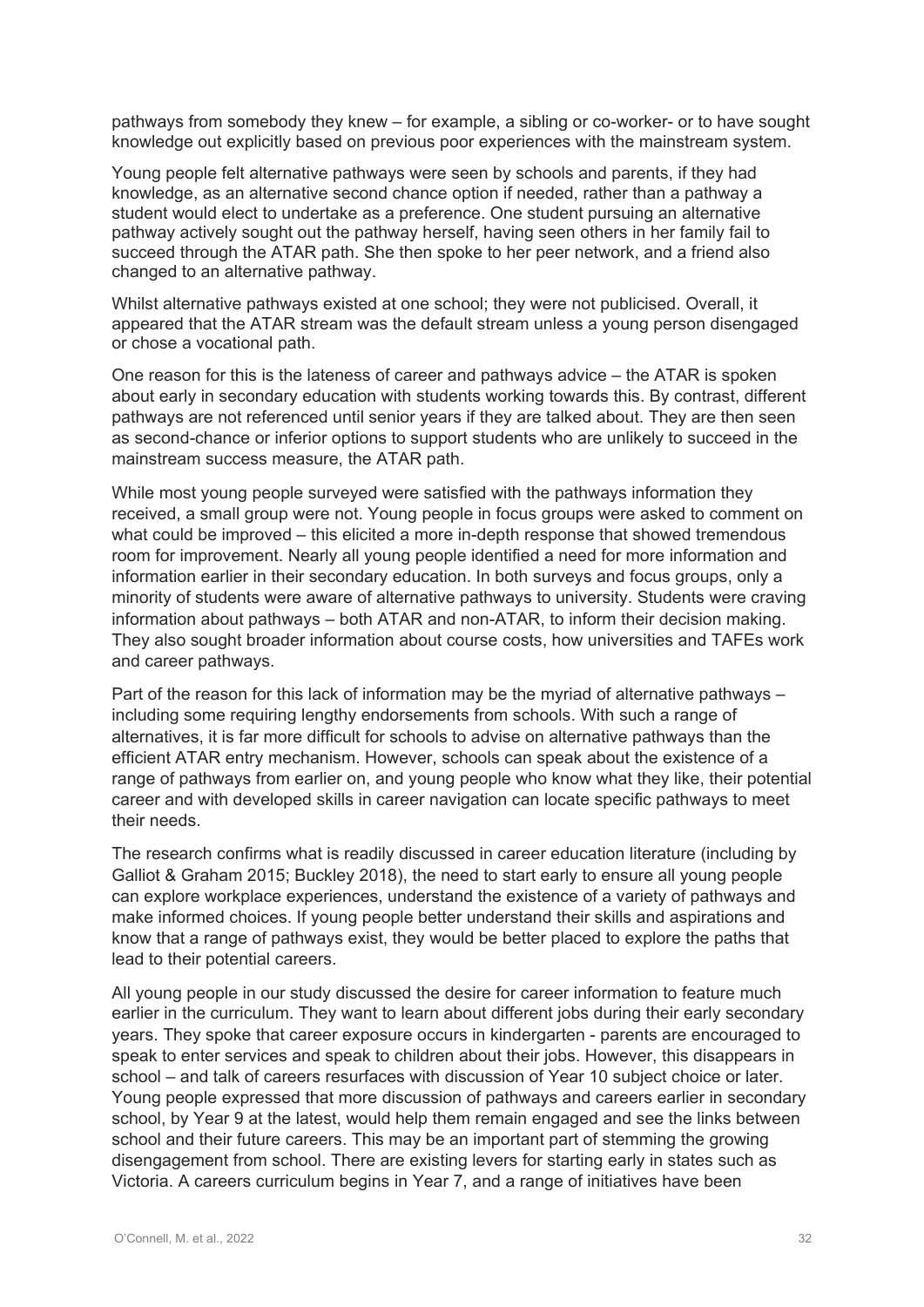introduced in response to the recent parliamentary inquiry. Similarly, initiatives in New South Wales such as the Models of Workplace Engagement have demonstrated how participation in workplace learning before senior years supports engagement.

#### *Recommendation 1) Career education should be prioritised in the curriculum, with resources allocated to mainstream career learning across subjects in addition to supporting dedicated career practitioners.*

All young people benefit from a range of workplace engagements, hearing from other young people in industry, trying different skills at school and visiting workplaces. By starting workplace learning sooner, more young people would be able to identify what they like and are good at and explore a range of pathways.

Greater linking of subjects to careers and support to engage in workplace learning would provide young people with insights into how their skills and interests link to careers. They could then use this information to find pathways.

This approach requires prioritisation of career education in the curriculum and resourcing to support all teachers to include career-related learning in their subjects in addition to ensuring every young person can access a trained career practitioner.

#### *Recommendation 2) Schools should use alumni and industry peers to provide relatable information to young people.*

Linking to the importance of hot knowledge, our study suggests that warm knowledge, delivered by people like them but not immediate peers or family members, would support young people in making more informed decisions about their future pathways. The young people suggested having people like them, recent school leavers that are in industry, TAFE or university, return to school and host talks to demystify what these destinations are like and to provide information relevant to future careers and pathways. They felt that recent school leavers, rather than university lecturers, would be more relatable and be able to share information on what the transition feels like and what to expect in tertiary education. This could have an added benefit in increasing preparedness for further studies.

#### *Recommendation 3) Schools should build parents' knowledge and understanding of alternative pathways from school to further education by showcasing a range of student success stories.*

Warm knowledge may help to educate parents and demystify alternative pathways. Parents and carers continue to have a primary influence on young people's pathways – many young people aspire to careers held by parents and other family members and are strongly encouraged and led by parent advice. However, many young people in our study found that their parents did not understand how pathways into university and a range of careers work or provided them with a narrow source of advice.

Parents need to be part of the career information conversation to learn how school and careers are changing. Parents would benefit from exposure to greater knowledge and understanding of alternative pathways.

Showcasing alternative pathways success stories to parents was seen as crucial, as parents need to see that all pathways are safe to support their children to pursue them. The young people in our study point to the need to 'sell' the success of alternative pathways. They felt if students who had achieved success in alternative pathways could return to their school and speak to students and parents, this would expand understanding and relieve parent fears about alternative pathways. This could help reframe pathways from being a second chance 'alternative' to a different, equal manner for young people to achieve their career goals.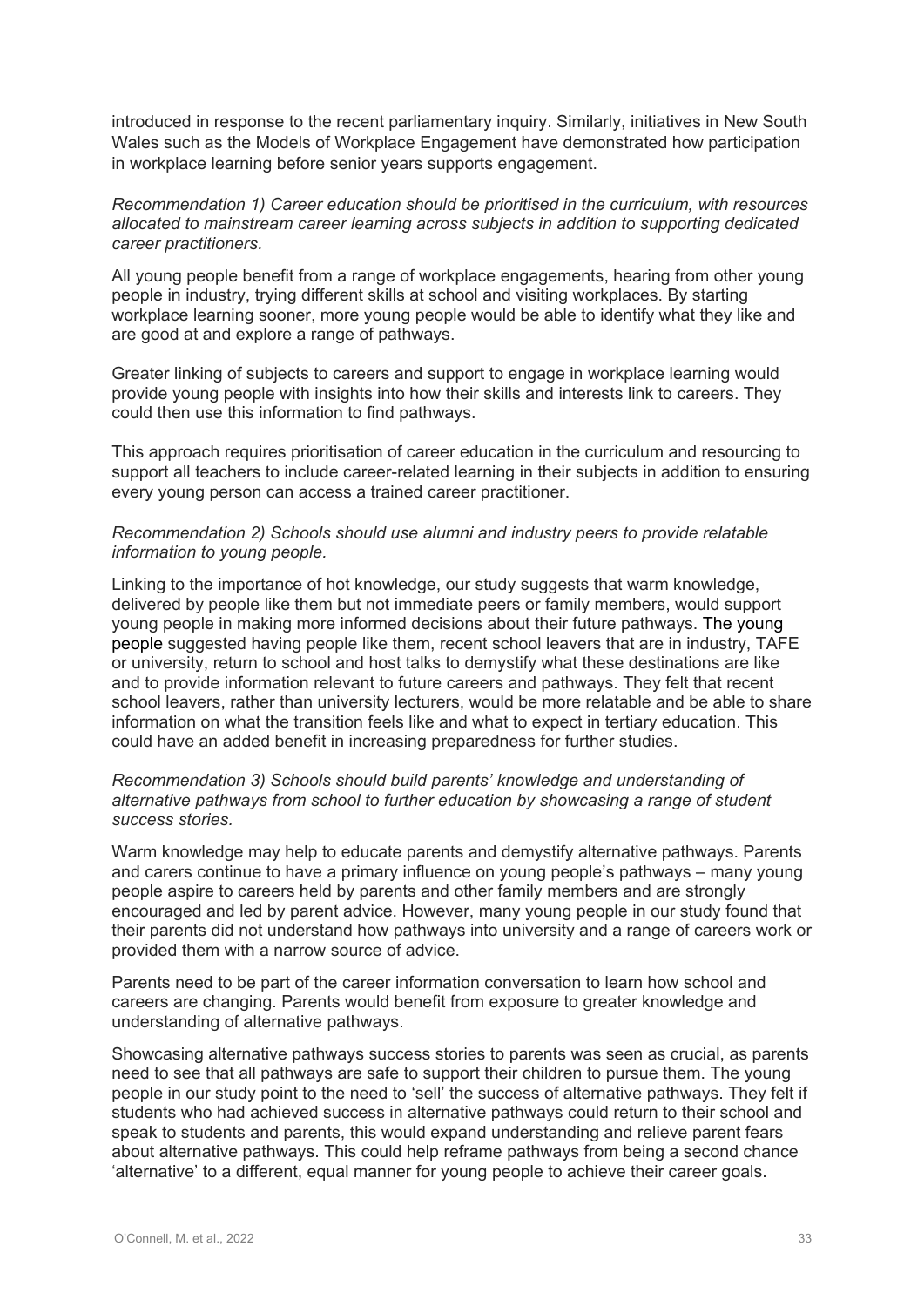The young people suggested that COVID-19 related pivots to remote learning had shown that parents could be more readily engaged remotely than at a school event. This could be part of the solution to engaging parents reluctant or too time-poor to step into a school. Providing online sessions could be a way for schools to engage parents after hours in career conversations and to hear from students who achieved success in different paths.

#### *Recommendation 4) Universities should personalise their information by utilising peers and technology to support connection.*

The young people we heard from commented that technology could expand the reach of universities. Young people in focus groups had at most spoken to representatives from a single university, which was the closest university and most often in a partnership or outreach arrangement with the school. They suggested alternatives to enable more universities and more faculties to reach them effectively.

Universities and TAFEs should draw on existing students to provide warm knowledge to help young people understand pathways. All students in our study suggested having people like them, recent school leavers that are in TAFE or university, to demystify what these destinations are like and to provide information relevant to future careers and pathways.

University students from various faculties would ideally host open forums where interested young people could drop in and hear about pathways from people like them rather than navigating university websites or hearing generic university information in open days. Based on our research, young people are seeking personalised information – to be able to reach out to people like them and to hear success stories from students. They find the current broad information sessions to be disempowering and overwhelming – open days are preferred where students know and attend these and can talk to current students one-onone. Some universities provide mentors to outreach high schools, which provide a vital link and source of information.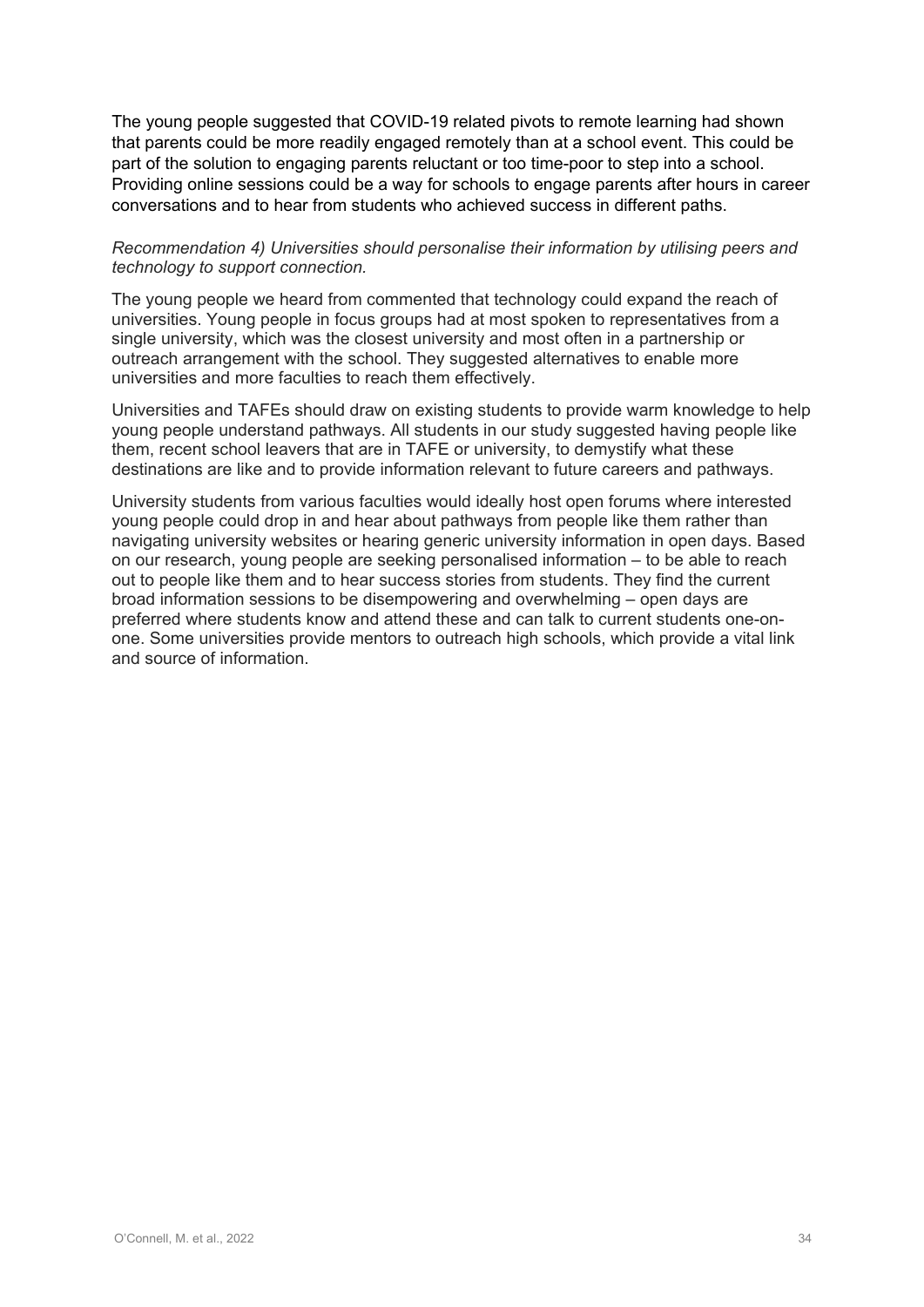### **Conclusion**

This research has sought to uncover why some students have a strong understanding of alternative pathways while others do not. This project was conceived before the advent of COVID-19, and the challenges of the pandemic have impacted the primary data collection for this work. However, the importance of exploring non-ATAR pathways has only increased with an acceleration in early offers in 2021.

As the pandemic continues into a second year, with little end in sight, many young people are likely to experience the mental health consequences of the pandemic and by the disruption to both their formal schooling and social learning. This is an impact likely to be felt for many years to come, not just by those currently undertaking their final years of schooling.

The pandemic has accelerated calls for a different approach to end-of-school assessment and necessitated experiments in this direction. As that shift occurs, the importance of understanding more about alternative entry to vocational and higher education will only heighten.

Through surveys and focus groups, we have gained insights into what supports young people to understand their pathways and what would work better.

Returning to the original research question, we cannot confirm with assurance why some students know about alternative pathways. Our research showed some cohorts who are the subject of university outreach know about pathways, even if they do not intend to use them. We found that knowledge of alternative pathways remains largely hidden – and brought out in times of need. Young people themselves are spreading the news of pathways by engaging with peers who have undertaken different pathways or talking to teachers about their path to teaching. This is likely to vary depending on the school and sector – both comprehensive schools included academic streams highly focused on the ATAR and perhaps less likely to discuss alternative entry. Other schools, and networks of schools, are now tailoring their curriculum and assessment to support alternative entry.

Further qualitative research with university students in alternative pathway programs could provide insights on what types of information, and when, convinced students to investigate and pursue an alternative pathway, including the relative roles of the push away from ATAR and potential pull to alternative forms of assessment or work.

The research reveals a significant gap in access to career information and workplace engagement. All young people want more knowledge earlier on. Information about careers and pathways is not provided until it is often too late and even understandings of ATAR are limited. Some students, particularly those disengaged or in a vocational learning stream, may receive more advice and engage in structured workplace learning. Further research into what types of information works, when, and at scale would be beneficial as the challenge remains in scaling small pockets of good practice.

Parents need to be involved as the research overwhelmingly shows they are young people's first and most influential advisors. To ensure understanding of alternative pathways is dispersed, parents must be supported to acquire greater knowledge and understanding, and importantly, they must see success stories from their community. All pathways should be showcased as equal and capable of supporting young people to succeed.

Young people are craving more personalised information rather than mass university information sessions; young people would welcome the opportunity to meet with current students in their faculty of interest and visit university faculties to demystify university. They want to hear from people like them and learn about what studying at university is like.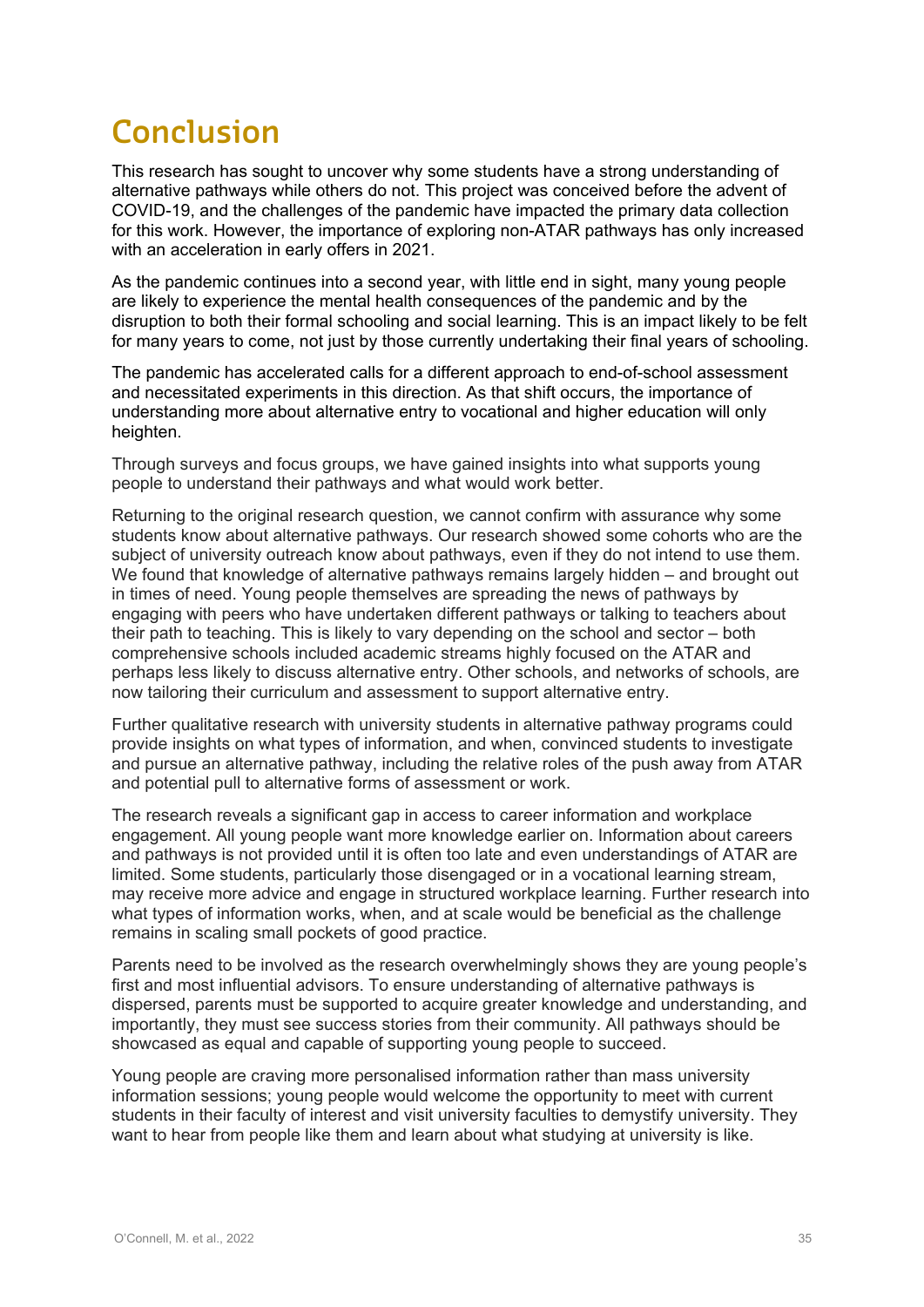The research confirmed that young people most confident in their pathways were those who successfully triangulated information from their social or work network, parents, school, industry, and higher education providers to validate their paths.

The variety of paths makes it difficult for schools and career advisors to provide information on many options. However, young people can be supported to discover what they like and are good at, the careers this can lead to, and can also be supported to consider a variety of paths to achieve their ambition.

By starting early, involving parents, showcasing success through a range of paths and providing warm knowledge by promoting a range of alumni experiences, young people would have access to a broader range of information and people to support them to more successfully navigate the myriad of goat tracks and pathways.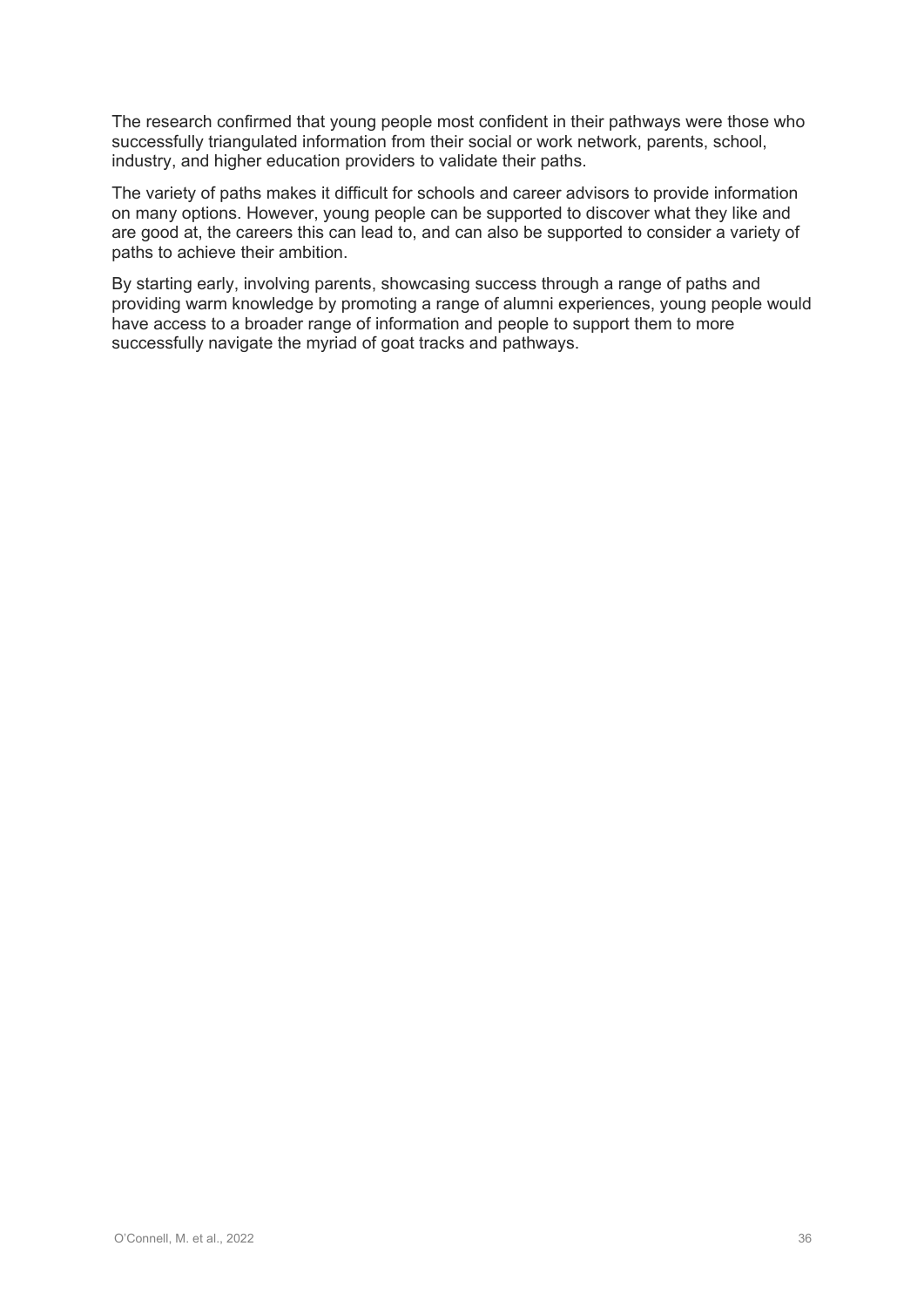### **References**

- Agosti, CI & Bernat, E (eds) 2018, *University pathway programs: local responses within a growing global trend*. Springer, Springer Nature
- Andrewartha, L., & Harvey, A. "Willing and Enabled: The Academic Outcomes of a Tertiary Enabling Program in Regional Australia." *Australian Journal of Adult Learning 54.1 (2014): 50-68. Web.*
- Austin, K., O'Shea, S., Groves, O., & Lamanna, J. (2020). *Career development learning for*  students from low socioeconomic status backgrounds: Literature Review. Retrieved from: University of Wollongong and National Centre for Student Equity in Higher Education, Australia.
- Australian Bureau of Statistics (ABS) (2016). *2016 Census.*  <https://www.abs.gov.au/websitedbs/censushome.nsf/home/2016>
- Australian Curriculum Assessment and Reporting Authority. (2021). *Year 12 certification rates*. [https://www.acara.edu.au/reporting/national-report-on-schooling-in](https://www.acara.edu.au/reporting/national-report-on-schooling-in-australia/national-report-on-schooling-in-australia-data-portal/year-12-certification-rates#view1)[australia/national-report-on-schooling-in-australia-data-portal/year-12-certification](https://www.acara.edu.au/reporting/national-report-on-schooling-in-australia/national-report-on-schooling-in-australia-data-portal/year-12-certification-rates#view1)[rates#view1](https://www.acara.edu.au/reporting/national-report-on-schooling-in-australia/national-report-on-schooling-in-australia-data-portal/year-12-certification-rates#view1)
- Australian Government (2021), *Jobs Outlook*  <https://lmip.gov.au/default.aspx?LMIP/GainInsights/EmploymentProjections>
- Bradley, D, Noonan, P, Nugent, H & Scales, B (2008), *Review of Australian Higher Education: final report* [Bradley report] DEEWR Canberra
- Buckley, D. (2018). *Skillsroad 2018 Youth Census.* https://cica.org.au/wpcontent/uploads/Skillsroad-2018-Youth-Census-Report.pdf
- Chesters, J., Cuervo, H., & Romei, K. (2020). *Higher education in regional and rural Victoria: distribution, provision and access.* Youth Research Centre, Melbourne Graduate School of Education, The University of Melbourne. (p. 846)
- Career Industry Council of Australia (CICA). (2018). *Skillsroad 2018 Youth Census.* <https://cica.org.au/wp-content/uploads/Skillsroad-2018-Youth-Census-Report.pdf>
- Career Industry Council of Australia (CICA). (2017). *Equipping the Next Generation.* <https://cica.org.au/wp-content/uploads/CICA-Infographic-2017-Final-Part-1.pdf>
- Career Industry Council of Australia (CICA). (2017). *What's Happening in our Schools.*  <https://cica.org.au/wp-content/uploads/CICA-Infographic-2017-Final-Part-2.pdf>
- Colvin, E. J. & Knight, E. B. (2021) *Supporting Care Experienced Young People into Higher Education.* Collier Fund 4 Report. Charles Sturt University.
- Codiroli McMaster, N. (2017). *Women are less likely to study STEM subjects – but disadvantaged women are even less so.* The London School of Economics and Political Science. <https://blogs.lse.ac.uk/politicsandpolicy/who-studies-stem/>
- Dandolo Partners. (2017). *Review of career education in Victorian government schools*. [https://www.education.vic.gov.au/Documents/school/teachers/teachingresources/careers/](https://www.education.vic.gov.au/Documents/school/teachers/teachingresources/careers/Dandolo_Review_Key_Findings.pdf) [Dandolo\\_Review\\_Key\\_Findings.pdf](https://www.education.vic.gov.au/Documents/school/teachers/teachingresources/careers/Dandolo_Review_Key_Findings.pdf)
- DeCuir-Gunby, J. & Schutz, P. (2017). Chapter 2 the role of theory in mixed methods research. In *Developing a mixed methods proposal: A practical guide for beginning researchers* (pp. 17- 32). SAGE Publications, Inc.
- Department of Education, Skills and Employment (2019). *2019 Section 2 All Students*. Australian Government. [https://www.dese.gov.au/higher-education](https://www.dese.gov.au/higher-education-statistics/resources/2019-section-2-all-students)[statistics/resources/2019-section-2-all-students](https://www.dese.gov.au/higher-education-statistics/resources/2019-section-2-all-students)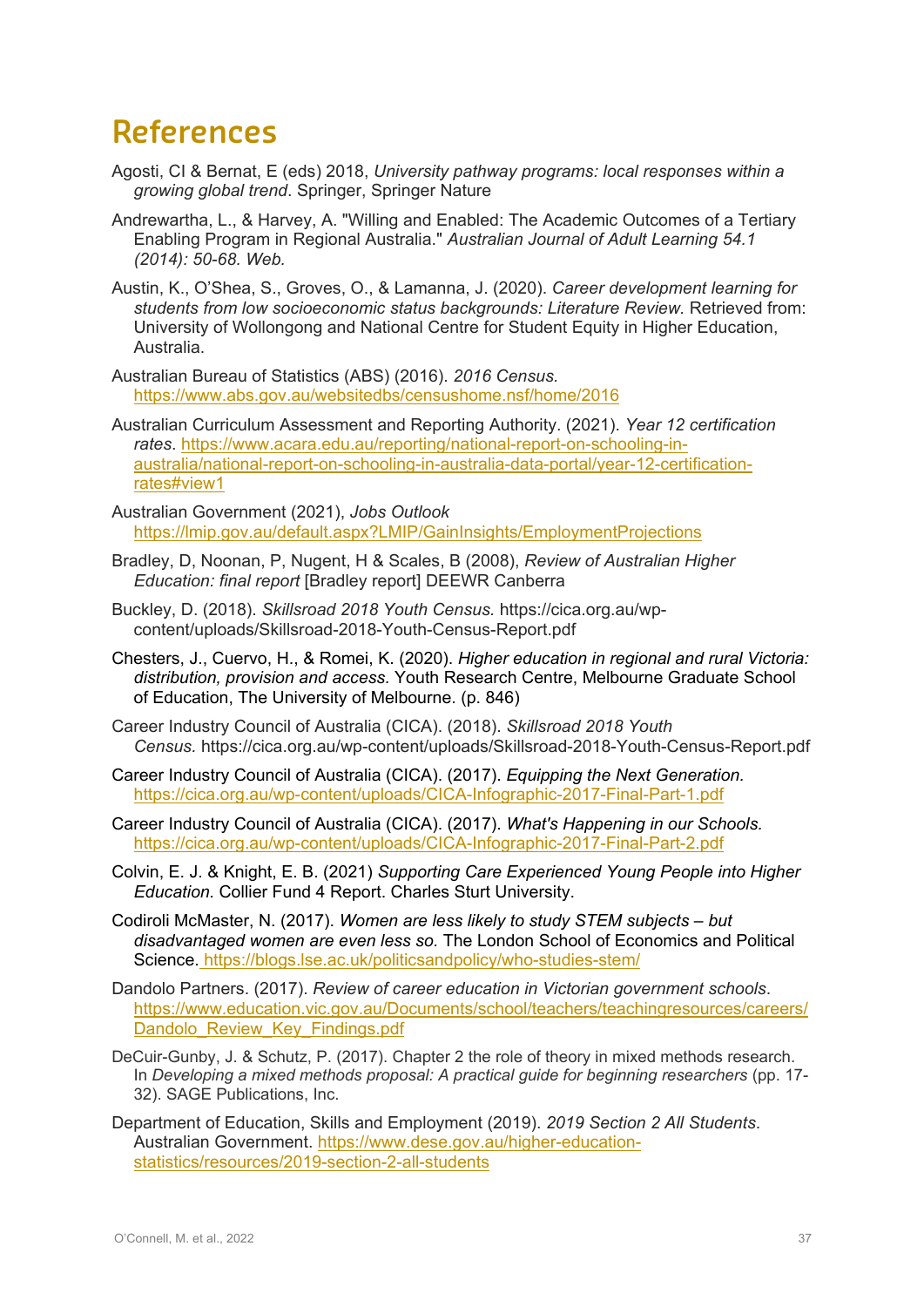- Department of Education, Skills and Employment (2019). *The Alice Springs (Mparntwe) Education Declaration*. Australian Government. [https://www.dese.gov.au/alice-springs](https://www.dese.gov.au/alice-springs-mparntwe-education-declaration/resources/alice-springs-mparntwe-education-declaration)[mparntwe-education-declaration/resources/alice-springs-mparntwe-education-declaration](https://www.dese.gov.au/alice-springs-mparntwe-education-declaration/resources/alice-springs-mparntwe-education-declaration)
- Department of Education, Skills and Employment (2021). *Higher Education Participation and Partnerships Program (HEPPP)*. Australian Government.<https://www.dese.gov.au/heppp>
- Department of Education, Skills and Employment (2021). *Equity in Higher Education Panel*. Australian Government.<https://www.dese.gov.au/equity-higher-education-panel>
- Department of Education, Skills and Employment (2021). *Equity Performance Data.*  Australian Government.

[https://app.powerbi.com/view?r=eyJrIjoiOTljMTY5YzYtYzYwNS00YjFlLWE1YTEtZTg2Zm](https://app.powerbi.com/view?r=eyJrIjoiOTljMTY5YzYtYzYwNS00YjFlLWE1YTEtZTg2ZmMwNWU0MzRiIiwidCI6ImRkMGNmZDE1LTQ1NTgtNGIxMi04YmFkLWVhMjY5ODRmYzQxNyJ9) [MwNWU0MzRiIiwidCI6ImRkMGNmZDE1LTQ1NTgtNGIxMi04YmFkLWVhMjY5ODRmYz](https://app.powerbi.com/view?r=eyJrIjoiOTljMTY5YzYtYzYwNS00YjFlLWE1YTEtZTg2ZmMwNWU0MzRiIiwidCI6ImRkMGNmZDE1LTQ1NTgtNGIxMi04YmFkLWVhMjY5ODRmYzQxNyJ9) [QxNyJ9](https://app.powerbi.com/view?r=eyJrIjoiOTljMTY5YzYtYzYwNS00YjFlLWE1YTEtZTg2ZmMwNWU0MzRiIiwidCI6ImRkMGNmZDE1LTQ1NTgtNGIxMi04YmFkLWVhMjY5ODRmYzQxNyJ9)

- Dockery, A.M., Bawa, S., Coffey, J. *et al.* Secondary students' access to careers information: the role of socioeconomic background. *Aust. Educ. Res.* (2021). <https://doi.org/10.1007/s13384-021-00469-1>
- Economic, Education, Jobs and Skills Committee. (2018). *Inquiry into career advice activities in Victorian schools [Report].* Parliament of Victoria.<https://apo.org.au/node/190041>
- Education Council Australia. (2020). *Looking to the Future: Report of the Review of Senior Secondary Pathways into Work, Further Education and Training*.
- Education Council. (2020). *Perceptions of apprenticeships: behavioural insights evidence review, February 2020.* Education Council. [https://uploadstorage.blob.core.windows.net/public-assets/education](https://uploadstorage.blob.core.windows.net/public-assets/education-au/pathways/Perceptions%20of%20Apprenticeships.pdf)[au/pathways/Perceptions%20of%20Apprenticeships.pdf](https://uploadstorage.blob.core.windows.net/public-assets/education-au/pathways/Perceptions%20of%20Apprenticeships.pdf)
- Ennis. (2018). *Year13. Empowering young people to create their own future.*
- Foundation for Young Australians. (2018) *New Work Reality.* [TheNewWorkReality\\_2018.pdf](https://www.fya.org.au/app/uploads/2021/09/TheNewWorkReality_2018.pdf)  [\(fya.org.au\)](https://www.fya.org.au/app/uploads/2021/09/TheNewWorkReality_2018.pdf)
- Galliott & Graham. (2015). School based experiences as contributors to career decisionmaking: Findings from a cross-sectional survey of high-school students, Australian Educational Researcher, 42(2), pp. 179-199.
- Givord, P. (2020). Are students' career expectations aligned with their skills? [https://doi.org/doi:https://doi.org/10.1787/ed790c76-en](https://doi.org/doi:https:/doi.org/10.1787/ed790c76-en)
- Gore, Holmes, K., Smith, M., Southgate, E., & Albright, J. (2015). Socioeconomic status and the career aspirations of Australian school students: Testing enduring assumptions. *Australian Educational Researcher,* 42(2), 155–177. <https://doi.org/10.1007/s13384-015-0172-5>
- Groves, O., Austin, K., O'Shea, S. & Lamanna, J (2021)*.* 'One student might get one opportunity and then the next student won't get anything like that': Inequities in Australian career education and recommendations for a fairer future. *Aust. Educ. Res.* (online first). <https://doi.org/10.1007/s13384-021-00468-2>
- Harvey, A., Brett, M., Cardak, B., Sheridan, A., Stratford, J., Tootell, N., McAllister, R. & Spicer, R. (2016). The Adaptation of Tertiary Admissions Practices to Growth and Diversity. Report for the Australian Government Department of Education and Training, Melbourne, Access and Achievement Research Unit, La Trobe University.
- Hodges, B. Bedford, T., Hartley, J., Klinger, C., Murray, N.,O'Rourke, J & Schofield, N. (2013). *Enabling retention: processes and strategies for improving student retention in university-based enabling programs: final report 2013. Project Report*. Australian Government Office for Learning and Teaching , Sydney, Australia.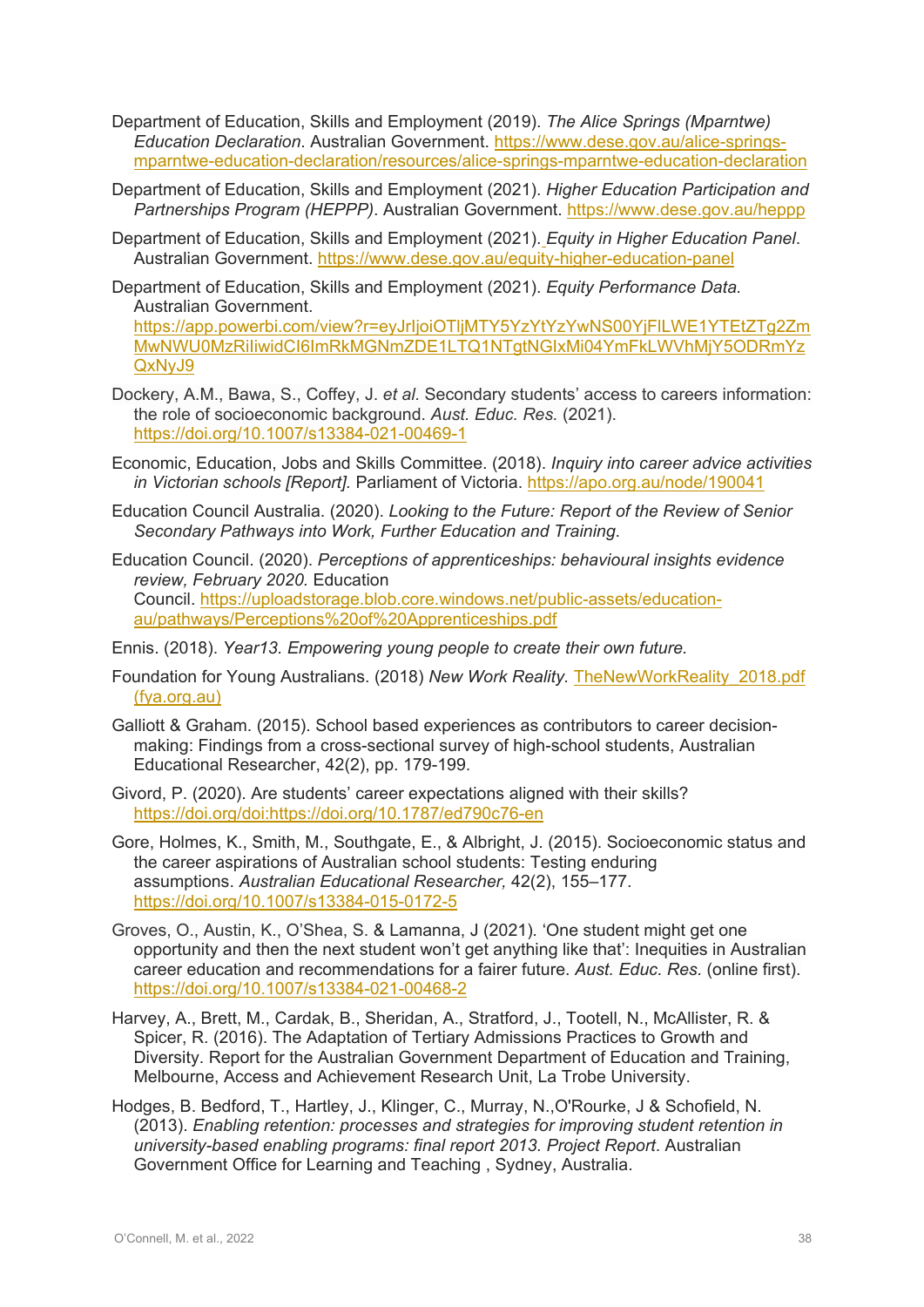- Homel, J., & Ryan, C. (2014). *Educational outcomes: the impact of aspirations and the role of student background characteristics.* National Centre for Vocational Education Research.
- Joyce, S. (2019). *Strengthening Skills: Expert Review of Australia's Vocational Education and Training System*. Australian government Department of Prime Minister and Cabinet. [https://www.pmc.gov.au/resource-centre/domestic-policy/vet-review/strengthening-skills](https://www.pmc.gov.au/resource-centre/domestic-policy/vet-review/strengthening-skills-expert-review-australias-vocational-education-and-training-system)[expert-review-australias-vocational-education-and-training-system](https://www.pmc.gov.au/resource-centre/domestic-policy/vet-review/strengthening-skills-expert-review-australias-vocational-education-and-training-system)
- Katersky Barnes, R., Kilpatrick, S., Woodroffe, J., Crawdord, N., Emery, S., Burns, G., & Noble, M. (2019). *Regional communities' influences on equity participation in higher education*. University of Tasmania.
- King, S., Luzeckyj, A., Mccann, B., & Graham, C. (2015)*. Exploring the Experience of Being First in Family at University.* Perth: National Centre for Student Equity in Higher Education (NCSEHE), Curtin University. [https://www.ncsehe.edu.au/publications/exploring-the](https://www.ncsehe.edu.au/publications/exploring-the-experience-of-being-first-in-family-at-university/)[experience-of-being-first-in-family-at-university/](https://www.ncsehe.edu.au/publications/exploring-the-experience-of-being-first-in-family-at-university/)
- KPMG. (2015). *Evaluation of Bridges to Higher Education - Final Report*.
- Lamb, S. & Huo, S. (2017). *Counting the costs of lost opportunity in Australian education.* Discussion Paper. Mitchell Institute, Melbourne, Victoria. [https://www.vu.edu.au/mitchell-institute/educational-opportunity/counting-the-costs-of](https://www.vu.edu.au/mitchell-institute/educational-opportunity/counting-the-costs-of-lost-opportunity-in-australian-education)[lost-opportunity-in-australian-education](https://www.vu.edu.au/mitchell-institute/educational-opportunity/counting-the-costs-of-lost-opportunity-in-australian-education)
- Lomax-Smith, J., Watson, L., & Webster, B. (2011). Higher Education Base Funding Review: final report. Canberra: Department of Education, Employment and Workplace Relations
- Longitudinal Surveys of Australian Youth (2019). *Generation Z: leaving school*. <https://lsay.edu.au/publications/search-for-lsay-publications/generation-z-leaving-school>
- Mann, A., Denis, V., & Percy, C. (2020). Career ready?: How schools can better prepare young people for working life in the era of COVID-19. *OECD Education Working Papers*, No. 241. [https://doi.org/doi:https://doi.org/10.1787/e1503534-en](https://doi.org/doi:https:/doi.org/10.1787/e1503534-en)
- McIlveen, P., Morgan, T., & Bimrose, J. (2012). A Longitudinal Study of the Experience of a Career Development Program for Rural School Students. *Australian Journal of Career Development,* 21(1), 22–30.<https://doi.org/10.1177/103841621202100104>
- NCSEHE 2016). *Facilitating Student Equity In Australian Higher Education.*  [https://www.ncsehe.edu.au/publications/facilitating-student-equity-in-australian-higher](https://www.ncsehe.edu.au/publications/facilitating-student-equity-in-australian-higher-education/)[education/](https://www.ncsehe.edu.au/publications/facilitating-student-equity-in-australian-higher-education/)
- O'Connell, M., Milligan, S.K. and Bentley, T. (2019) *Beyond ATAR: a proposal for change*. Koshland Innovation Fund, Melbourne, Victoria
- O'Connell, M. Southwell, A. (2021) *Models of Workplace Engagement: Implementing Models into Practice,* Department of Education NSW
- OECD (2019). *PISA 2018 Results (Volume II): Where All Students Can Succeed.* OECD Publishing.<https://doi.org/10.1787/b5fd1b8f-en>
- OECD (2019), PISA 2018 Results (Volume III): What School Life Means for Students' Lives, PISA, OECD Publishing, Paris, <https://doi.org/10.1787/acd78851-en>
- OECD (2021), "Indicators of teenage career readiness: Guidance for policy makers", OECD Education Policy Perspectives, No. 43, OECD Publishing, Paris, <https://doi.org/10.1787/6a80e0cc-en>
- Pitman, T., Trinidad, S., Devlin, M., Harvey, A., Brett, M. & McKay, J. (2016). *Pathways to Higher Education: The Efficacy of Enabling and Sub-Bachelor Pathways for Disadvantaged Students.* National Centre for Student Equity in Higher Education (NCSEHE), Perth: Curtin University.